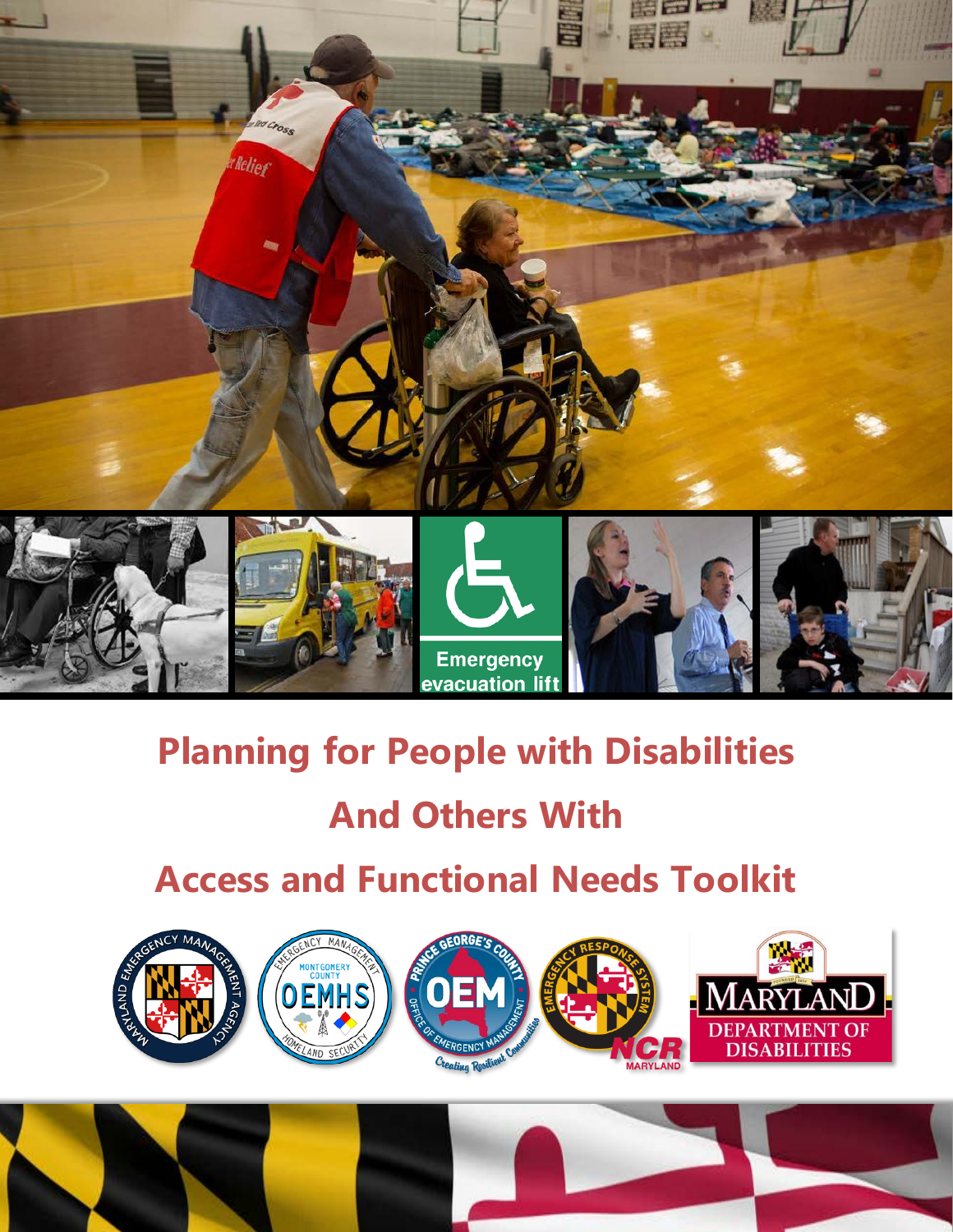### Planning for People with Disabilities and Others with Access and Functional Needs Toolkit

The development of the Planning for People with Disabilities and Others with Access and Functional Needs Toolkit was supported by:

Kay Aaby Maryland Emergency Response System

Ian Alexander Maryland Emergency Management Agency

Anthony Anderson Prince George's County Office of Emergency Management

Daniel Berkman Montgomery County Office of Emergency Management and Homeland Security

Marci Catlett Maryland Emergency Management Agency

Joe Corona Montgomery County Office of Emergency Management and Homeland Security

Maggie Davis, J.D. Montgomery County Office of Emergency Management and Homeland Security

Christina Fabac, J.D. Maryland Emergency Management Agency

Cara Howard Prince George's County Office of Emergency Management

Elizabeth Jones Maryland Emergency Management Agency

Cee Cee Molineaux Maryland Emergency Response System

Marie Warner Maryland Emergency Response System

Cecilia Warren Maryland Department of Disabilities

Elizabeth Webster, J.D. Maryland Emergency Management Agency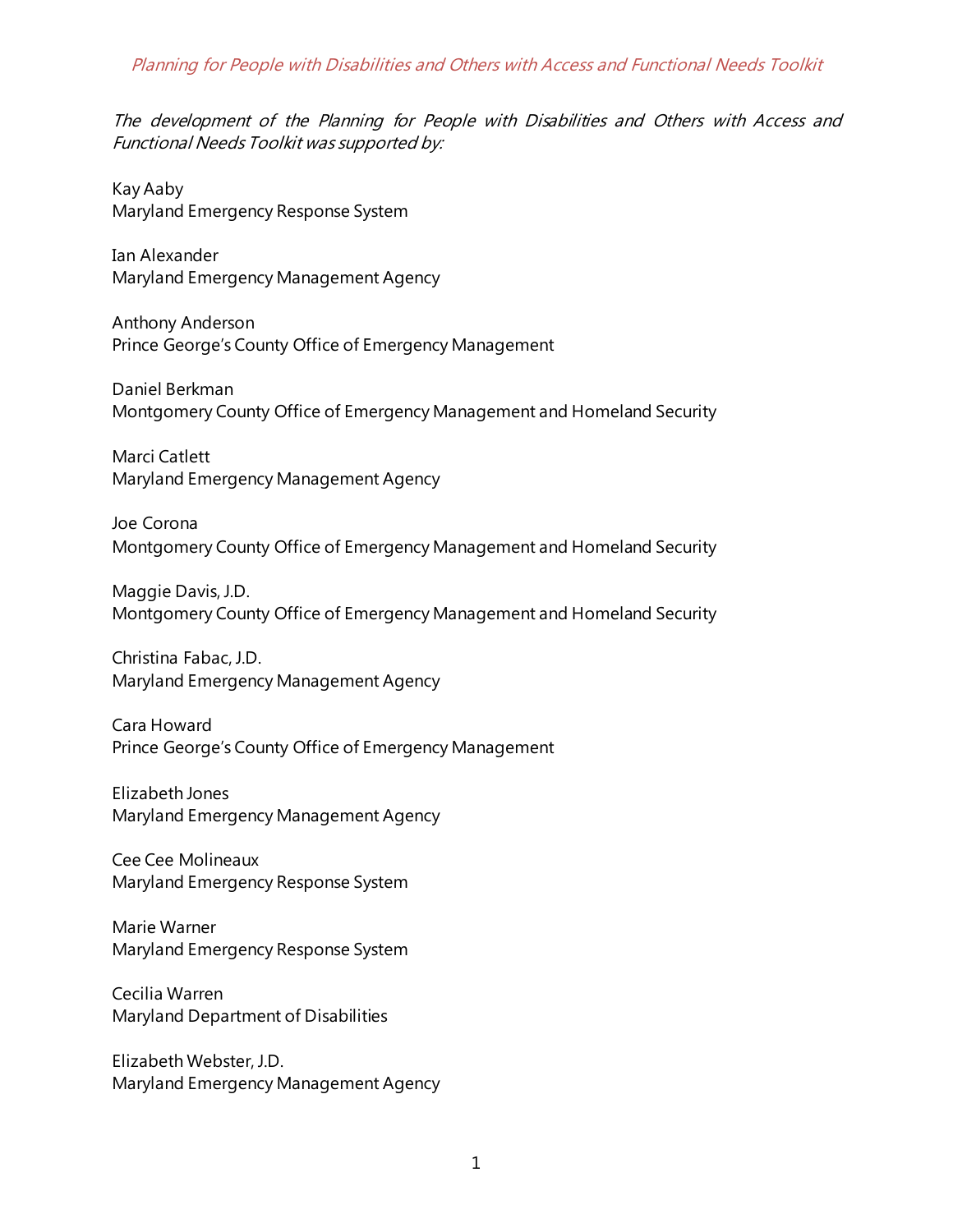Planning for People with Disabilities and Others with Access and Functional Needs Toolkit

Page Intentionally Left Blank

Points of view expressed in this Toolkit are those of the individual planners and subject matter experts involved with its creation. This Toolkit is not intended to provide legal advice.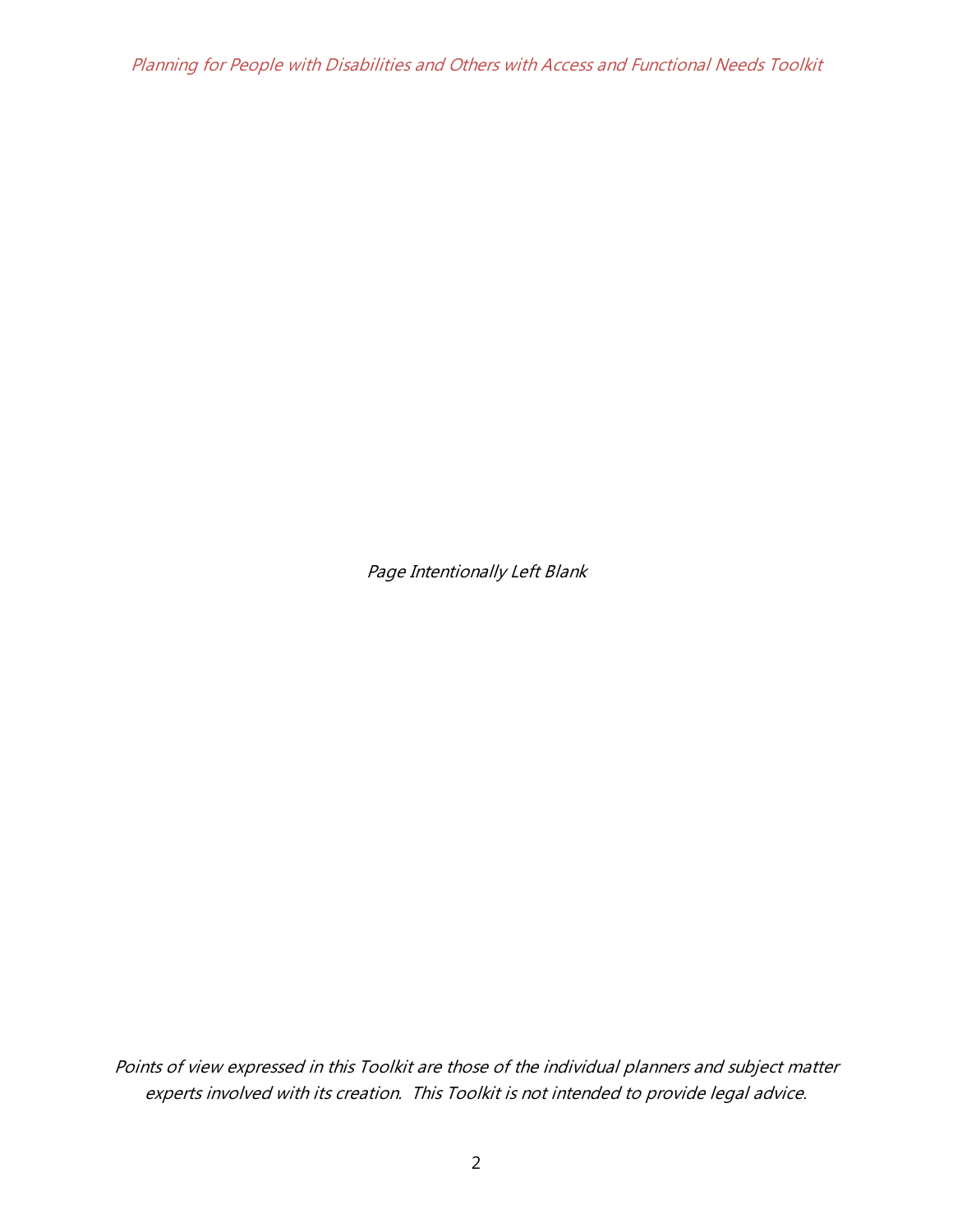# <span id="page-3-0"></span>**Table of Contents**

| I.        |                                                                                 |  |  |  |  |
|-----------|---------------------------------------------------------------------------------|--|--|--|--|
| П.        |                                                                                 |  |  |  |  |
| III.      |                                                                                 |  |  |  |  |
| IV.       |                                                                                 |  |  |  |  |
| V.        |                                                                                 |  |  |  |  |
| А.        |                                                                                 |  |  |  |  |
| В.        |                                                                                 |  |  |  |  |
| VI.       |                                                                                 |  |  |  |  |
| Α.        |                                                                                 |  |  |  |  |
| <b>B.</b> |                                                                                 |  |  |  |  |
| C.        |                                                                                 |  |  |  |  |
| D.        |                                                                                 |  |  |  |  |
| Е.        |                                                                                 |  |  |  |  |
| VII.      |                                                                                 |  |  |  |  |
|           |                                                                                 |  |  |  |  |
|           |                                                                                 |  |  |  |  |
|           |                                                                                 |  |  |  |  |
|           |                                                                                 |  |  |  |  |
| А.        |                                                                                 |  |  |  |  |
| В.        |                                                                                 |  |  |  |  |
| C.        |                                                                                 |  |  |  |  |
| IX.       |                                                                                 |  |  |  |  |
|           |                                                                                 |  |  |  |  |
| А.        |                                                                                 |  |  |  |  |
| В.        |                                                                                 |  |  |  |  |
| Ċ.        |                                                                                 |  |  |  |  |
| D.        |                                                                                 |  |  |  |  |
| Ε.        |                                                                                 |  |  |  |  |
| F.        |                                                                                 |  |  |  |  |
| G.        |                                                                                 |  |  |  |  |
|           |                                                                                 |  |  |  |  |
|           | Appendix C: People-First Language for Inclusive Emergency Management Programs45 |  |  |  |  |
|           |                                                                                 |  |  |  |  |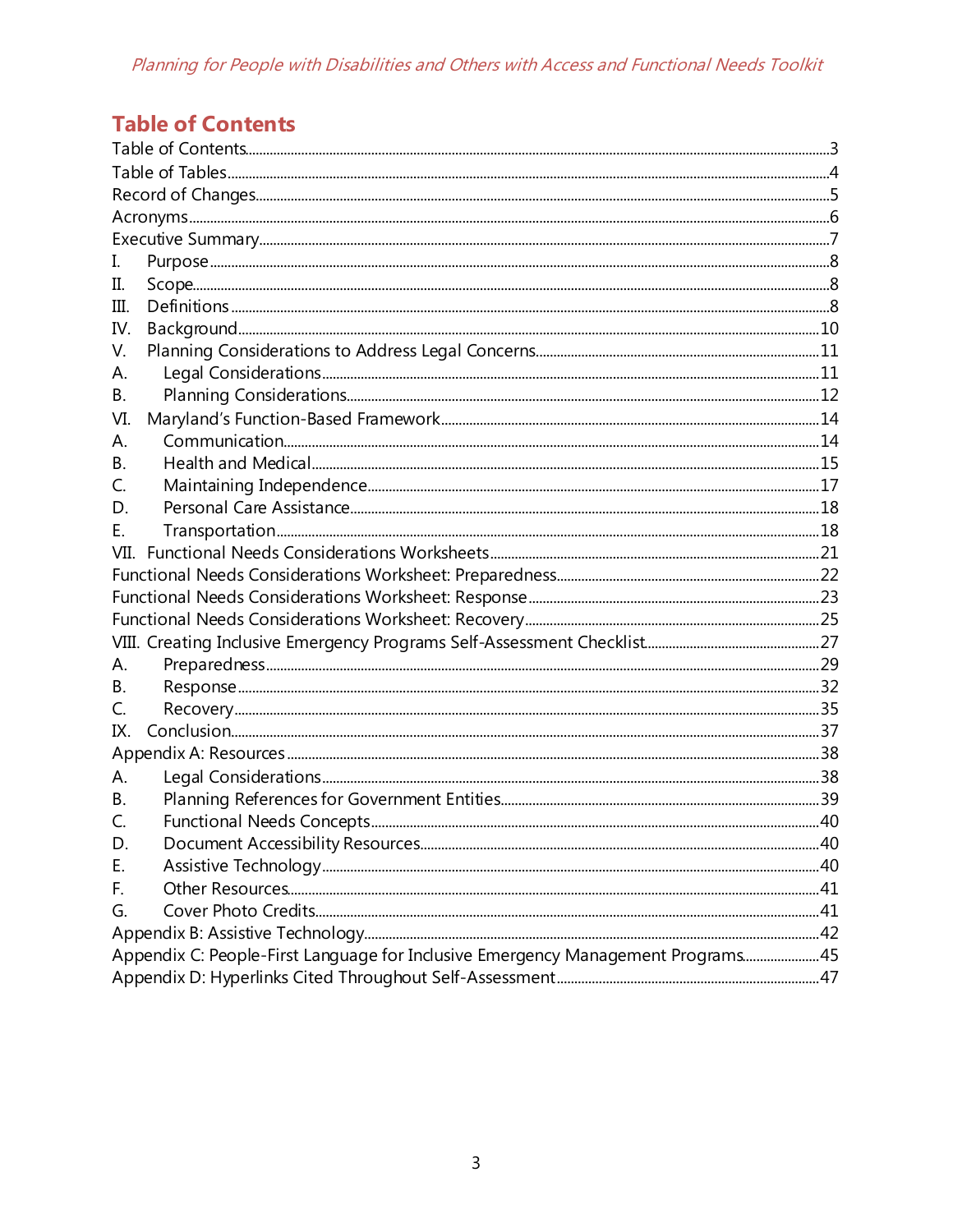Planning for People with Disabilities and Others with Access and Functional Needs Toolkit

# <span id="page-4-0"></span>**Table of Tables**

| Table 11: Examples of Assistive Technology: Examples of Assistive Technology44                  |  |
|-------------------------------------------------------------------------------------------------|--|
| Table 12: Inclusive Language for People with Disabilities and Others with Access and Functional |  |
|                                                                                                 |  |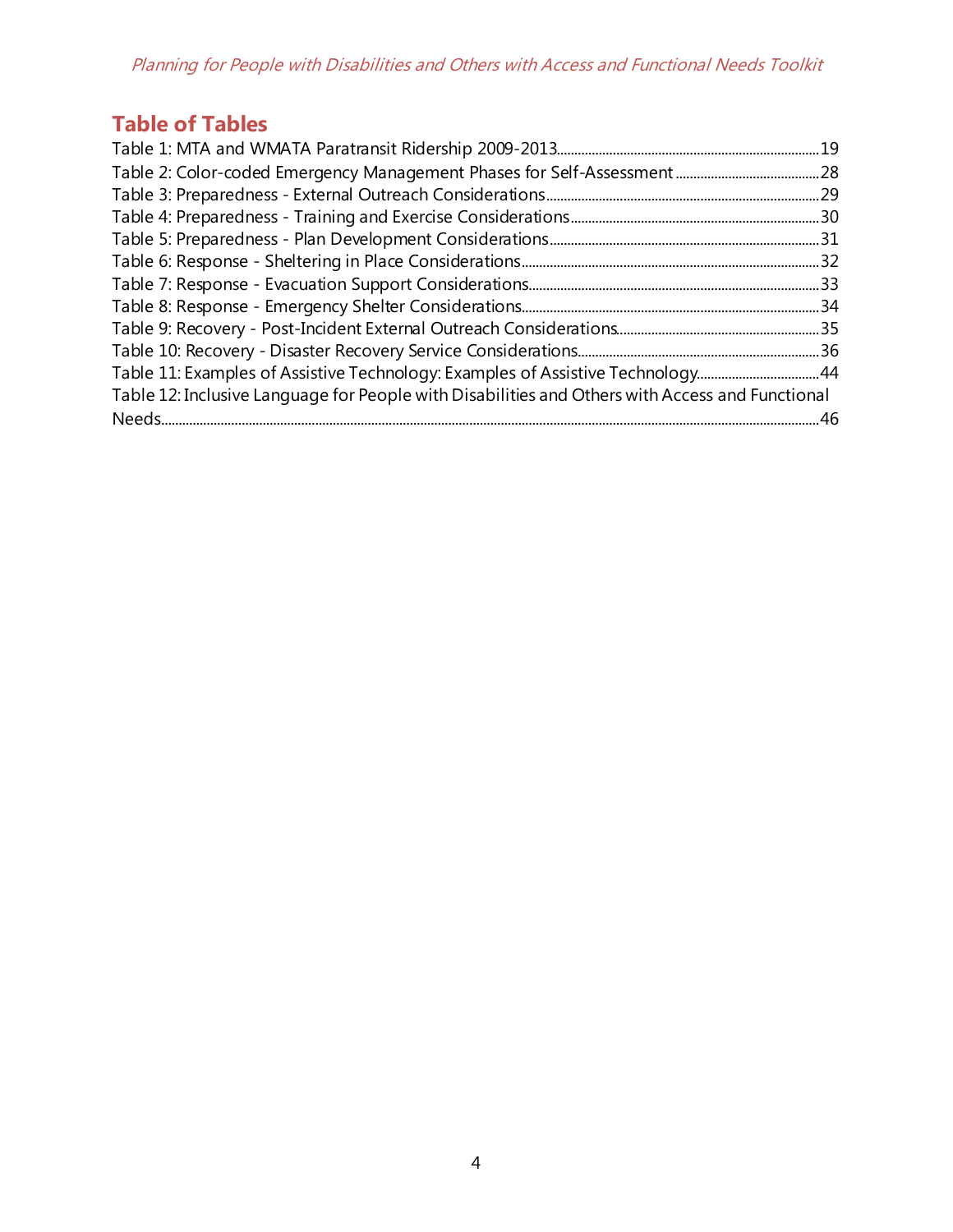# <span id="page-5-0"></span>**Record of Changes**

| <b>RECORD OF CHANGES</b>     |                   |                               |                                                                |                                      |  |
|------------------------------|-------------------|-------------------------------|----------------------------------------------------------------|--------------------------------------|--|
| <b>Location of</b><br>Change | Date of<br>Change | <b>Date</b><br><b>Entered</b> | Type of Change<br>Grammatical, Substantive,<br><b>Critical</b> | <b>Change Made By</b><br>(Signature) |  |
|                              |                   |                               |                                                                |                                      |  |
|                              |                   |                               |                                                                |                                      |  |
|                              |                   |                               |                                                                |                                      |  |
|                              |                   |                               |                                                                |                                      |  |
|                              |                   |                               |                                                                |                                      |  |
|                              |                   |                               |                                                                |                                      |  |
|                              |                   |                               |                                                                |                                      |  |
|                              |                   |                               |                                                                |                                      |  |
|                              |                   |                               |                                                                |                                      |  |
|                              |                   |                               |                                                                |                                      |  |
|                              |                   |                               |                                                                |                                      |  |
|                              |                   |                               |                                                                |                                      |  |
|                              |                   |                               |                                                                |                                      |  |
|                              |                   |                               |                                                                |                                      |  |
|                              |                   |                               |                                                                |                                      |  |
|                              |                   |                               |                                                                |                                      |  |
|                              |                   |                               |                                                                |                                      |  |
|                              |                   |                               |                                                                |                                      |  |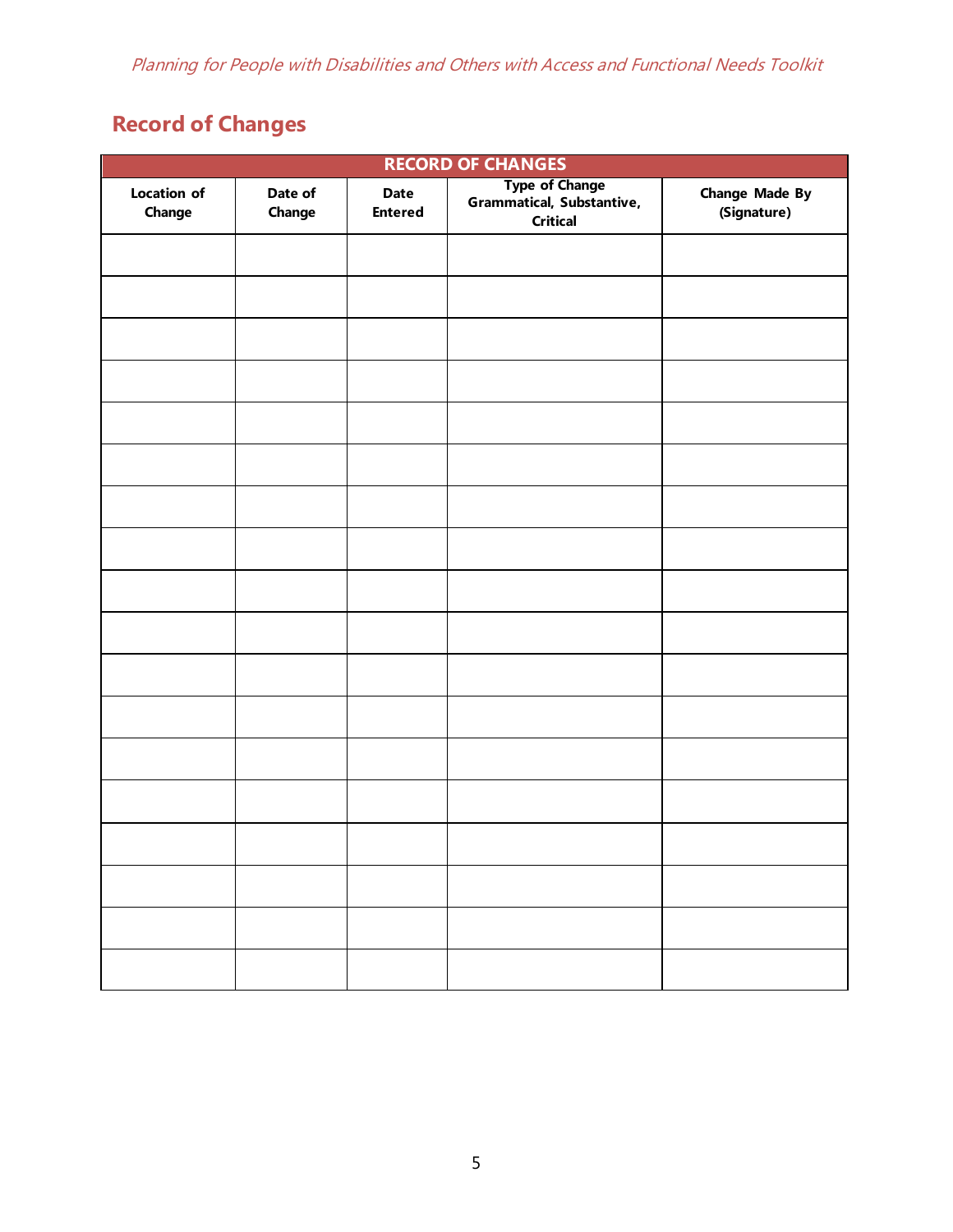# <span id="page-6-0"></span>**Acronyms**

| <b>ARC</b>       | <b>American Red Cross</b>                                               |
|------------------|-------------------------------------------------------------------------|
| <b>ADA</b>       | Americans with Disabilities Act                                         |
| AT               | Assistive Technology                                                    |
| C-MIST           | Communication, Medical Needs, Independence, Supervision, Transportation |
| CILs             | Centers for Independent Living                                          |
| <b>CPAP</b>      | Continuous Positive Airway Pressure                                     |
| <b>CSS</b>       | <b>Cascading Style Sheets</b>                                           |
| <b>DHMH</b>      | Maryland Department of Health and Mental Hygiene                        |
| <b>DOJ</b>       | United States Department of Justice                                     |
| EAS              | <b>Emergency Alert System</b>                                           |
| <b>FCC</b>       | <b>Federal Communications Commission</b>                                |
| <b>FEMA</b>      | Federal Emergency Management Agency                                     |
| <b>HSEEP</b>     | Homeland Security Exercise and Evaluation Program                       |
| <b>HTML</b>      | Hypertext Markup Language                                               |
| <b>IMAGE</b>     | Independent Marylanders Achieving Growth through Empowerment            |
| <b>MDOD</b>      | Maryland Department of Disabilities                                     |
| <b>MDTAP</b>     | Maryland Technology Assistance Program                                  |
| <b>MOUs</b>      | Memorandums of Understanding                                            |
| <b>MSILC</b>     | Maryland Statewide Independent Living Council                           |
| <b>NGO</b>       | Nongovernment organization                                              |
| <b>OEM</b>       | Office of Emergency Management                                          |
| <b>OHCQ</b>      | Office of Healthcare Quality                                            |
| <b>PCA</b>       | Personal Care Attendant                                                 |
| PETS Act         | Pets Evacuation and Transportation Standards Act                        |
| <b>SME</b>       | <b>Subject Matter Expert</b>                                            |
| <b>SSA</b>       | Social Security Administration                                          |
| <b>TRS</b>       | <b>Telecommunications Relay Service</b>                                 |
| <b>TTS</b>       | Text to Speech                                                          |
| <b>TTY</b>       | Teletypewriter                                                          |
| <b>UPC</b>       | Universal Product Code                                                  |
| <b>VRS</b>       | Video Relay Service                                                     |
| W <sub>3</sub> C | World Wide Web Consortium                                               |
| <b>WAI</b>       | Web Accessibility Initiative                                            |
| <b>WCAG</b>      | Web Content Accessibility Guidelines                                    |
| <b>XML</b>       | Extensible Markup Language                                              |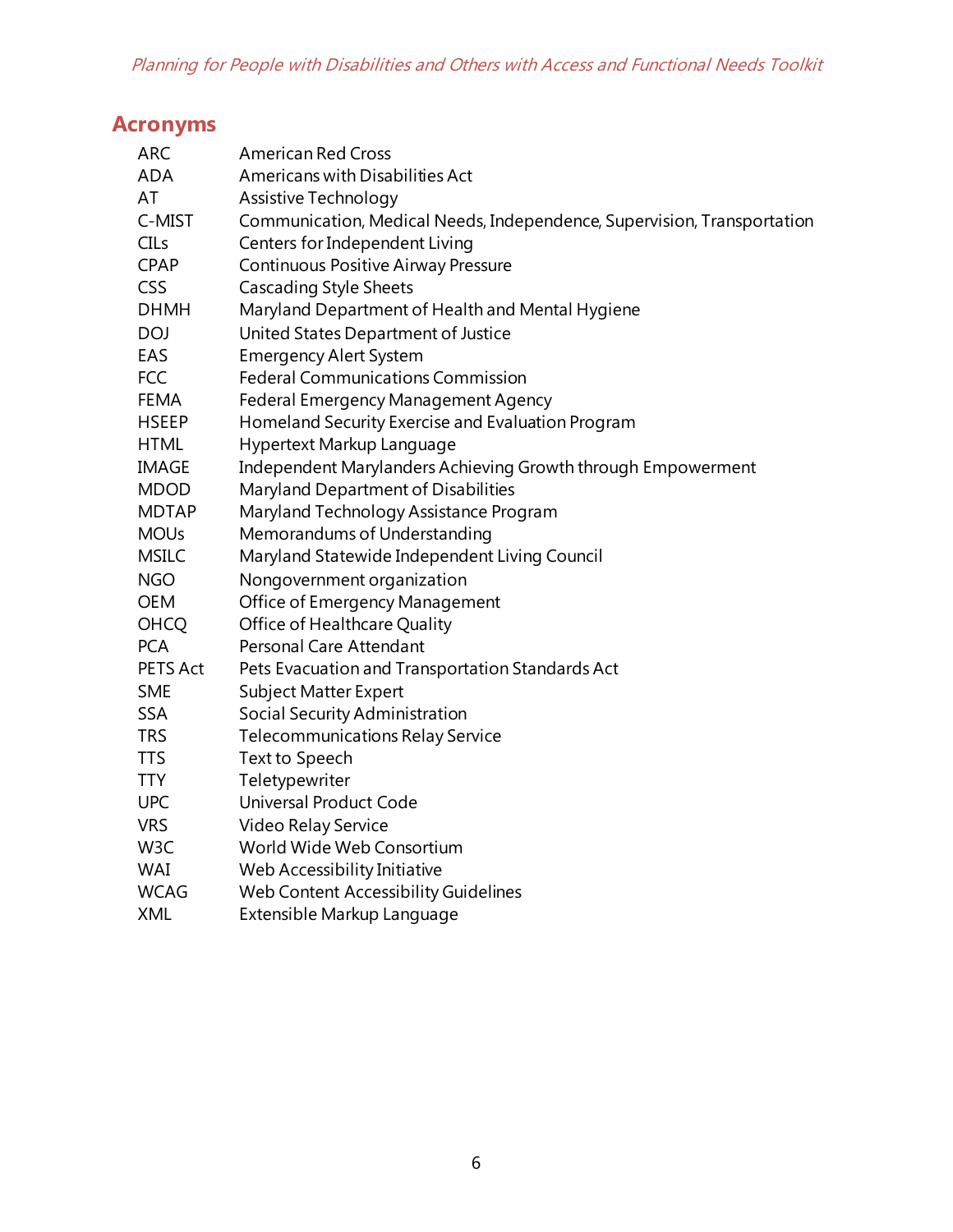# <span id="page-7-0"></span>**Executive Summary**

 $\overline{a}$ 

This Toolkit is intended to serve as a resource that provides tools and materials for emergency managers and planners to use when planning for people with disabilities and others with access and functional needs. This Toolkit emphasizes the importance of planning for people with disabilities and others with access and functional needs, outlines inclusive planning strategies and considerations, and details how different preparedness, response, and recovery activities can affect people with disabilities and others with access and functional needs.

This document does not attempt to identify and detail specific types of disabilities or access and functional needs, nor does this document attempt to create plans for specific disabilities or access and functional needs. Instead, the focus is on inclusive planning and programs for the whole community. This is important because people with disabilities and others with access and functional needs have a range of capabilities and needs; moreover, people with the same type of disability may not have the same needs, as there is not a one-size-fits-all approach to meeting the needs of people with disabilities and others with access and functional needs. To that end, this Toolkit uses a function-based approach to identify ways to meet the needs of a wide-range of people that may be adversely affected by incidents.

This function-based approach is modeled after the "Function-based Framework for Emergency Management and Planning<sup>["1](#page-7-1)</sup> that was developed by a leading expert in planning for people with disabilities and others with access and functional needs, June Isaacson Kailes. This framework does not focus on specific disabilities, and therefore, does not get mired in attempts to plan for every type of disability. Instead, June Isaacson Kailes's "C-MIST" Framework addresses five function-based needs: Communication, Medical Needs, Maintaining Independence, Supervision, and Transportation. The C-MIST Framework facilitates a more effective whole community approach because it meets the needs of a broader population and recognizes that people may develop access and functional needs as a result of an incident.

For our purposes in Maryland, the C-MIST Framework is modified, and includes the functional areas of: Communication, Health and Medical Needs, Maintaining Functional Independence, Personal Care Assistance, and Transportation.

<span id="page-7-1"></span><sup>&</sup>lt;sup>1</sup> June Isaacson Kaile[s, Moving Beyond "Special Needs": A Function-Based Framework for Emergency Management and Planning](http://www.jik.com/KailesEndersbeyond.pdf) Pages 234-235. Date last accessed 2/7/2017.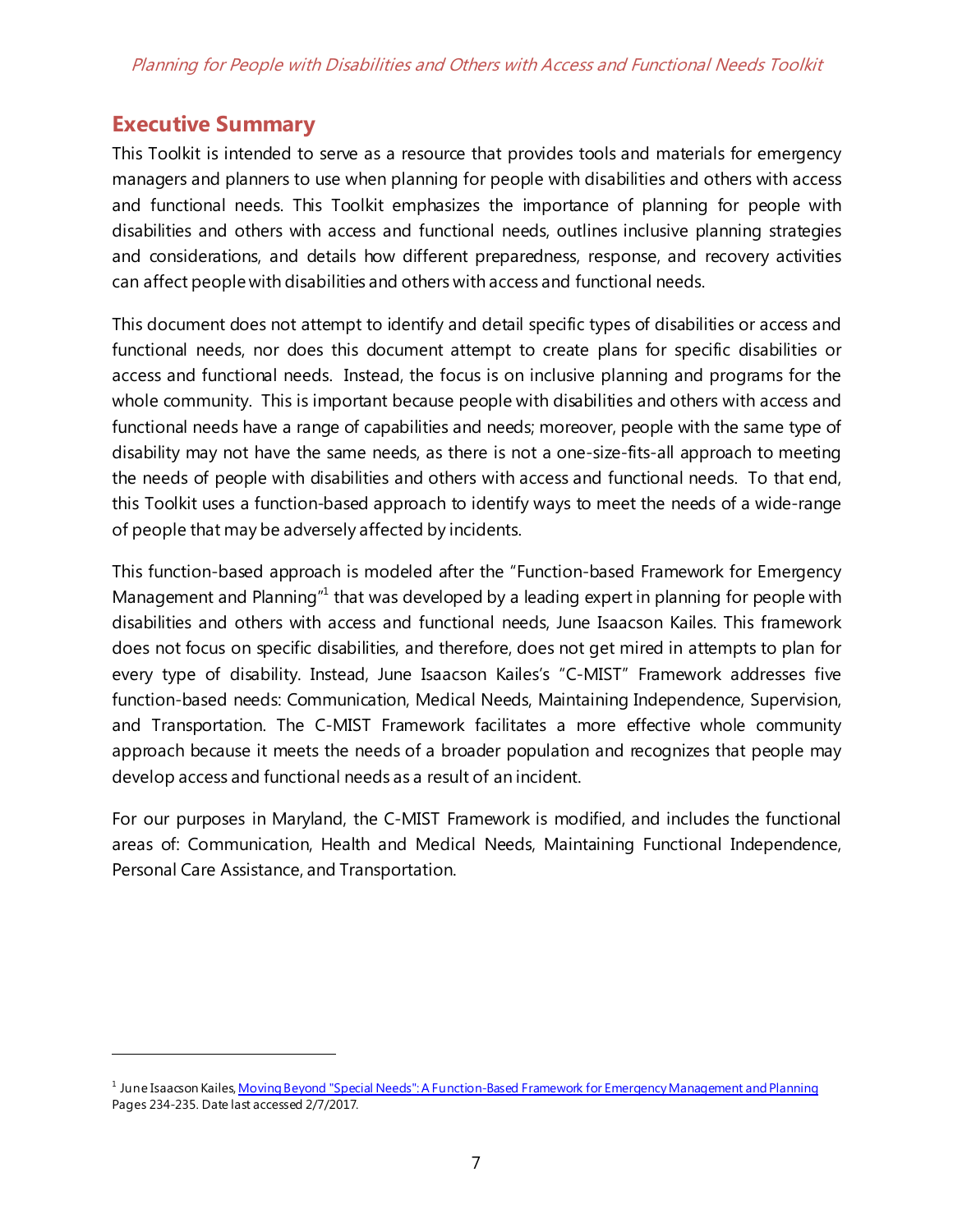# <span id="page-8-0"></span>**I. Purpose**

The purpose of the Planning for People with Disabilities and Others with Access and Functional Needs Toolkit (referred to as Toolkit) is to provide planning guidance and considerations to support emergency planning for people with disabilities and others with access and functional needs. The information included herein should not be construed as legal advice, nor is it necessarily a comprehensive list of all of the considerations necessary to meeting the needs of people with disabilities and others with access and functional needs.

# <span id="page-8-1"></span>**II. Scope**

The Toolkit is intended to support inclusive planning throughout the State of Maryland to ensure emergency managers and planners are better able to prepare for, mitigate the effects of, respond to, and recover from an incident or disaster.

# <span id="page-8-2"></span>**III. Definitions**

 $\overline{a}$ 

The following definitions are for commonly referenced terms and concepts used throughout this Toolkit.

**Accessible -** Programs and services must be usable by people with disabilities and others with access and functional needs. This includes ensuring facilities are physically accessible (e.g., a facility must have an accessible path of travel, as well as accessible bathrooms, telephones, and drinking fountains, so they are, for example, usable by a person who uses a wheelchair, etc.), and programs and services are accessible (e.g., materials must be presented in accessible formats so they are, for example, usable by a person who requires large print or Braille).

**Assistive Technology -** "Any item, piece of equipment, or system, whether acquired commercially, modified, or customized, that is commonly used to increase, maintain, or improve functional capabilities of individuals with disabilities."<sup>[2](#page-8-3)</sup> The term does not include a medical device that is surgically implanted, or the replacement of such device. $3$ 

**C-MIST Framework -** "[A] flexible framework built on five essential function-based needs: communication, medical needs, maintaining functional independence, supervision, and transportation (C-MIST)…[with the goal of] [a]ddressing functional limitations [and] includes both people who identify as having a disability and the larger number of people who do not identify as having a disability but who have a functional limitation in hearing, seeing, walking, learning, language, and/or understanding." [4](#page-8-5)

<span id="page-8-3"></span><sup>&</sup>lt;sup>2</sup> United States Access Board, Section 508 Standards for Electronic and Information Technolog[y, § 1194.4 Definitions.](https://www.access-board.gov/guidelines-and-standards/communications-and-it/about-the-section-508-standards/section-508-standards#subpart_a) Date last accessed 2/7/2017.

<span id="page-8-4"></span><sup>&</sup>lt;sup>3</sup> [Section 508 Standards for Electronic and Information Technology](https://www.section508.gov/sites/default/files/Section%20508%20Basic%20Authoring%20and%20Testing%20Guide%20Word%202010%20v%201.0%201.29.2015%20FINAL.docx). "§ 1194.4 Definitions." Date last accessed, 3/1/2017.

<span id="page-8-5"></span><sup>&</sup>lt;sup>4</sup> June Isaacson Kaile[s. Moving Beyond "Special Needs": A Function-Based Framework for Emergency Management and Planning](http://www.jik.com/KailesEndersbeyond.pdf) Pages 234-235. Date last accessed 2/7/2017.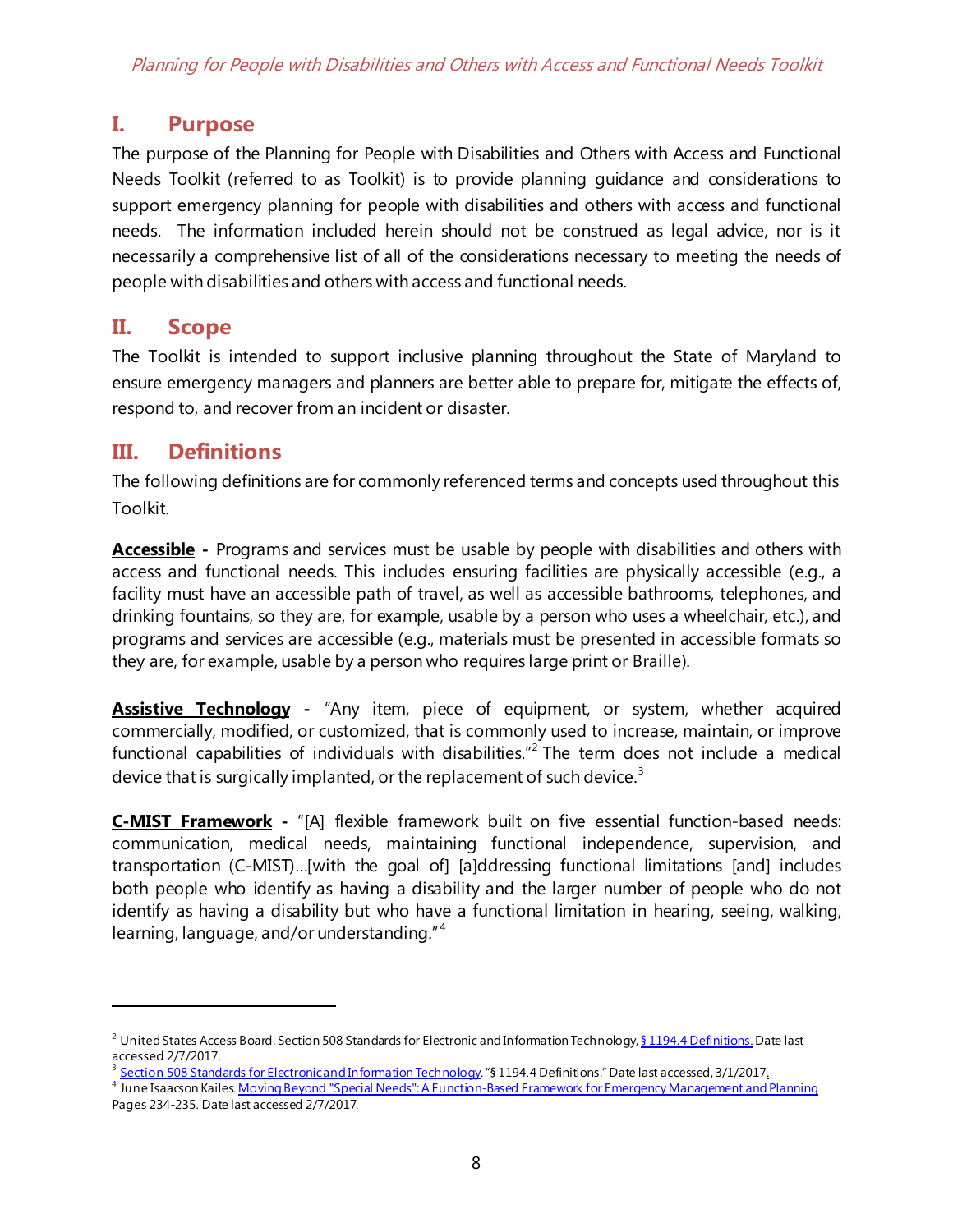**Equal Opportunity -** People with disabilities must have the same opportunities to benefit from emergency programs, services, and activities as people without disabilities, therefore policies and procedures may need to be modified in order to ensure the inclusiveness of programs, services, and activities.

**People with Access and Functional Needs** - Individuals who may have additional needs before, during, and after an incident or disaster in functional areas, including, but not limited to: communication, health and medical needs, maintaining functional independence, personal care assistance, and transportation.

**Person with a Disability** - "An individual with a disability is defined by the ADA [Americans with Disabilities Act] as a person who has a physical or mental impairment that substantially limits one or more major life activities, a person who has a history or record of such an impairment, or a person who is perceived by others as having such an impairment." <sup>[5](#page-9-0)</sup>

**Whole Community -** A concept-encompassing term that represents the "means by which residents, emergency management practitioners, organizational and community leaders, and government officials can collectively understand and assess the needs of their respective communities and determine the best ways to organize and strengthen their assets, capacities, and interests." [6](#page-9-1)

<span id="page-9-0"></span><sup>&</sup>lt;sup>5</sup> U.S. Department of Justice, Civil Rights Division, Disability Rights Sectio[n. "A Guide to Disability Rights Laws"](http://www.ada.gov/cguide.htm) July 2009. Date last accessed, 3/1/2017.

<span id="page-9-1"></span><sup>6</sup> Federal Emergency Management Agency (FEMA), FDOC 104-008-1. December 201[1. "A Whole Community Approach to Approach](http://www.fema.gov/media-library-data/20130726-1813-25045-0649/whole_community_dec2011__2_.pdf)  [to Emergency Management: Principles, Themes, and Pathways for Action"](http://www.fema.gov/media-library-data/20130726-1813-25045-0649/whole_community_dec2011__2_.pdf) Whole Community Defined. Page 3. Date last accessed, 3/1/2017.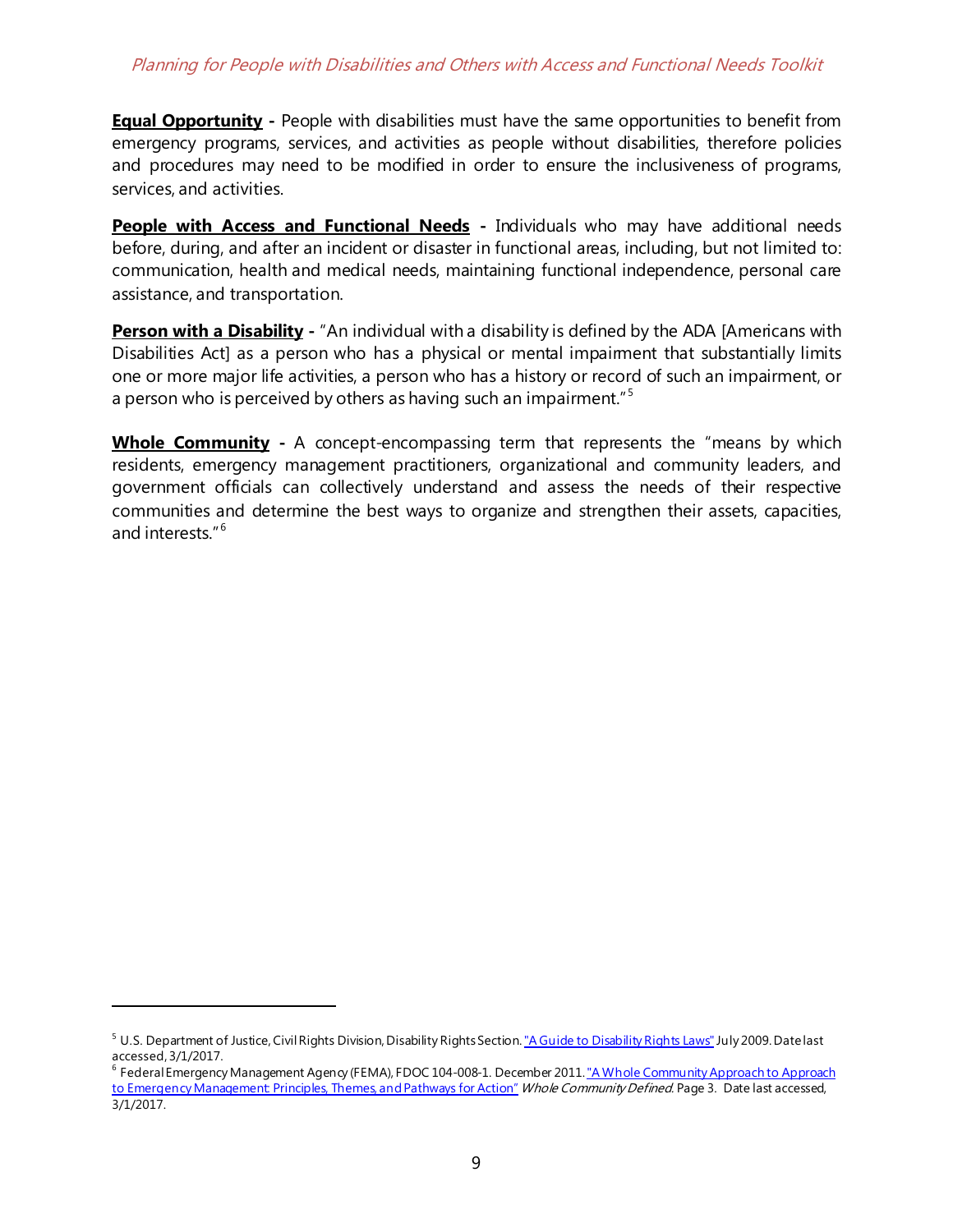# <span id="page-10-0"></span>**IV. Background**

A State of Maryland 2012 Disability Status Report developed by Cornell University reported that Maryland had 599,900 residents – at that time, more than  $10\%$  of the population – who identified as having a disability or access and functional need.<sup>[7](#page-10-1)</sup> With the population of people with disabilities and access and functional needs growing steadily each year, this population's needs must be accounted for in inclusive preparedness and planning efforts at the local, state, and federal levels. Issues and considerations for meeting the needs of people with disabilities and others with access and functional needs must be incorporated into emergency planning and emergency operations in order to ensure the preparedness of the whole community and to mitigate risk.

Attempting to classify, categorize, and plan for a specific type of disability is a less comprehensive approach than planning to meet the needs of people according to categories of functional needs because each person is impacted differently by an incident or disaster, regardless of whether they have the same type of disability. Additionally, the concept of just planning for people with disabilities is too narrow an approach for emergency planning purposes. Planning for the broader group of people with disabilities and others with access and functional needs will ensure that the whole community has their needs met before, during, and after an incident or disaster. For this reason, this Toolkit utilizes a modified version of June Isaacson Kailes's "C-MIST" Framework (Communication, Medical Needs, Maintaining Independence, Supervision, and Transportation) to create a more expansive approach to emergency planning that can be used to address the functional needs of people with disabilities and others with access and functional needs. The C-MIST Framework also facilitates a more effective whole community approach because it recognizes that people may develop access and functional needs as a result of an incident or disaster.

Maryland's modified C-MIST Framework includes the functional areas of:

- Communication;
- Health and Medical Needs;
- Maintaining Functional Independence;
- Personal Care Assistance; and
- Transportation.

 $\overline{a}$ 

These are defined further in [Maryland's Function-Based Framework](#page-14-0) section of this Toolkit.

<span id="page-10-1"></span><sup>&</sup>lt;sup>7</sup> Cornell Universit[y. "2012 Disability Status Report –](http://www.disabilitystatistics.org/StatusReports/2012-PDF/2012-StatusReport_MD.pdf) Maryland." Page 9. Date last accessed, 3/1/2017.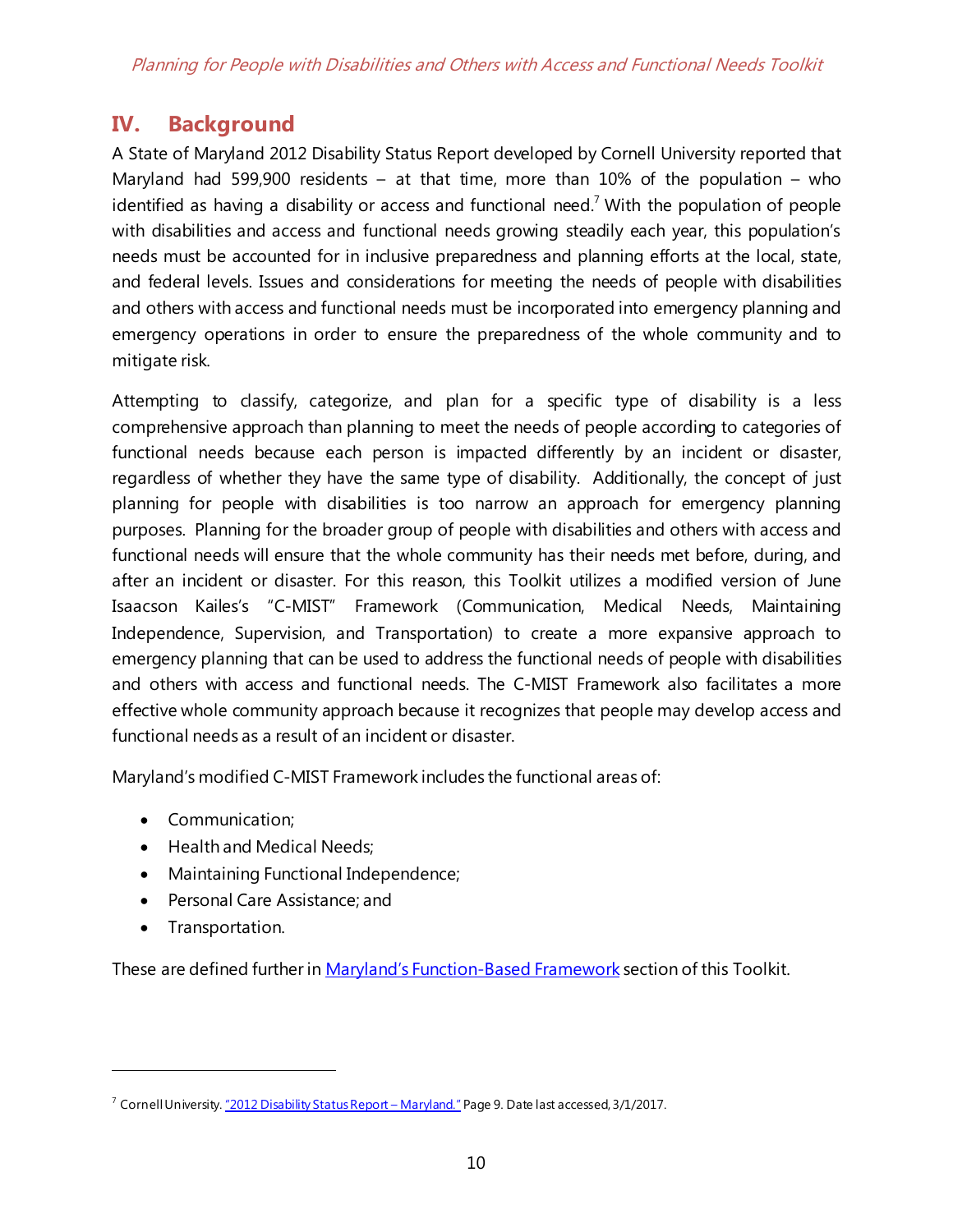# <span id="page-11-0"></span>**V. Planning Considerations to Address Legal Concerns**

The purpose of the following sections is to provide emergency mangers and planners with general information about some of the legal and practical requirements that are essential to ensuring that emergency preparedness programs and plans are inclusive. Inclusive planning for people with disabilities and others with access and functional needs is critical to ensuring that people's needs are met during incident response and recovery, and it is also critical to the whole community approach to creating a more resilient community.

**The following information is not intended, nor should it be construed, as legal advice.**  Resources for these legal requirements are included in **Appendix A: Resources**, of this Toolkit.

# **A. Legal Considerations**

<span id="page-11-1"></span>The following federal civil rights laws, which were created to prohibit discrimination on the basis of disability and to provide equal opportunities for people with disabilities, as well as other references, should be consulted when planning for people with disabilities and others with access and functional needs:

- Americans with Disabilities Act of 1990 (ADA)
- Rehabilitation Act of 1973

 $\overline{a}$ 

- Executive Order 13347-Individuals with Disabilities in Emergency Preparedness
- Pets Evacuation and Transportation Standards Act of 2006 (PETS Act)

The U.S. Department of Justice's (DOJ) Civil Rights Division's, "A Guide to Disability Rights Laws,"<sup>[8](#page-11-2)</sup> serves as a useful overview of the "[f]ederal civil rights laws that ensure equal opportunity for people with disabilities." This guide also provides the contact information for the relevant agencies and organizations that may provide additional information and assistance with compliance.

There have also been a number of compliance reviews brought by the DOJ, as well as court cases brought by disability advocacy groups, against counties/cities alleging their failure to adequately address the needs of people with disabilities and others with access and functional needs in their emergency preparedness plans, programs, and services. The findings from these compliance reviews and cases reveal that many cities and counties failed to adequately plan for and respond to the needs of this population, resulting in the need to update plans, programs, and services to ensure they are wholly inclusive. An overview of some of the major compliance reviews and cases is available in **Appendix A: Resources** of this Toolkit.

<span id="page-11-2"></span><sup>&</sup>lt;sup>8</sup> U.S. Department of Justice, Civil Rights Division, Disability Rights Sectio[n. "A Guide to Disability Rights Laws"](http://www.ada.gov/cguide.htm) July 2009. Date last accessed, 3/1/2017.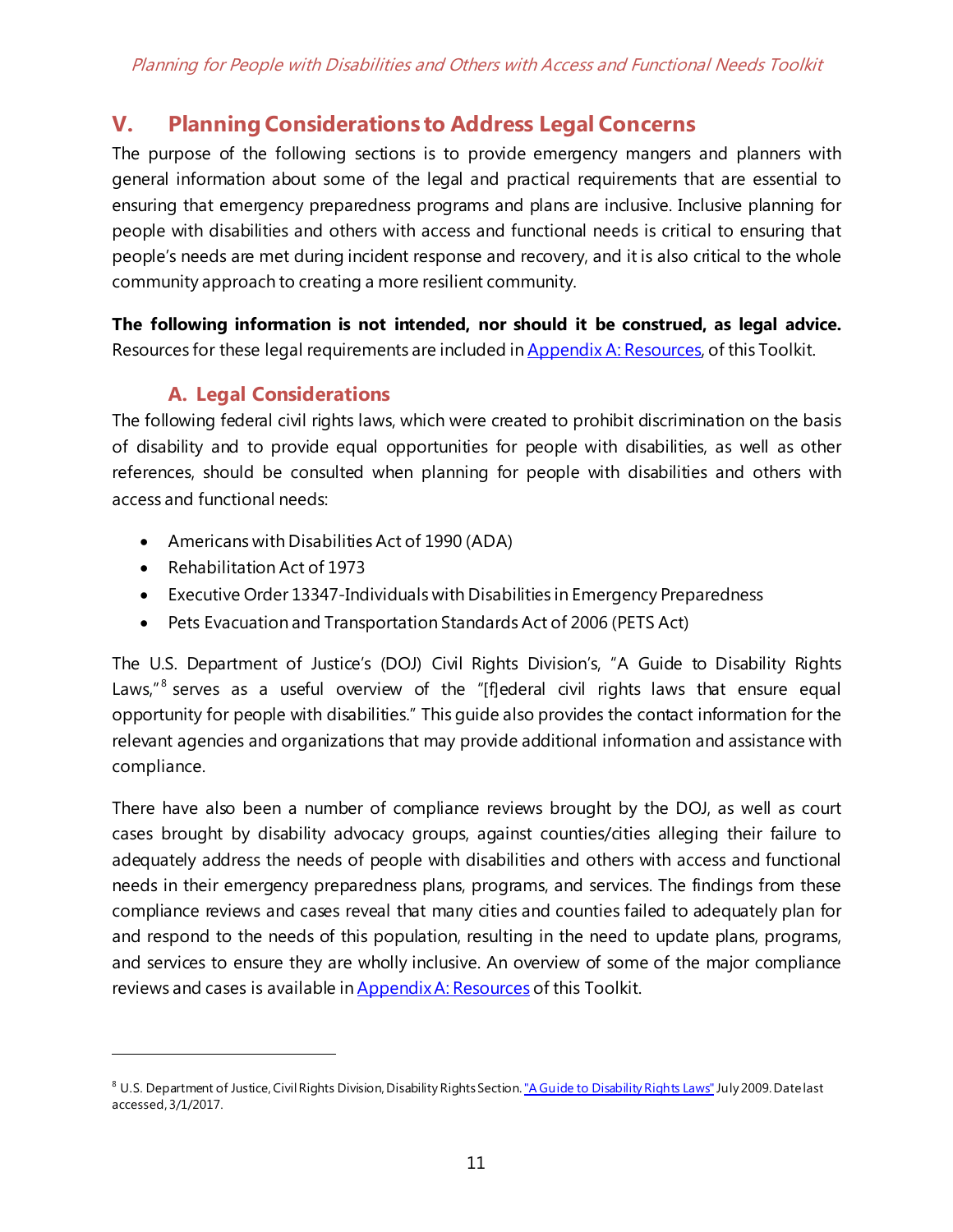The following compliance reviews and cases are specific to Maryland, and should also be considered and consulted when planning for people with disabilities and others with access and functional needs. Links to these resources are also available in [Appendix A: Resources](#page-37-0) of this Toolkit.

- Settlement Agreement between the United States of America and Montgomery County, Maryland and Maryland-National Capital Park, and Planning Commission under the Americans with Disabilities Act, DJ 204-35-256 (08/16/11)
- Project Civic Access Agreement between the United States of America, Prince George's County, Maryland, and the Maryland-National Capital Park and Planning Commission under the Americans with Disabilities Act, DJ 204-35-252 (07/25/05)
- Settlement Agreement between the United States of America and City of Frederick, Maryland under the Americans with Disabilities Act, DJ 204-35-245 (08/05/04)
- Settlement Agreement between the United States of America and Worcester County, Maryland under the Americans with Disabilities Act, DJ 204-35-240 (07/25/03)
- Settlement Agreement between the United States of America and the City of Bowie, Maryland, Department of Justice, complaint number 204-35-187 (02/15/01)

# **B. Planning Considerations**

 $\overline{a}$ 

<span id="page-12-0"></span>State and local governments are required to make emergency preparedness programs available to peoples with disabilities and others with access and functional needs. The best way to gain insight into the critical needs and issues that people with disabilities and others with access and functional needs face during emergencies is to involve representatives from the community, as well as providers of functional needs support services, in the planning process and when conducting exercises on a plan. A Department of Justice reference that captures these goals is titled, "Making Community Emergency Preparedness and Response Programs Accessible to People with Disabilities."[9](#page-12-1)

"Jurisdictions may begin taking measures to ensure the inclusiveness and legal compliance of their emergency preparedness programs by"<sup>[10](#page-12-2)</sup> engaging in the following preparedness and planning-related activities (note that this is not a comprehensive list of all programmatic considerations needed to ensure the inclusiveness of plans, programs, and services):

<span id="page-12-1"></span><sup>&</sup>lt;sup>9</sup> U.S. Department of Justice Civil Rights Division Disability Rights Section. "Making Community Emergency Preparedness and<br>Response Programs Accessible to People with Disabilities". Date last accessed, 3/1/2017.

<span id="page-12-2"></span><sup>&</sup>lt;sup>10</sup> Elizabeth M. Webster, J.D. *Journal of Emergency Management,* Vol 12 #3. May/June 2014. "Emergency Planning for People with Disabilities and Others with Access and Functional Needs to Ensure Inclusiveness." Page 5. Some of these examples were developed in response to the recent investigations and litigation, which have prompted a shift in the way the field of emergency management prepares and plans for people with disabilities and others with access and functional needs. This may not be a comprehensive list of considerations that must be met in order to ensure a preparedness program is compliant with the appropriate laws and statutes.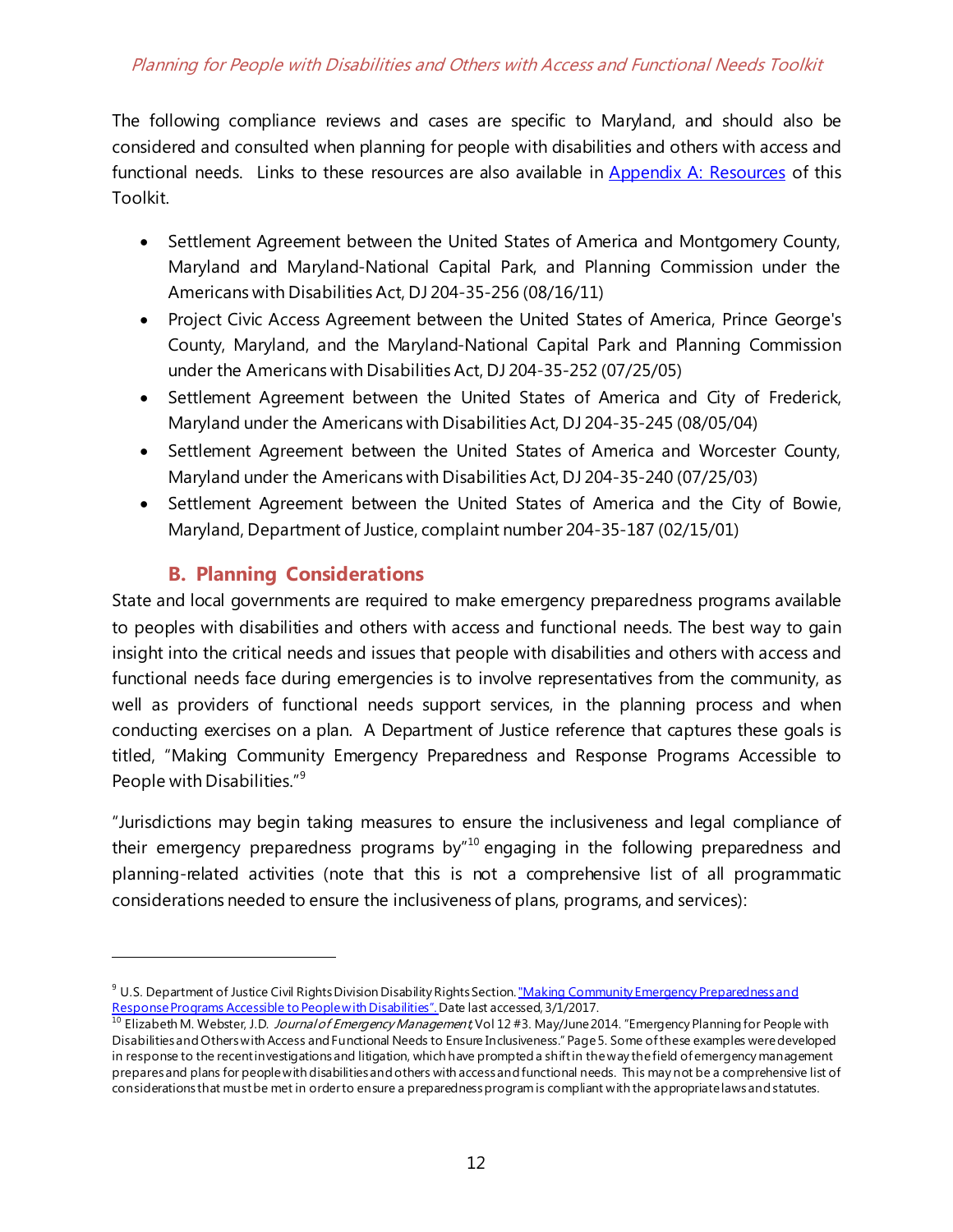- Inviting people with disabilities and others with access and functional needs to participate in the emergency planning processes, including reviewing and updating old plans, and developing new plans;
- Engaging in a plan review process that considers how best to meet the needs of people with disabilities and others with access and functional needs;
- Developing new, needed plans;
- Integrating into emergency plans issues related to meeting the needs of people with disabilities and others with access and functional needs in incidents to bolster general inclusive planning efforts, and to address related issues, including evacuation and accessible transportation, accessible public notification, sheltering, [etc.];
- Integrating issues related to planning for people with disabilities and others with access and functional needs into general emergency planning efforts, as well as plan documents;
- Using the DOJ's ADA Tool Kit as a model for compliance;
- Creating/assigning a planning position within the emergency management organization to advocate for people with disabilities and others with access and functional needs;
- Working to ensure the accessibility of communications sent out to the community;
- Purchasing accessible equipment and resources, such as shelter supplies, as needed; and
- Establishing a long-term recovery working group or committee that includes representation for people with disabilities and others with access and functional needs.<sup>[11](#page-13-0)</sup>

Additional categories for consideration that should be accounted for in emergency planning include the following:

- Emergency Communications;
- Emergency Preparedness in the Workplace;
- Emergency Transportation;
- Health;

- Sheltering;
- Private Sector Coordination; and
- Governmental Coordination.

<span id="page-13-0"></span><sup>&</sup>lt;sup>11</sup> Elizabeth M. Webster, J.D. *Journal of Emergency Management* Vol 12 #3. May/June 2014. "Emergency Planning for People with Disabilities and Others with Access and Functional Needs to Ensure Inclusiveness." Page 5.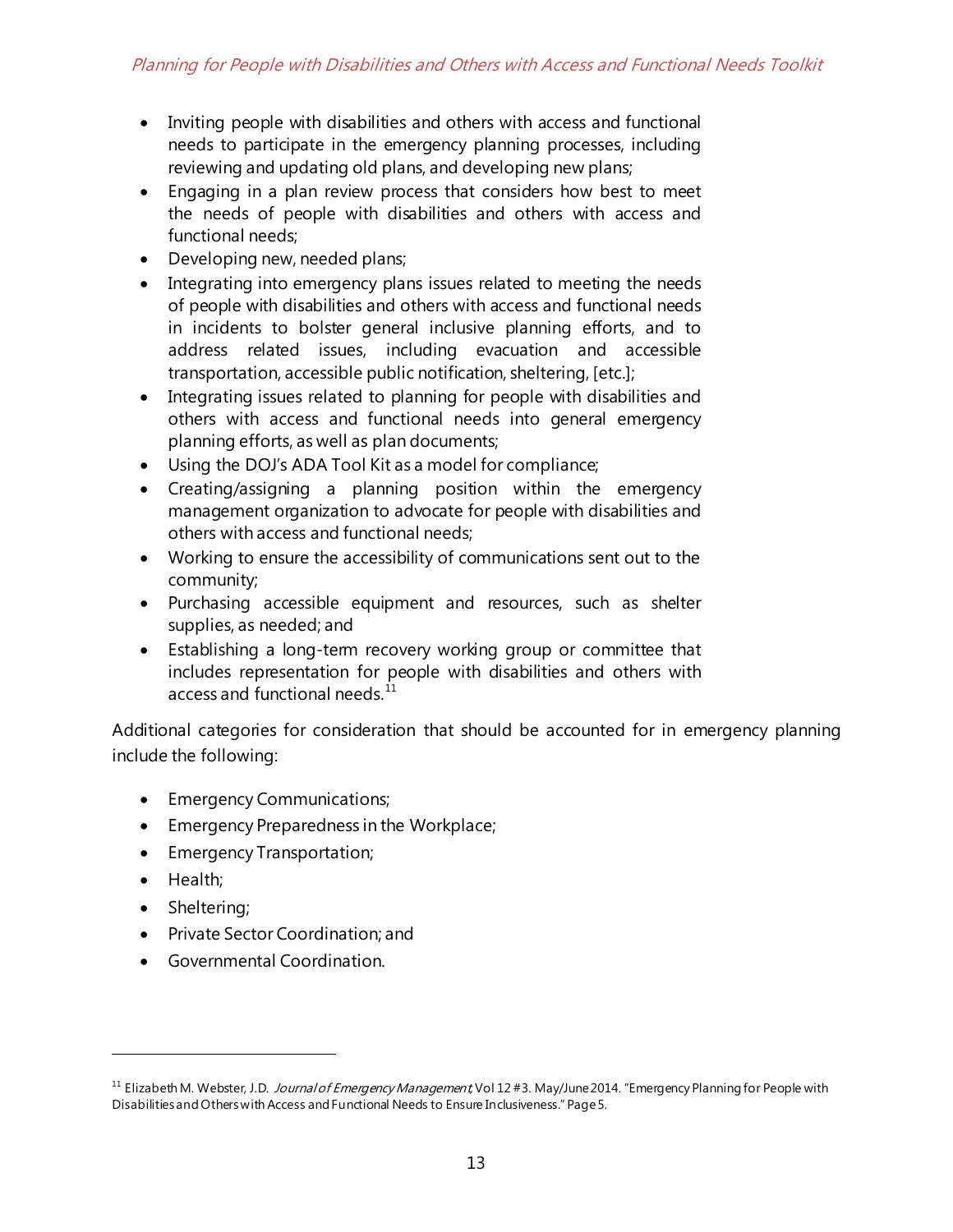# <span id="page-14-0"></span>**VI. Maryland's Function-Based Framework**

The following sections define the components of the function-based framework as implemented in Maryland, which is an approach to planning that identifies people's actual needs during an emergency: Communication, Health and Medical Needs, Maintaining Functional Independence, Personal Care Assistance, and Transportation. The function-based framework is more inclusive because it is needs based, and it can be more inclusive of the whole community as it identifies needs that can affect all residents regardless of ability. This is also a move away from referring to the population as having "special needs" or being "vulnerable," which are terms that fail to provide any information about a person's actual needs.

Planning for people with disabilities and others with access and functional needs ensures the inclusion of a broader group of people than the more narrowly defined group of people with disabilities (as defined by the above listed civil rights laws). This is critical for emergency planning purposes because many people with access and functional needs, who may face unique challenges in responding to and recovering from emergencies, do not fall within the ADA's definition, and some people may develop access and functional needs as a result of an incident. It is also possible that someone will have more than one disability or functional need, and people's needs may change over time. Thus, a plan that uses disability-specific considerations may not adequately account for people's needs.

Categorizing planning considerations according to functional needs allows emergency managers and planners to plan for impacts to needs rather than specific disabilities, which helps address these problems. This prevents the application of a one-size-fits-all approach to meeting people's needs prior to, during, and following incidents or disasters.

# **A. Communication**

<span id="page-14-1"></span>Communication-based needs relate to any person with barriers to their ability to communicate, including, but not limited to:

- People who have needs related to their receipt of and response to information (e.g., visual, audible, cognitive);
- People who have needs related to their processing and acknowledgement of information;
- People who do not speak or read English, or are not proficient in English;
- People who require computer assistance to communicate;
- People who require alternative formats of information; and
- People who do not have the ability to enjoy opportunities as full communication partners.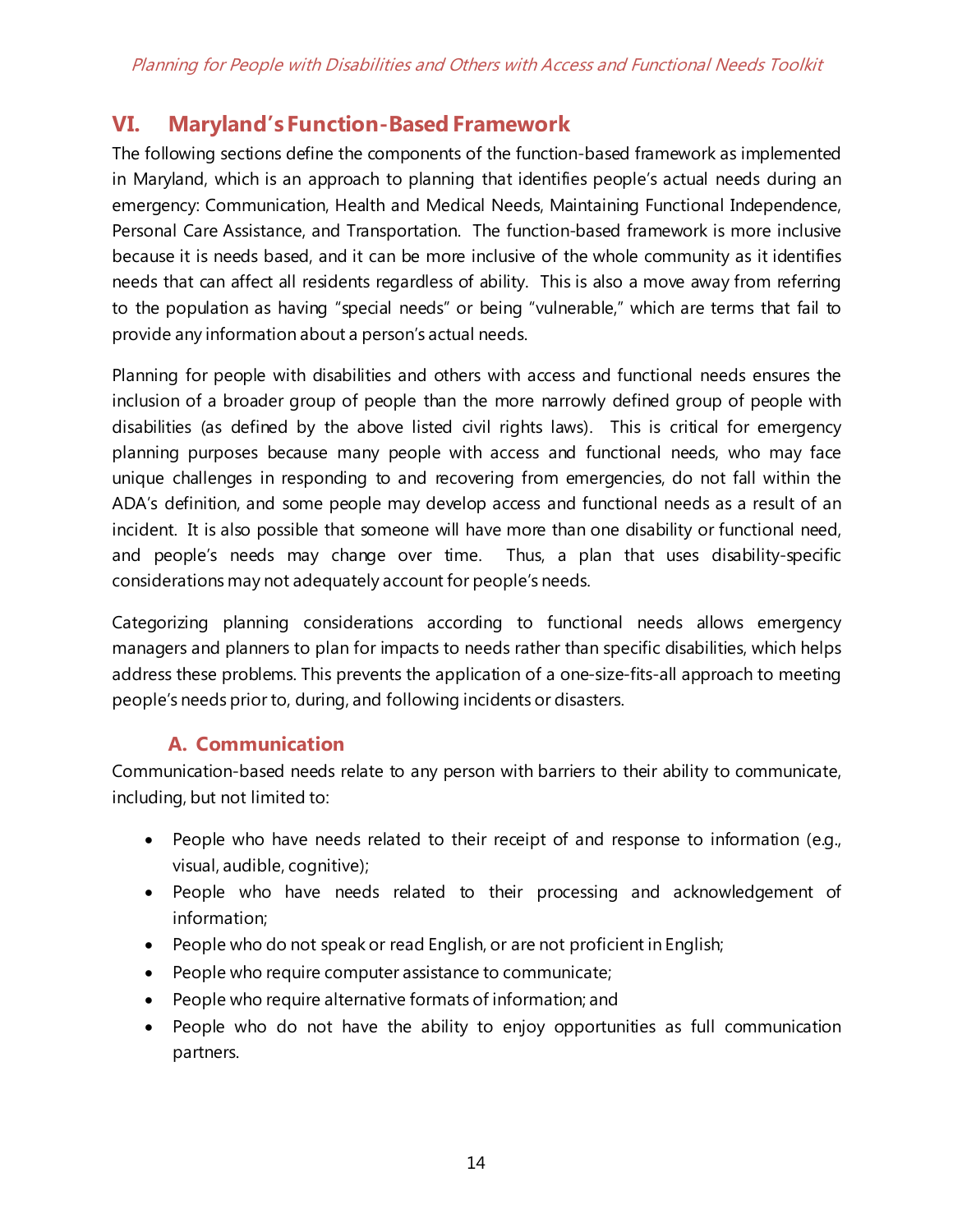## Planning for People with Disabilities and Others with Access and Functional Needs Toolkit

Alternative communication devices and assistive technology should be part of an emergency preparedness program's resources in anticipation of individuals with communication needs. Examples of assistive technology include, but are not limited to, interpreters and translators, inclusive messaging, speech amplifiers, and mobile applications to facilitate communication. For more information on assistive technology, refer to [Appendix B: Assistive Technology,](#page-39-0) of this Toolkit.

It is important to acknowledge that communication-based needs impact a large percentage of the population, in part because "[f]oreign immigration has been an important component of Maryland's population growth this decade. Between 2000 and 2007, nearly 227,500 foreign immigrants have come to Maryland, the 13th highest total of any state in the country.<sup>"[12](#page-15-1)</sup> This demonstrates the importance of relaying information in languages other than English to meet the needs of the whole community, and reveals the need for accessible modes of communication that are available in multiple languages to ensure messages are disseminated to the broader community before, during, and after an incident or disaster.

People with various communication needs may have difficulty receiving emergency notifications and communicating with emergency responders during an incident. The above listed numbers are estimates that provide insight into the larger population of people with communicationbased needs that should be accounted for in preparedness and planning efforts. For more information about other types of communication-based needs, and methods and tips to communicate with people with communication needs, see June Isaacson Kailes, "Tips for [Interacting with People with Disabilities."](http://www.jik.com/pubs/TipsForInteracting%20final%202.14.11.pdf)<sup>[13](#page-15-2)</sup>

## **B. Health and Medical**

 $\overline{a}$ 

<span id="page-15-0"></span>People with health and medical needs may include people with and without obvious physical medical conditions. People with heart conditions that take medication daily, dialysis patients with renal disease, people who take medication for respiratory illness, or people with dietary restrictions, have health and medical needs but may not identify as having a disability. These people may, however, be disproportionally affected by an incident due to their health and medical needs. Emergency managers and planners who are able to identify solutions that meet the needs of people with health and medical needs can ensure their ability to remain in the least restrictive environment or inclusive setting, such as a general population shelter, unless a person presents with an acute medical need. Some solutions to meet the needs of people with health and medical needs may include, but are not limited to:

<span id="page-15-1"></span><sup>&</sup>lt;sup>12</sup> United States Census 201[0. "Immigration and the 2010 Census Governor's 2010 Census Outreach Initiatives."](http://census.maryland.gov/Immigration%20and%20the%202010%20Census_final.pdf) Date last accessed, 3/1/2017.

<span id="page-15-2"></span><sup>&</sup>lt;sup>13</sup> June Isaacson Kailes. "Tips for Interacting wi<u>th People with Disabilities."</u> 2011. Date last accessed, 3/1/2017. Requested and received permission to distribute this article.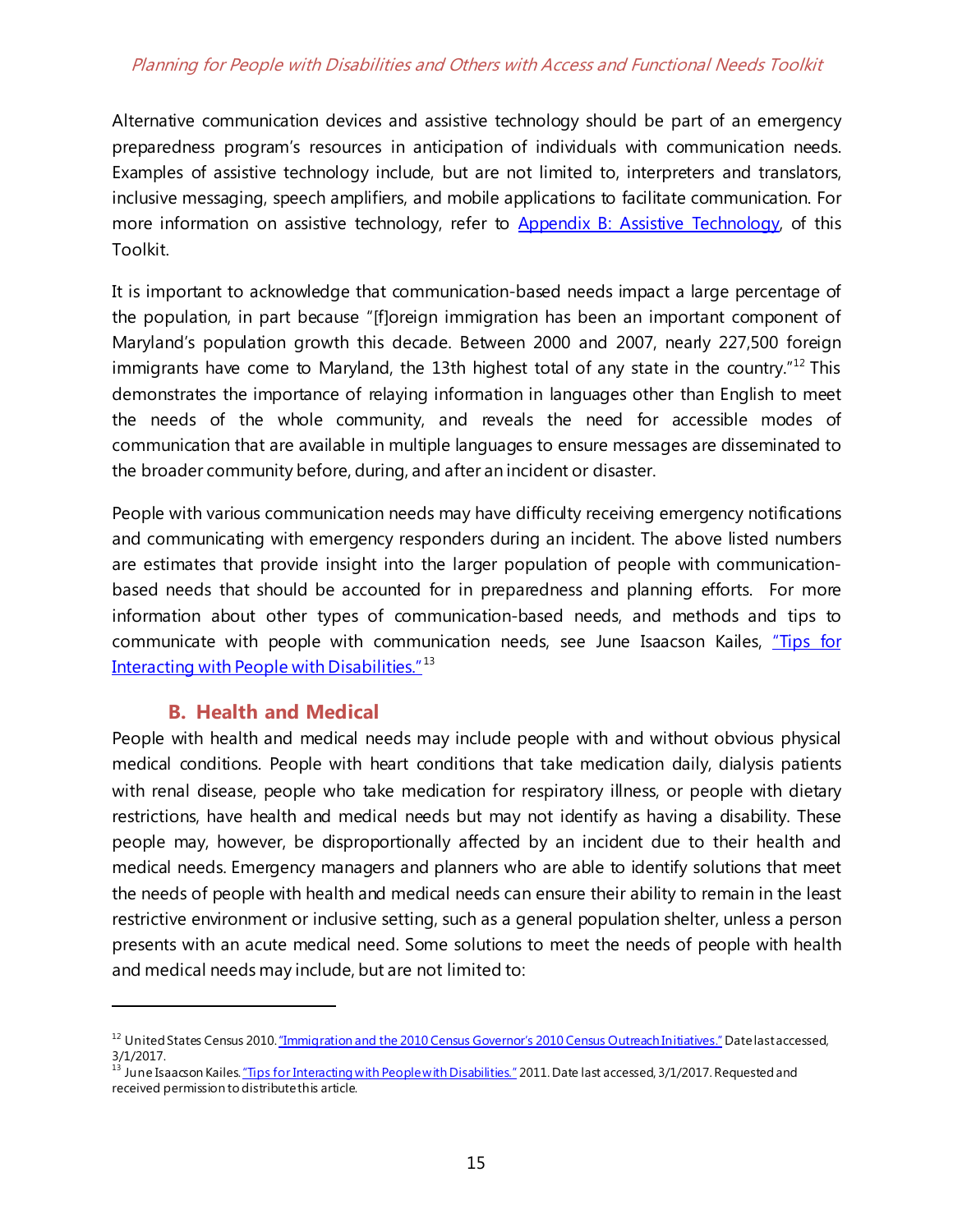- Opening shelters that can accommodate the wide variety of health and medical needs present in a community (e.g., people with allergies, nursing mothers, children, people with sensory processing disorders, etc.);
- Providing access to consumable/durable medical equipment or medications/prescription medications to people in shelters;
- Providing charging stations for people in shelters;
- Providing extra space for people who use durable medical equipment or assistive technology in shelters;
- Modifying meals for people with dietary needs and food allergies in shelters;
- Providing transportation to treatment facilities, such as dialysis centers;
- Utilizing mobile pharmacy services; and

 $\overline{a}$ 

• Establishing relationships with the medical community, such as hospitals, pharmacies, medical equipment providers, long-term care facilities, etc.

There are many people who have health and medical needs that are not always considered when emergency plans are created. People with health and medical needs can include people who are normally able to manage their medical condition, but who may be adversely affected during an incident or disaster if they are separated from their medication or treatment, such as people who have diabetes. For example, according to a 2011 study by the Family Health Administration, Office of Chronic Disease Prevention, an office within the Maryland Department of Mental Health and Hygiene, "[d]iabetes is the sixth leading cause of death [in Maryland, and]...In 2009, 9.4% of adults reported having diabetes."<sup>[14](#page-16-0)</sup> In 2009, the population in Maryland was 5,699,478.<sup>[15](#page-16-1)</sup> People who have diabetes often maintain special diets with certain restrictions on food, and sometimes require medication, such as insulin. Separation from medication or an improper diet can lead to adverse health and medical conditions for people who have diabetes. Therefore, planning for appropriate shelter diets and access to mobile pharmacies or medical supplies can better prepare members of the broad community, including people who have diabetes, who may develop a health and medical need as a result of an incident.

These statistics represent people who may have pre-existing health and medical needs, and who may also develop additional health and medical needs as a result of an incident or disaster. People who are clinically obese may require accommodations to have their needs met (e.g., bariatric cots in shelters, adequate seating, etc.). This is another example of a population that may be overlooked during emergency planning because they do not identify as having a disability. By creating plans and procedures that consider and focus on meeting the broader

<span id="page-16-0"></span><sup>&</sup>lt;sup>14</sup> Maryland Department of Mental Health and Hygiene, Family Health Administration, Office of Chronic Disease Prevention. "Chronic [Disease in Maryland: Facts and Figures," March 2011. Page 1.](http://phpa.dhmh.maryland.gov/ccdpc/Reports/Documents/Chronic-Disease-Maryland-Facts-Figures-2011.pdf) Date last accessed, 3/1/2017.

<span id="page-16-1"></span><sup>15</sup> Maryland Department of Mental Health and Hygiene. July 1, 2009. Page 57. <u>"Maryland Vital Statistics Annual Report 2009. Table 1.</u> [Estimated Maryland Population by Race, Hispanic Origin, Region and Political Subdivision",](http://dhmh.maryland.gov/vsa/Documents/09annual.pdf) Date last accessed, 3/1/2017.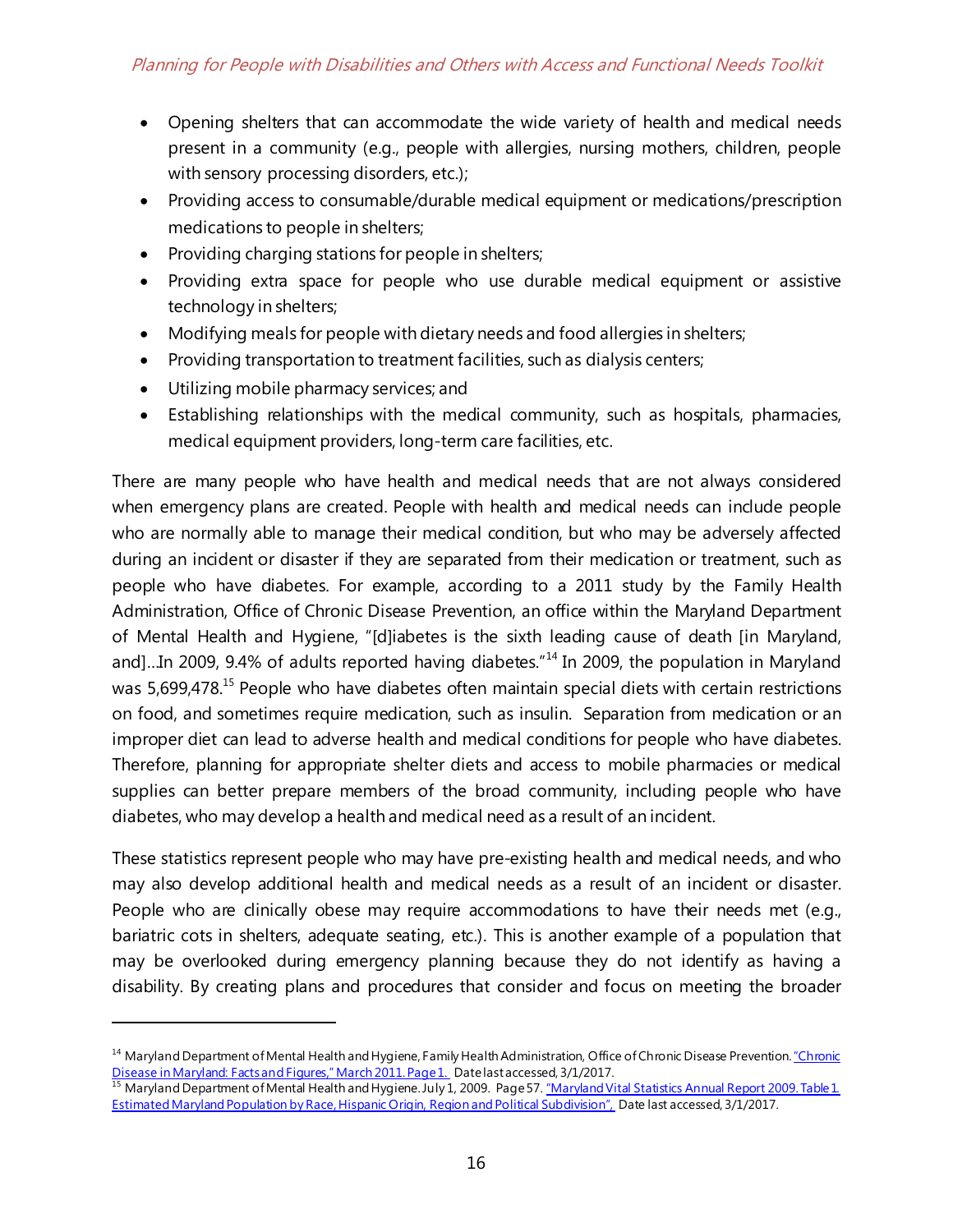functional needs of people in our communities, emergency managers and planners can create plans and procedures that are more inclusive to the whole community's needs.

To ensure the broad range of people's health and medical needs are met at locations such as general population shelters, there are many resources available that provide detailed and indepth considerations for ensuring that shelters in the community are inclusive and accessible to people with disabilities and others with access and functional needs. Some of these resources include "Chapter 7 Addendum 2: The ADA and Emergency Shelters: Access for All in Emergencies and Disasters,"<sup>[16](#page-17-1)</sup> "Chapter 7 Addendum 3: ADA Checklist for Emergency Shelters,"<sup>[17](#page-17-2)</sup> and the Federal Emergency Management Agency's (FEMA) "Guidance on Planning for Integration of Functional Needs Support Services in General Population Shelters.<sup>[18](#page-17-3)</sup> By utilizing available resources, such as these, and through proper inclusion of people with disabilities and access and functional needs in emergency planning, training and exercises, and preparedness discussions regarding the necessity of certain supplies, equipment, and facilities for evacuating and sheltering those with health and medical needs, an emergency manager or planner can better prepare to meet the needs of people who have health and medical needs, as well as those who do not regularly identify as having a health and medical need, but who may be severely affected before, during, and after an incident.

# **C. Maintaining Independence**

 $\overline{a}$ 

<span id="page-17-0"></span>Many people maintain complete independence and are self-sufficient so long as they have their assistive devices and/or equipment. For example, a person who uses a wheelchair for mobility may be able to maintain their independence as long as they have access to their wheelchair. If they lost access to their wheelchair, however, they would then have a functional need related to their ability to maintain their independence. Additionally, through the use of other mobility devices, such as a "white cane" or service animal, someone with a vision disability can maintain complete independence. Again, however, if they were to be separated from their mobility device or service animal, they would have a functional need related to their ability to maintain independence. Thus, the consideration of functional independence needs in emergency planning is critical to providing the support and equipment needed to ensure individuals can manage and maintain their independence before, during, and following an incident. These needs may be met through providing people with resources that can support their ability to maintain their independence, such as through replacing a white cane or providing other equipment, such as a wheelchair. Additional resources to help support people's ability to

<span id="page-17-1"></span><sup>&</sup>lt;sup>16</sup> ADA Best [Practices Tool Kit for State and Local Governments](http://www.ada.gov/pcatoolkit/toolkitmain.htm). Chapter 7 Addendum 2: The ADA and Emergency Shelters: Access [for All in Emergencies and Disasters,](http://www.ada.gov/pcatoolkit/chap7shelterprog.htm) Date last accessed, 3/1/2017.<br><sup>17</sup> U.S. Department of Justice, Civil Rights Division, Disability Rights Section. <u>"ADA Checklist for Emergency Shelters."</u> Date last

<span id="page-17-2"></span>accessed, 3/1/2017.

<span id="page-17-3"></span><sup>&</sup>lt;sup>18</sup> Federal Emergency Management Agency (FEMA). Guidance on Planning for Integration of Functional Needs Support Services in [General Population Shelters.](https://www.fema.gov/pdf/about/odic/fnss_guidance.pdf) November 2010. Date last accessed, 3/1/2017.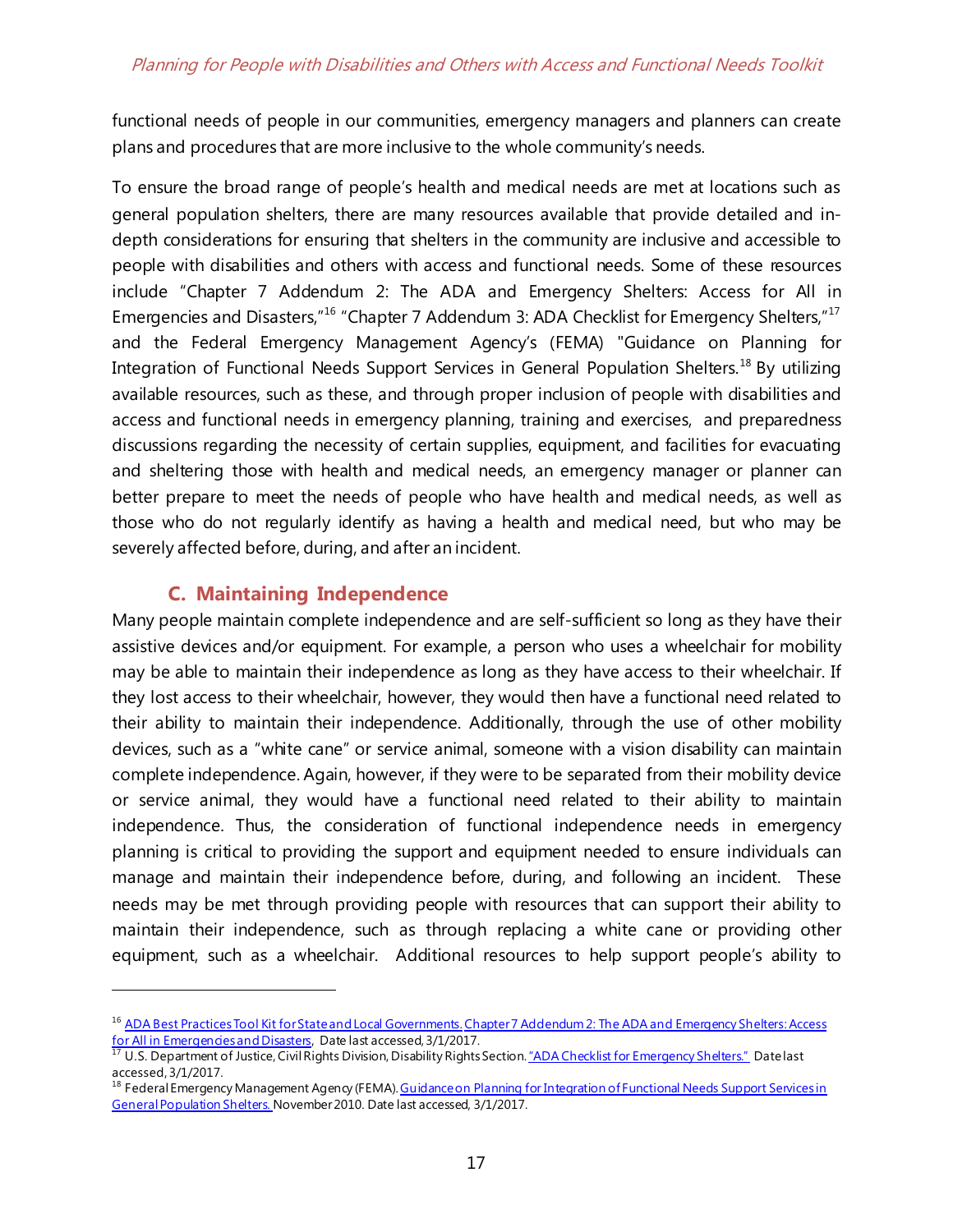maintain their independence are to source resources through lending closets, which include a variety of durable medical equipment and assistive technology (AT).

# **D. Personal Care Assistance**

<span id="page-18-0"></span>People who require assistance to perform activities of daily living, such as taking medication, bathing, toileting, feeding, and grooming may use the services of personal care assistance providers. Other examples of people with personal care needs include people with sensory needs, privacy needs, or cognitive needs. Additionally, some individuals with personal care assistance needs may have mental or cognitive disabilities, such as dementia, schizophrenia, or autism spectrum disorder, which are not visible but require support. One concern is that individuals with functional needs related to the need for personal care assistance may become separated from not only their home and familiar environment, but also their personal care assistance providers during an incident. Emergency planning should include meeting the needs of people who may have personal care needs, as well as the needs of their care-givers (if applicable), such as ensuring shelters have appropriately trained staff, quiet or private areas, areas for personal care givers to stay with their clients, and family reunification procedures.

# **E. Transportation**

<span id="page-18-1"></span>People with a transportation need may include people without access to transportation or who lose their access to transportation. Some examples of people with transportation needs include:

- A person who does not own a car and relies on mass transit services (e.g., city-dwellers, students, people who are homeless, etc.);
- A person who is unable to operate a vehicle (e.g., due to restrictions, temporary or permanent physical disabilities or injuries, some women who are pregnant, etc.); and
- A person whose vehicle is rendered unavailable.

Table 1 below was created by the Maryland Department of Disabilities using ridership information from 2009-2013 from the Maryland Transit Authority (MTA) and the Washington Metropolitan Area Transit Authority (WMATA). It shows an increasing trend in the level of service and performance provided to MTA and WMATA paratransit customers from 2009-2013. It should be noted that paratransit rides are scheduled, shared rides that provide direct travel from destination to destination for registered paratransit users. Fixed route transportation includes transportation services, such as bus and rail, which operate on a published schedule during normal operating conditions.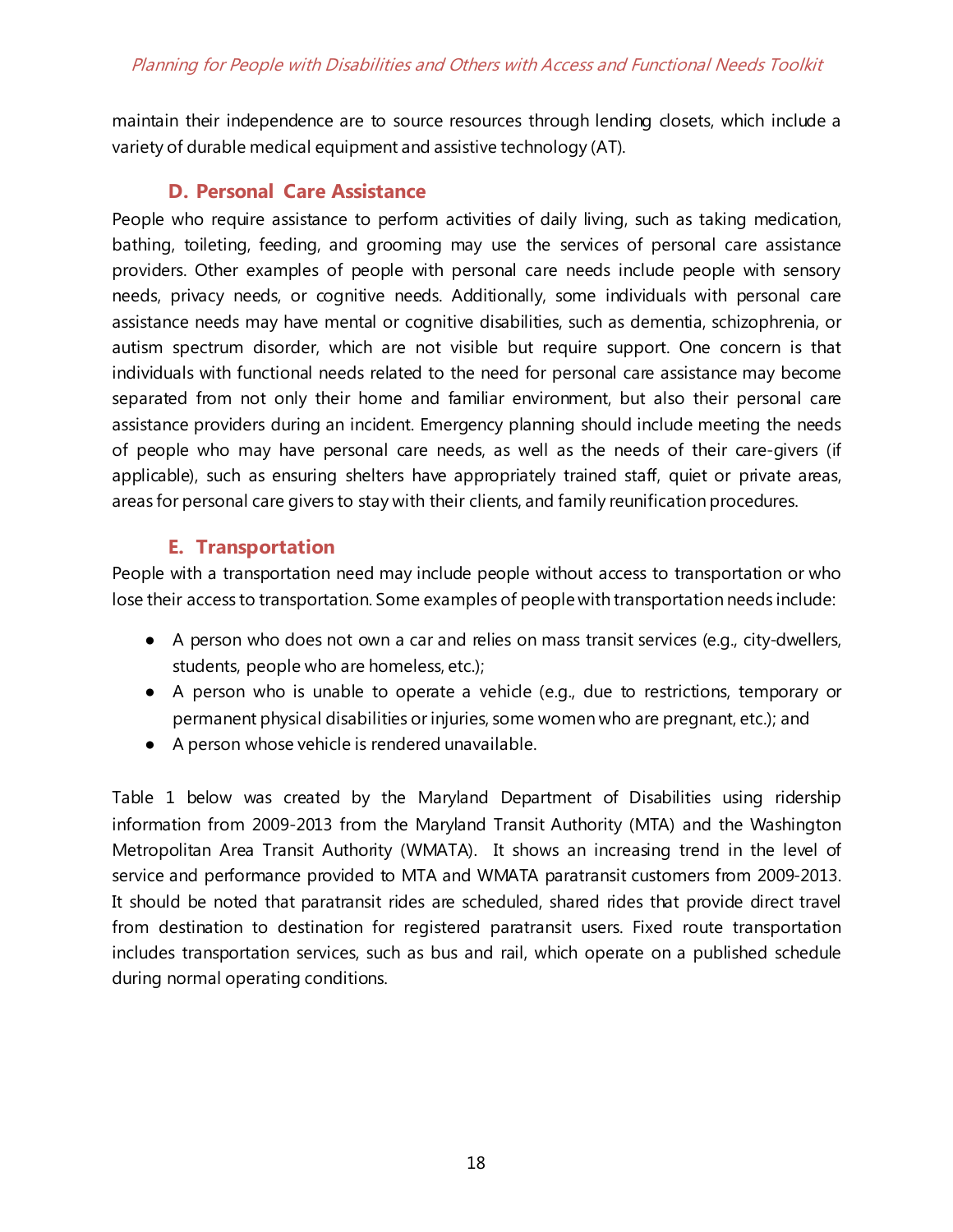<span id="page-19-0"></span>

|                                         | Favic 1. MITA and WiviATA Farationsit Kidership 2009-2019                               |               |               |                     |         |           |
|-----------------------------------------|-----------------------------------------------------------------------------------------|---------------|---------------|---------------------|---------|-----------|
|                                         |                                                                                         |               |               | <b>FISCAL YEARS</b> |         |           |
| <b>RESULTS AND PERFORMANCE MEASURES</b> | 2009                                                                                    | 2010          | 2011          | <b>Estimated</b>    |         |           |
|                                         |                                                                                         | <b>Actual</b> | <b>Actual</b> | <b>Actual</b>       | 2012    | 2013      |
| Level of service                        | Number of people with disabilities<br>certified for paratransit                         | 29,025        | 33,075        | 36,688              | 41,284  | 42,342    |
| and<br>performance                      | Number of paratransit rides<br>provided (millions)                                      | 2.632         | 2.787         | 3.213               | 3.618   | 3.720     |
| provided to<br>MTA and                  | Percent of paratransit rides<br>provided on time                                        | 92.0%         | 91.5%         | 90.6%               | 91.1%   | 91.1%     |
| <b>WMATA</b>                            | Customer satisfaction rating:                                                           |               |               |                     |         |           |
| paratransit<br>customers                | WMATA (measured as total number<br>of complaints received per 1,000 trips<br>completed) | 6.8           | 6.2           | 5.0                 | 5.0     | 5.0       |
|                                         |                                                                                         |               |               |                     |         |           |
| Level of service                        | Number of people with disabilities<br>certified for fixed route                         | 35,739        | 64,915        | 93,459              | 110,660 | 112,106   |
| and performance                         | Percent of accessible buses in fixed route:                                             |               |               |                     |         |           |
| provided to                             | <b>MTA</b>                                                                              | 100%          | 100%          | 100%                | 100%    | 100%      |
| people with<br>disabilities using       | <b>WMATA</b>                                                                            | 100%          | 100%          | 100%                | 100%    | <b>NA</b> |
| MTA and                                 | Number of people with disabilities receiving travel training:                           |               |               |                     |         |           |
| <b>WMATA</b> fixed                      | Individual (WMATA)                                                                      | 180           | 264           | 300                 | 350     | 369       |
| route                                   | Group (WMATA)                                                                           | 4,255         | 3,984         | 4,300               | 4,550   | 4,792     |
| transportation                          | Total number of monthly<br>disabled passes purchased                                    | 198,726       | 202,132       | 207,460             | 213,500 | 213,500   |

**Table 1: MTA and WMATA Paratransit Ridership 2009-2013[19](#page-19-1)**

This table reflects only those registered as paratransit users, which is one of the populations with transportation needs. Note, this may not include all the actual or potential people with transportation needs who live in the State of Maryland, and require accessible transportation services.

An emergency manager or planner must focus on the whole community when developing plans specific to meeting people's transportation needs because of the extensive range of people who may have or develop a transportation need due to an incident or disaster. An effective way to assist people with transportation needs is through pre-planning, such as including people with transportation needs and transportation service providers in plan development, training, and exercises. Useful information on best practices for inclusive pre-planning can be found in, "The ADA Best Practices Toolkit for State and Local Governments,"<sup>[20](#page-19-2)</sup> notably in Chapter 7 of that document. One component of pre-planning includes the creation of memorandums of understanding (MOUs) with local, state, and private transportation services. Through relationships with the local/state Department of Transportation agencies, private sector transportation services, and the people with disabilities and others with access and functional

<span id="page-19-1"></span><sup>&</sup>lt;sup>19</sup> Maryland Department of Disabilities State Disabilities Plan 2012-2015. Exhibit 2(b): Transportation, Page 13. Maryland Department [of Disabilities State Disabilities Plan 2012-2015](http://mdod.maryland.gov/pub/Documents/2012-2015%20State%20Disabilities%20Plan%20for%20IADB%20Approved%20Final.doc)

<span id="page-19-2"></span><sup>&</sup>lt;sup>20</sup>U.S. Department of Justic[e, ADA Best Practices Tool Kit for State and Local Governments](http://www.ada.gov/pcatoolkit/toolkitmain.htm) Date last accessed 2/7/2017.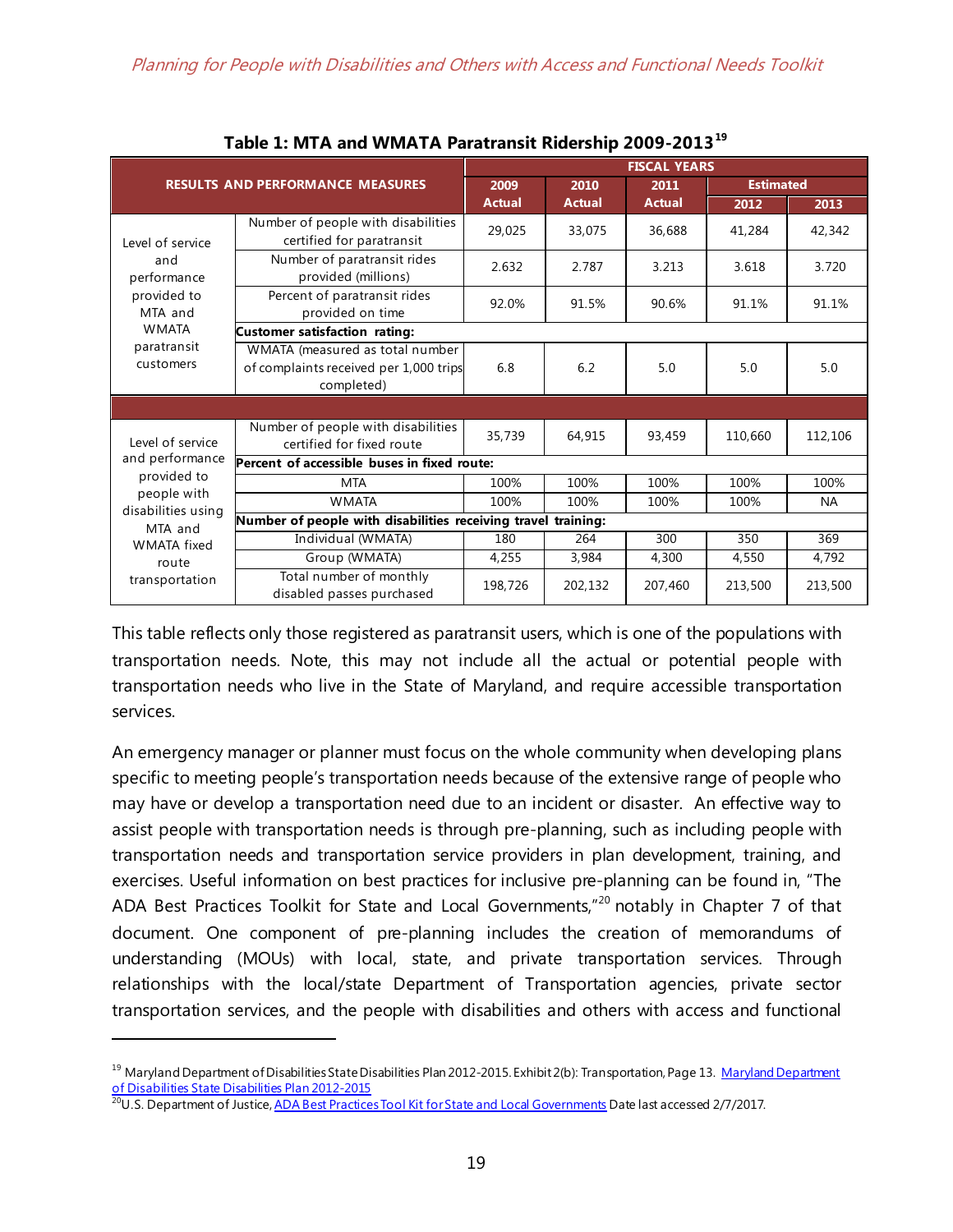## Planning for People with Disabilities and Others with Access and Functional Needs Toolkit

needs, as well as providers of functional needs support services, emergency managers and planners can develop ways to ensure that the transportation services are accessible and effective for people with transportation needs during an incident. Additionally, emergency managers and planners should consider community outreach and preparedness education as ways to engage members of the community who have or may develop a transportation need as a result of an incident or disaster.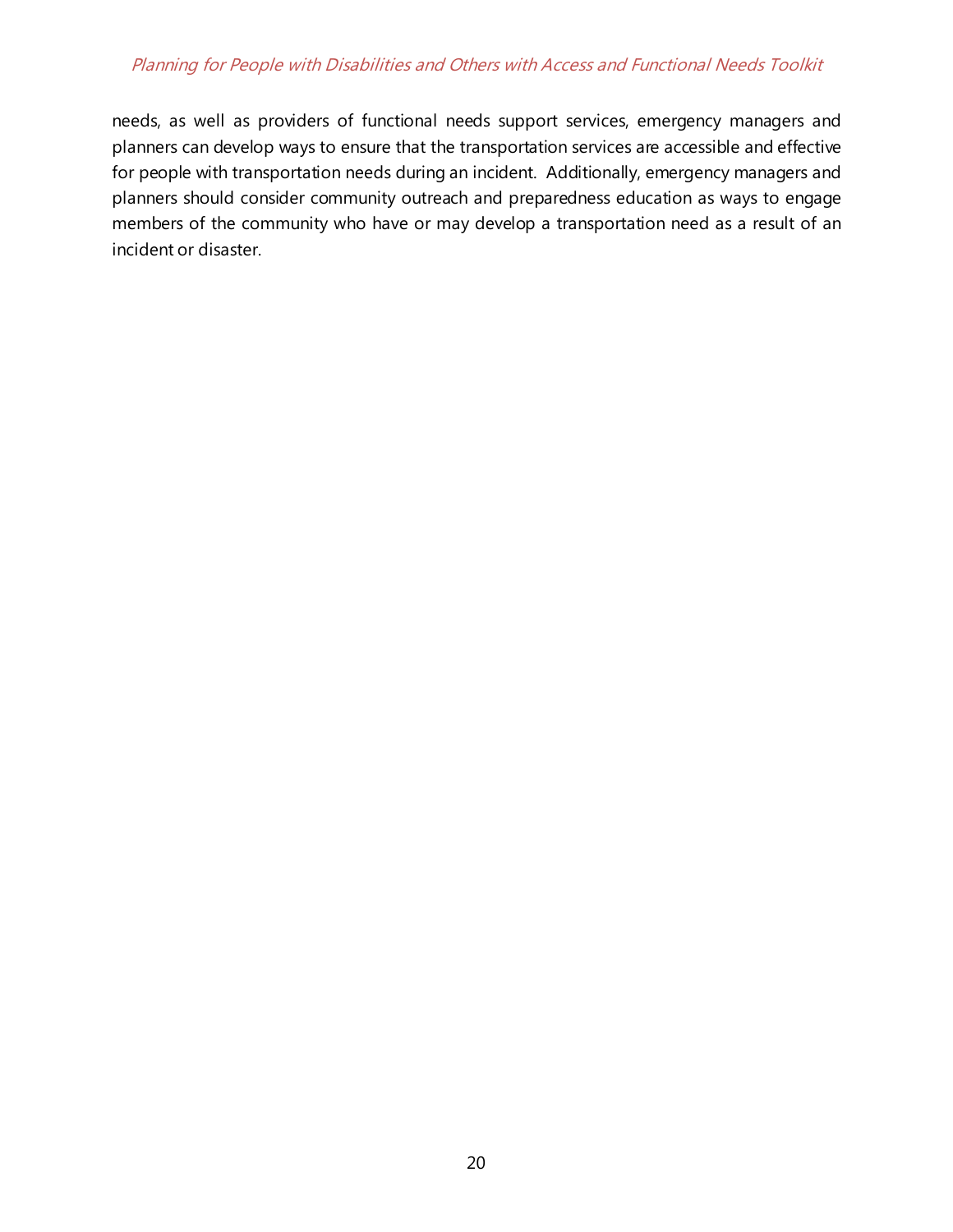# <span id="page-21-0"></span>**VII. Functional Needs Considerations Worksheets**

An emergency manager or planner must understand the challenges, obstacles, and important considerations that people with disabilities and others with access and functional needs have in order to create inclusive preparedness, response, and recovery plans, programs, and services. In keeping with the approach of this Toolkit, understanding how different functional needs are affected before, during, and after an incident enables an emergency manager or planner to develop inclusive emergency management products.

The Functional Needs Considerations Worksheets are organized by phase in emergency management: Preparedness, Response, and Recovery. Each worksheet presents broad topic areas, which include some, but not all, of the considerations that an emergency management organization should address and understand in order to create more inclusive emergency management plans, programs, and services. These considerations are not meant to supersede any plans or standard operating procedures, but should act as a reference when developing/updating whole community plans, programs, and services.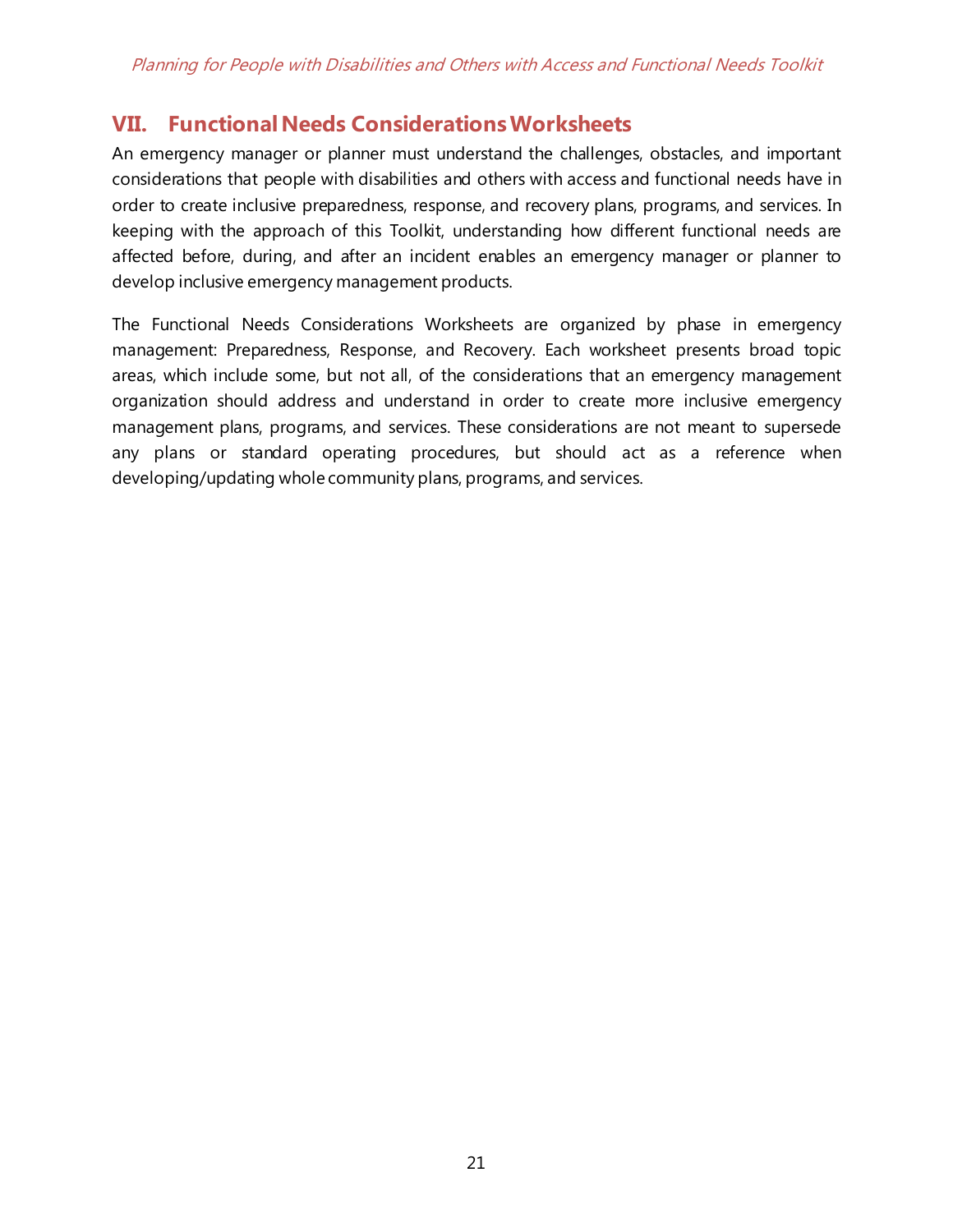## **Functional Needs Considerations Worksheet: Preparedness**

<span id="page-22-0"></span>

|                                            |                                                                                                                                                                                                                                                                                                                  | <b>Health and Medical</b>                                                                                                                                                       | <b>Maintaining</b>                                                                                                                                                                                                                                                                          | <b>Personal Care</b>                                                                                                                                                                        |                                                                                                                                                                                                    |  |  |  |
|--------------------------------------------|------------------------------------------------------------------------------------------------------------------------------------------------------------------------------------------------------------------------------------------------------------------------------------------------------------------|---------------------------------------------------------------------------------------------------------------------------------------------------------------------------------|---------------------------------------------------------------------------------------------------------------------------------------------------------------------------------------------------------------------------------------------------------------------------------------------|---------------------------------------------------------------------------------------------------------------------------------------------------------------------------------------------|----------------------------------------------------------------------------------------------------------------------------------------------------------------------------------------------------|--|--|--|
| <b>Topic Area</b>                          | <b>Communication Needs</b>                                                                                                                                                                                                                                                                                       | <b>Needs</b>                                                                                                                                                                    | <b>Independence Needs</b>                                                                                                                                                                                                                                                                   | <b>Assistance Needs</b>                                                                                                                                                                     | <b>Transportation Needs</b>                                                                                                                                                                        |  |  |  |
|                                            | Work directly with the community, people with disabilities and other with access and functional needs, and functional needs support services providers to ensure an inclusive<br>external outreach program.                                                                                                      |                                                                                                                                                                                 |                                                                                                                                                                                                                                                                                             |                                                                                                                                                                                             |                                                                                                                                                                                                    |  |  |  |
|                                            | Attend community events to engage and establish relationships with people with disabilities and others with access and functional needs, including providing educational<br>information and resources for emergency preparedness.                                                                                |                                                                                                                                                                                 |                                                                                                                                                                                                                                                                                             |                                                                                                                                                                                             |                                                                                                                                                                                                    |  |  |  |
|                                            | Encourage people with disabilities and others with access and functional needs, as well as their functional need support services providers, to create "go-kits" that meet their<br>specific needs (e.g., include prescription medications, extra batteries for assistive equipment, important documents, etc.). |                                                                                                                                                                                 |                                                                                                                                                                                                                                                                                             |                                                                                                                                                                                             |                                                                                                                                                                                                    |  |  |  |
| <b>External</b><br><b>Outreach</b><br>(EO) | Ensure the external outreach<br>program incorporates<br>traditional and nontraditional<br>delivery methods, is available in<br>multiplelanguages and multiple<br>formats (e.g., large print, braille,<br>electronic), and meets Universal<br>Design Standards for assistive<br>technology.                       | Encourage community members<br>who rely on medical equipment<br>that is power-dependent to<br>notify utility companies and to<br>inquire about programs or<br>registries.       | Ensure the external outreach<br>program incorporates<br>traditional and nontraditional<br>delivery methods, is available in<br>multiple languages and multiple<br>formats (e.g., large print, braille,<br>electronic), and meets Universal<br>Design Standards for assistive<br>technology. | Identify and develop<br>relationships with multiple<br>resident community-living<br>homes that serve people with<br>personal care assistance needs<br>to support emergency<br>preparedness. | Work with transportation<br>services (public and private) to<br>ensuretransportation<br>information, such as locations,<br>services, times, etc., are<br>consistently updated and<br>disseminated. |  |  |  |
|                                            | Ensurethat the sign-up process<br>for alert systems/services is<br>compatible with assistive<br>technology and allows people<br>to independently complete the<br>registration process.                                                                                                                           | Encourage community members<br>who rely on medications to<br>have an additional emergency<br>supply, if possible.*                                                              | Encourage community members<br>who rely on essential equipment<br>that is power-dependent to<br>notify utility companies to<br>provide situational awareness,<br>and to inquire about programs<br>and utility supplier registries.                                                          |                                                                                                                                                                                             |                                                                                                                                                                                                    |  |  |  |
|                                            |                                                                                                                                                                                                                                                                                                                  | Invite people with disabilities and others with access and functional needs, as well as functional needs support services providers, to participate in trainings and exercises. |                                                                                                                                                                                                                                                                                             |                                                                                                                                                                                             |                                                                                                                                                                                                    |  |  |  |
|                                            | Develop "just-in-time" trainings or job aids for staff assisting people with disabilities and others with access and functional needs.                                                                                                                                                                           |                                                                                                                                                                                 |                                                                                                                                                                                                                                                                                             |                                                                                                                                                                                             |                                                                                                                                                                                                    |  |  |  |
|                                            | Ensure your staff is trained to recognize the broad needs of people with disabilities and others with access and functional needs, and ways to mitigate or procure supportive<br>devices, equipment, or systems to assist people with disabilities and others with access and functional needs.                  |                                                                                                                                                                                 |                                                                                                                                                                                                                                                                                             |                                                                                                                                                                                             |                                                                                                                                                                                                    |  |  |  |
|                                            | Utilize assistive technology during training and exercises, and train staff to assist people with disabilities and others with access and functional needs.                                                                                                                                                      |                                                                                                                                                                                 |                                                                                                                                                                                                                                                                                             |                                                                                                                                                                                             |                                                                                                                                                                                                    |  |  |  |
| <b>Training &amp;</b><br><b>Exercising</b> | Ensure public training and<br>exercise products are available<br>in multiple language and,<br>multiple formats (e.g., large<br>print, braille, electronic), and                                                                                                                                                  | Ensure that exercise participants<br>know the procedure to get help<br>should a genuine health or<br>medical need arise during a<br>training event.                             | Encourage people with<br>independence needs and their<br>care-givers to train with<br>equipment and devices and to<br>have replacement parts and                                                                                                                                            | Request assistance from<br>functional needs support<br>services providers to review<br>and/or train clients, family, and<br>staff on preparedness plans.                                    | Utilize public and private<br>transportation providers during<br>trainings and exercises.                                                                                                          |  |  |  |
|                                            | meet Universal Design<br>Standards for assistive<br>technology.                                                                                                                                                                                                                                                  |                                                                                                                                                                                 | training to replace them.                                                                                                                                                                                                                                                                   | Provide training to congregate<br>care facilities to ascertain what<br>needs can be appropriately<br>accommodated.                                                                          |                                                                                                                                                                                                    |  |  |  |
|                                            |                                                                                                                                                                                                                                                                                                                  | Include people with disabilities and others with access and functional needs, functional needs support services providers, and subject matter experts in the planning process.  |                                                                                                                                                                                                                                                                                             |                                                                                                                                                                                             |                                                                                                                                                                                                    |  |  |  |
| <b>Planning</b>                            |                                                                                                                                                                                                                                                                                                                  | Ensure considerations for people with disabilities and others with access and functional needs are integrated into the body of the plans and not as separate annexes.           |                                                                                                                                                                                                                                                                                             |                                                                                                                                                                                             |                                                                                                                                                                                                    |  |  |  |
|                                            | Encourage people with disabilities and others with access and functional needs to create, update, and share personal preparedness plans with family members and functional<br>needs support services providers.                                                                                                  |                                                                                                                                                                                 |                                                                                                                                                                                                                                                                                             |                                                                                                                                                                                             |                                                                                                                                                                                                    |  |  |  |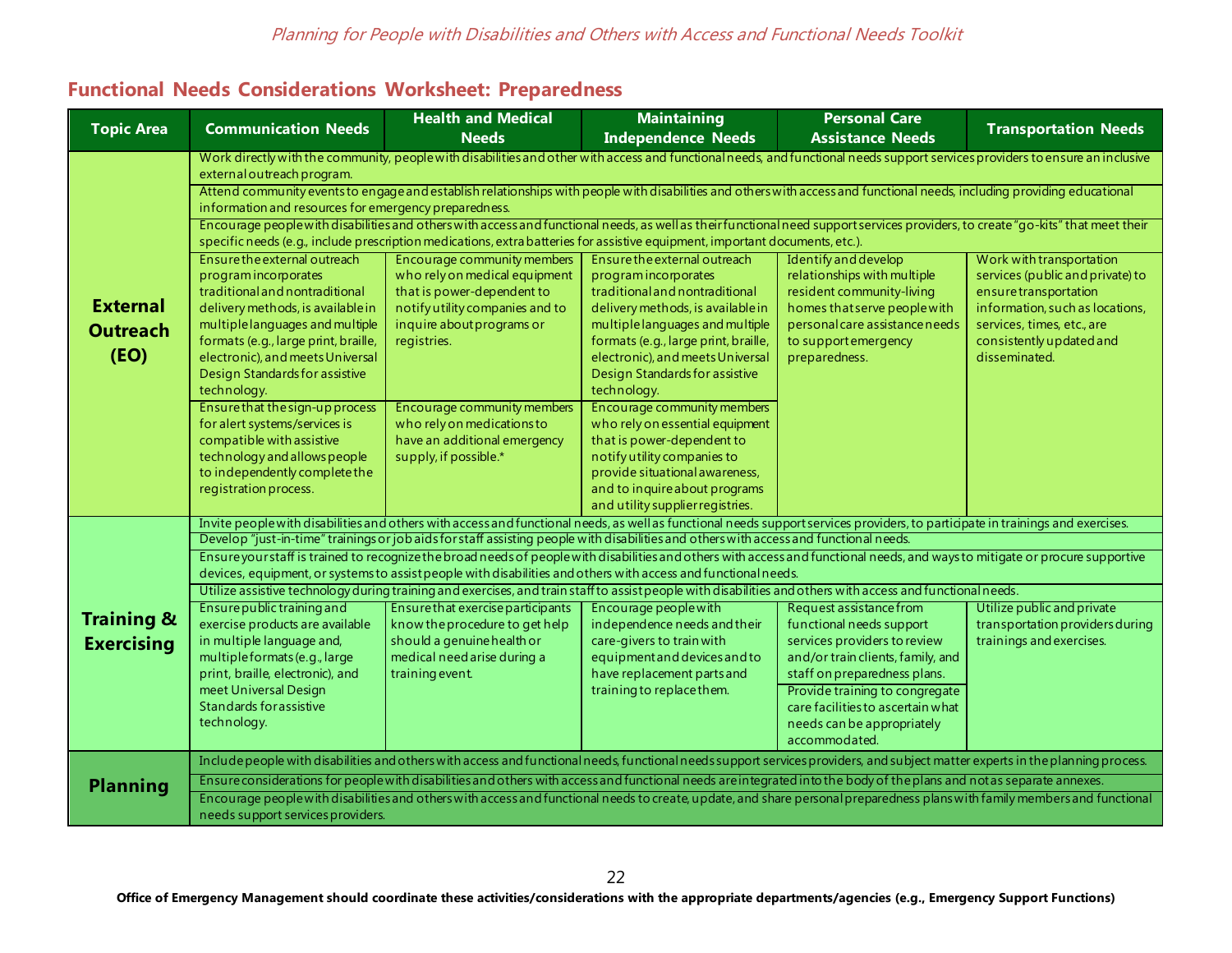## **Functional Needs Considerations Worksheet: Response**

<span id="page-23-0"></span>

| <b>Topic Area</b> | <b>Communication Needs</b>                                                                                                                                                                                                                                                                                                                                          | <b>Health and Medical</b>                                                                   | <b>Maintaining</b>                                                                                                                                                          | <b>Personal Care</b>                                       |                                                               |  |  |
|-------------------|---------------------------------------------------------------------------------------------------------------------------------------------------------------------------------------------------------------------------------------------------------------------------------------------------------------------------------------------------------------------|---------------------------------------------------------------------------------------------|-----------------------------------------------------------------------------------------------------------------------------------------------------------------------------|------------------------------------------------------------|---------------------------------------------------------------|--|--|
|                   |                                                                                                                                                                                                                                                                                                                                                                     | <b>Needs</b>                                                                                | <b>Independence Needs</b>                                                                                                                                                   | <b>Assistance Needs</b>                                    | <b>Transportation Needs</b>                                   |  |  |
|                   | Ensure plans exist to provide ancillary support to people with disabilities and others with access and functional needs who are sheltering in place. For example, providing back<br>up batteries for power-dependent devices/assistive technology, meeting dietary needs, food for service animals, prescription and over-the-counter medications, etc.             |                                                                                             |                                                                                                                                                                             |                                                            |                                                               |  |  |
|                   |                                                                                                                                                                                                                                                                                                                                                                     |                                                                                             | Ensure clear and inclusive public messaging is disseminated through traditional and nontraditional methods, and ensure these messages are available in multiple language    |                                                            |                                                               |  |  |
|                   |                                                                                                                                                                                                                                                                                                                                                                     |                                                                                             | and, multiple formats (e.g., large print, braille, electronic), and meet Universal Design Standards for assistive technology.                                               |                                                            |                                                               |  |  |
|                   | Ensure call center staff (e.g., 211,                                                                                                                                                                                                                                                                                                                                | Ensure plans exist to provide                                                               | Ensure plans exist to provide                                                                                                                                               | Encourage personal care                                    | Ensure there are plans or                                     |  |  |
|                   | 311, etc.) are trained to                                                                                                                                                                                                                                                                                                                                           | assistance to address health and                                                            | assistance to people with                                                                                                                                                   | attendants/services to create                              | equipment in place/available for                              |  |  |
|                   | recognize and work with people                                                                                                                                                                                                                                                                                                                                      | medical issues during sheltering                                                            | independence needs who are                                                                                                                                                  | personal preparedness plans                                | people with transportation                                    |  |  |
|                   | with communication needs, and<br>know how to deliver information                                                                                                                                                                                                                                                                                                    | in place (e.g., people who rely on                                                          | sheltering in place, such as                                                                                                                                                | for themselves, their clients,                             | needs who are sheltered in                                    |  |  |
|                   | to them (e.g., TTY phones,                                                                                                                                                                                                                                                                                                                                          | life-sustaining equipment during<br>power outages, replenish                                | people who rely on essential<br>equipment that is power-                                                                                                                    | and family members.                                        | place and require life sustaining<br>medical treatment (e.g., |  |  |
| Shelter-in-       | translator services, etc.).                                                                                                                                                                                                                                                                                                                                         | prescription/over-the-counter                                                               | dependent (e.g., medical devices                                                                                                                                            |                                                            | transportation to dialysis centers                            |  |  |
| <b>Place</b>      |                                                                                                                                                                                                                                                                                                                                                                     | medications, etc.).                                                                         | and other assistive technology,                                                                                                                                             |                                                            | or chemotherapy treatment).                                   |  |  |
|                   |                                                                                                                                                                                                                                                                                                                                                                     |                                                                                             | including hearing aids, barcode                                                                                                                                             |                                                            |                                                               |  |  |
|                   | Ensure jurisdiction alerts (e.g.,                                                                                                                                                                                                                                                                                                                                   | Ensure external outreach                                                                    | scanners, mobility aids, etc.).                                                                                                                                             | Ensure facilities that care for                            |                                                               |  |  |
|                   | text, call, email, etc.) are                                                                                                                                                                                                                                                                                                                                        | messages encourage people                                                                   |                                                                                                                                                                             | people with personal care                                  |                                                               |  |  |
|                   | available in multiple languages                                                                                                                                                                                                                                                                                                                                     | sheltering in place to have extra                                                           |                                                                                                                                                                             | needs are informed and have                                |                                                               |  |  |
|                   | and multiple formats (e.g., large                                                                                                                                                                                                                                                                                                                                   | food, water, medications, and                                                               |                                                                                                                                                                             | appropriate resources to                                   |                                                               |  |  |
|                   | print, braille, electronic), and<br>meet Universal Design                                                                                                                                                                                                                                                                                                           | other life-sustaining supplies to<br>last at least 72 hours.                                |                                                                                                                                                                             | support shelter-in-place, or<br>methods are in place to    |                                                               |  |  |
|                   | Standards for assistive                                                                                                                                                                                                                                                                                                                                             |                                                                                             |                                                                                                                                                                             | provide them with necessary                                |                                                               |  |  |
|                   | technology.                                                                                                                                                                                                                                                                                                                                                         |                                                                                             |                                                                                                                                                                             | shelter-in-place resources.                                |                                                               |  |  |
|                   |                                                                                                                                                                                                                                                                                                                                                                     |                                                                                             | Ensure there is a method in place to assess and identify the population needing evacuation assistance, including resources required (e.g., equipment for evacuees who use a |                                                            |                                                               |  |  |
|                   | wheelchair, medical equipment/devices such as oxygen, suction equipment, CPAP, etc., translators/interpreters to facilitate the transmission of evacuation information, etc.).                                                                                                                                                                                      |                                                                                             |                                                                                                                                                                             |                                                            |                                                               |  |  |
|                   | Ensure there is a process to identify, procure, and utilize equipment/personnel for evacuation support of people with disabilities and others with access and functional needs,<br>including butnot limited to assistive technology, health and medical equipment/supplies, personal care attendant staff, paratransit vehicles (or contracts with providers), etc. |                                                                                             |                                                                                                                                                                             |                                                            |                                                               |  |  |
|                   | Ensure that equipment/devices (e.g., assistive technology, medical devices, medications, supplies, and service animals, etc.). are transported with the person during an<br>evacuation.                                                                                                                                                                             |                                                                                             |                                                                                                                                                                             |                                                            |                                                               |  |  |
|                   | Ensure clear and inclusive public messaging is disseminated through traditional and nontraditional methods, is available in multiple languages and multiple formats (e.g., large                                                                                                                                                                                    |                                                                                             |                                                                                                                                                                             |                                                            |                                                               |  |  |
|                   |                                                                                                                                                                                                                                                                                                                                                                     | print, braille, electronic), and meets Universal Design Standards for assistive technology. |                                                                                                                                                                             |                                                            |                                                               |  |  |
| <b>Evacuation</b> | Ensure call center staff are                                                                                                                                                                                                                                                                                                                                        | Ensure local health and medical                                                             |                                                                                                                                                                             | Ensure that personal care                                  |                                                               |  |  |
|                   | trained to recognize and work                                                                                                                                                                                                                                                                                                                                       | needs providers have evacuation                                                             |                                                                                                                                                                             | attendants are transported<br>with the person they provide |                                                               |  |  |
| <b>Support</b>    | with people with communication<br>needs and know how to deliver                                                                                                                                                                                                                                                                                                     | plans in place for facilities (e.g.,<br>nursing homes, assisted living                      |                                                                                                                                                                             | care to during the evacuation.                             |                                                               |  |  |
|                   | information to them (e.g., TTY                                                                                                                                                                                                                                                                                                                                      | facilities, hospitals, etc.) serving                                                        |                                                                                                                                                                             |                                                            |                                                               |  |  |
|                   | phones, translator services, etc.)                                                                                                                                                                                                                                                                                                                                  | people with health and medical                                                              |                                                                                                                                                                             |                                                            |                                                               |  |  |
|                   | Ensure that jurisdiction alerts                                                                                                                                                                                                                                                                                                                                     | needs.                                                                                      |                                                                                                                                                                             |                                                            |                                                               |  |  |
|                   | (e.g., text, call, email, etc.) are in                                                                                                                                                                                                                                                                                                                              |                                                                                             |                                                                                                                                                                             |                                                            |                                                               |  |  |
|                   | multiple languages and in                                                                                                                                                                                                                                                                                                                                           |                                                                                             |                                                                                                                                                                             |                                                            |                                                               |  |  |
|                   | multiple formats (e.g., large                                                                                                                                                                                                                                                                                                                                       |                                                                                             |                                                                                                                                                                             |                                                            |                                                               |  |  |
|                   | print, braille, electronic) meeting<br>Universal Design Standards.                                                                                                                                                                                                                                                                                                  |                                                                                             |                                                                                                                                                                             |                                                            |                                                               |  |  |
|                   |                                                                                                                                                                                                                                                                                                                                                                     |                                                                                             |                                                                                                                                                                             |                                                            |                                                               |  |  |

23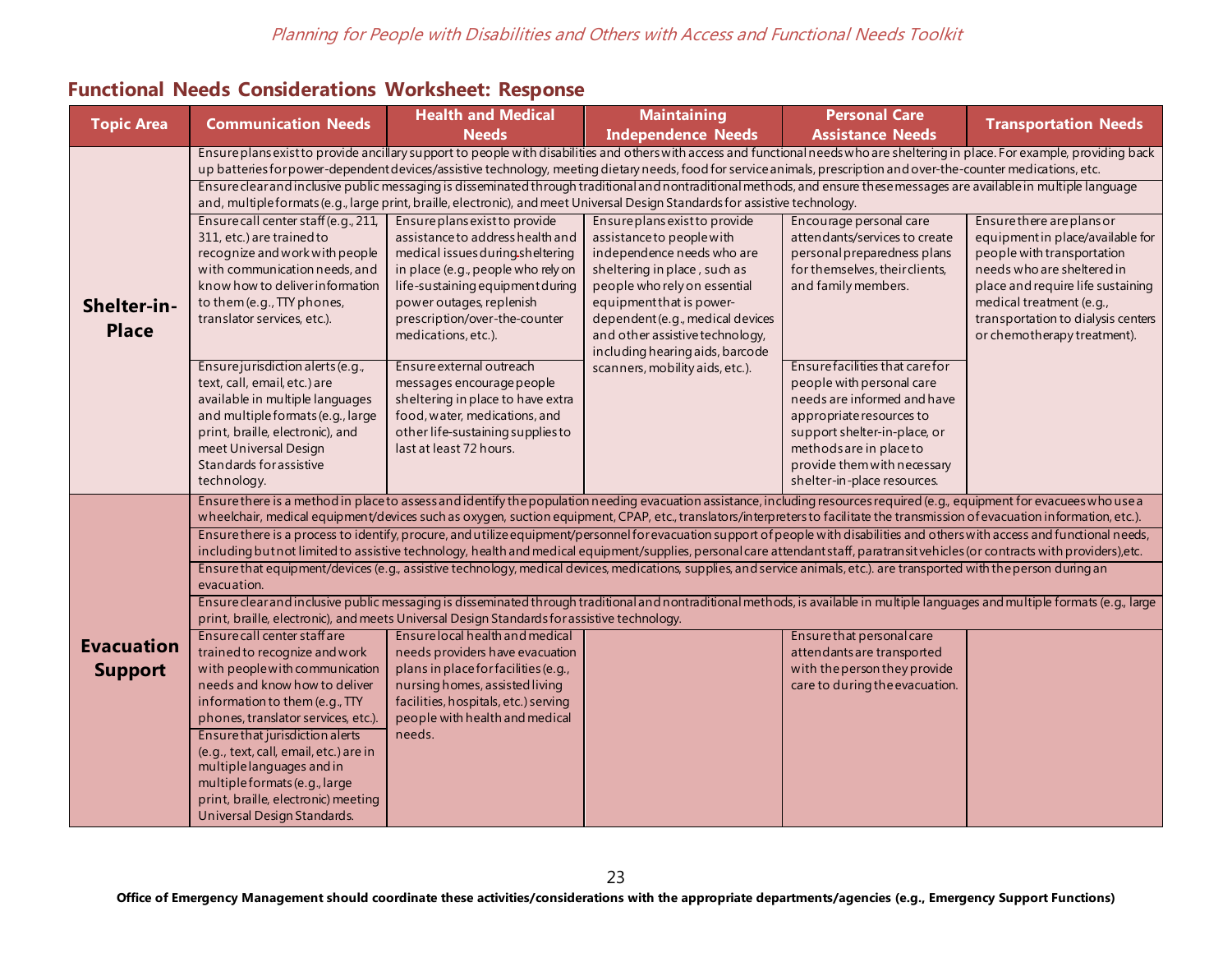| <b>Topic Area</b>                   | <b>Communication Needs</b>                                                                                                                                                                                                                                                                                                                                                                                                            | <b>Health and Medical</b><br><b>Needs</b>                                                                                                                                                                                                                                                                                                                                   | <b>Maintaining</b><br><b>Independence Needs</b>                                                                                                                                                                                                                                                                                                                                                                                                                                                                                                                                                                                                                                                                                                                                                    | <b>Personal Care</b><br><b>Assistance Needs</b>                                                                                                                                                                                                            | <b>Transportation Needs</b>                                                                                                 |
|-------------------------------------|---------------------------------------------------------------------------------------------------------------------------------------------------------------------------------------------------------------------------------------------------------------------------------------------------------------------------------------------------------------------------------------------------------------------------------------|-----------------------------------------------------------------------------------------------------------------------------------------------------------------------------------------------------------------------------------------------------------------------------------------------------------------------------------------------------------------------------|----------------------------------------------------------------------------------------------------------------------------------------------------------------------------------------------------------------------------------------------------------------------------------------------------------------------------------------------------------------------------------------------------------------------------------------------------------------------------------------------------------------------------------------------------------------------------------------------------------------------------------------------------------------------------------------------------------------------------------------------------------------------------------------------------|------------------------------------------------------------------------------------------------------------------------------------------------------------------------------------------------------------------------------------------------------------|-----------------------------------------------------------------------------------------------------------------------------|
| <b>Emergency</b><br><b>Shelters</b> | service animals, personal care attendants, etc. while at the shelter.<br>Ensure shelter<br>materials/documents are<br>available in multiple languages<br>and multiple formats (e.g., large<br>print, braille, electronic), and<br>meet Universal Design<br>Standards for assistive<br>technology.<br>Ensure there are alternative<br>communication methods<br>available in person or virtually<br>(e.g., interpreters and translation | to the shelter without their supportive equipment, devices, or personal care attendants.<br>Ensure the shelter has the<br>capability to meet the needs of<br>people with dietary<br>needs/restrictions (e.g., infants,<br>food allergies, low sodium, etc.).<br>Ensure shelters have the ability<br>to meet the needs of people<br>with medical devices requiring<br>power. | Ensure there are plans and policies in place to prevent the separation of people with disabilities and others with access and functional needs from their equipment, devices,<br>Emergency shelters should have trained staff to assist peoplewith disabilities and others with access and functional needs as appropriate.<br>Ensure there is appropriate equipment/devices (e.g., assistive technology, medical devices), medications, supplies, etc. available for shelter occupants to utilize if they present<br>Shelters should accommodate<br>service animal teams, provide a<br>service animal relief area, and<br>have dog food/bowls. Handlers<br>must not be separated from their<br>service animal. Shelter occupants<br>should be discouraged from<br>distracting the service animal. | <b>Shelters should</b><br>accommodate people who<br>require private/quiet rooms<br>(e.g., sensory integration<br>disorders, nursing mothers,<br>anxiety, etc.).<br>Ensure there are areas of<br>privacy for personal care<br>attendants and their clients. | Shelters must have accessible<br>pick up and drop off areas,<br>in cluding uno bstructed access<br>to the shelter entrance. |
|                                     | services/materials, pictograms,<br>pen and paper, etc.).                                                                                                                                                                                                                                                                                                                                                                              |                                                                                                                                                                                                                                                                                                                                                                             |                                                                                                                                                                                                                                                                                                                                                                                                                                                                                                                                                                                                                                                                                                                                                                                                    |                                                                                                                                                                                                                                                            |                                                                                                                             |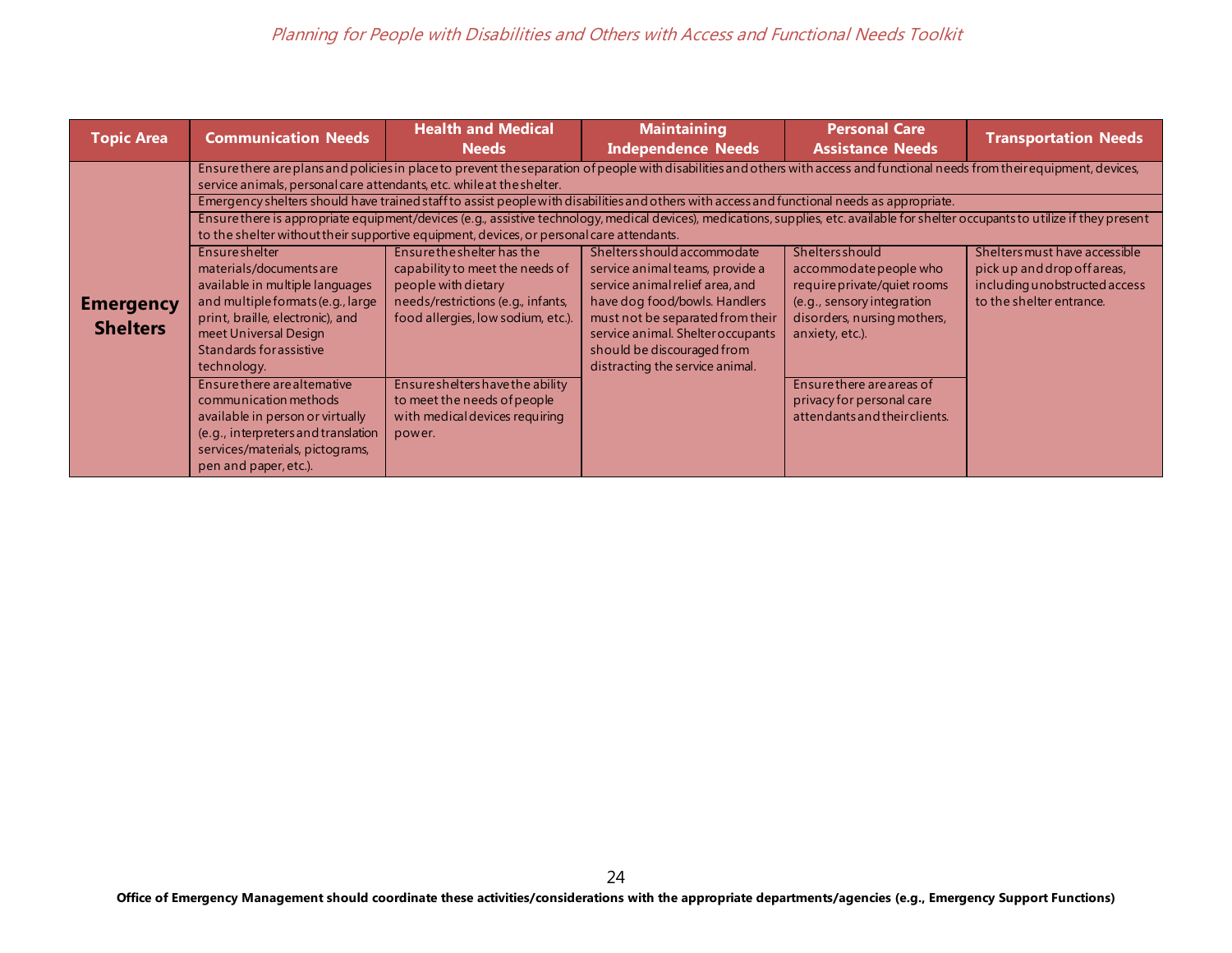# **Functional Needs Considerations Worksheet: Recovery**

<span id="page-25-0"></span>

| <b>Topic Area</b>  | <b>Communication Needs</b>                                                                                                                                                                                                                               | <b>Health and Medical</b>                                                                                                                                                        | <b>Maintaining</b> | <b>Personal Care Assistance</b>                           | <b>Transportation Needs</b>   |  |
|--------------------|----------------------------------------------------------------------------------------------------------------------------------------------------------------------------------------------------------------------------------------------------------|----------------------------------------------------------------------------------------------------------------------------------------------------------------------------------|--------------------|-----------------------------------------------------------|-------------------------------|--|
|                    | <b>Independence Needs</b><br><b>Needs</b><br><b>Needs</b>                                                                                                                                                                                                |                                                                                                                                                                                  |                    |                                                           |                               |  |
|                    |                                                                                                                                                                                                                                                          | Ensure clear and inclusive public messaging is disseminated through traditional and nontraditional methods, is available in multiple languages and multiple formats (e.g., large |                    |                                                           |                               |  |
|                    |                                                                                                                                                                                                                                                          | print, braille, electronic), and meets Universal Design Standards for assistive technology.                                                                                      |                    |                                                           |                               |  |
|                    | within their network.                                                                                                                                                                                                                                    | Work with functional needs support services providers to deliver information and conduct outreach to people with disabilities and others with access and functional needs        |                    |                                                           |                               |  |
|                    |                                                                                                                                                                                                                                                          | Provide inclusive information about disaster recovery services (e.g., the location of the Disaster Recovery Center, available transportation, documents to bring, etc.) and      |                    |                                                           |                               |  |
|                    |                                                                                                                                                                                                                                                          | information about recovery agencies (e.g., Department of Social Services, American Red Cross, Department of Aging, Department of Disabilities, etc.), and ensure the             |                    |                                                           |                               |  |
|                    |                                                                                                                                                                                                                                                          | information is disseminated through traditional and nontraditional methods, in multiple languages and multiple formats (e.g., large print, braille, electronic), and meets       |                    |                                                           |                               |  |
|                    | Universal Design Standards for assistive technology.                                                                                                                                                                                                     |                                                                                                                                                                                  |                    |                                                           |                               |  |
| Post-              | Information regarding recovery                                                                                                                                                                                                                           |                                                                                                                                                                                  |                    | Communicate recovery                                      |                               |  |
| <b>Incident</b>    | should be made available in                                                                                                                                                                                                                              |                                                                                                                                                                                  |                    | information with multiple                                 |                               |  |
|                    | multiple languages and multiple<br>formats (e.g., large print, braille,                                                                                                                                                                                  |                                                                                                                                                                                  |                    | resident community-living<br>homes that serve people with |                               |  |
| <b>External</b>    | electronic), and meet Universal                                                                                                                                                                                                                          |                                                                                                                                                                                  |                    | personal care assistance needs.                           |                               |  |
| <b>Outreach</b>    | Design Standards for assistive                                                                                                                                                                                                                           |                                                                                                                                                                                  |                    |                                                           |                               |  |
|                    | technology.                                                                                                                                                                                                                                              |                                                                                                                                                                                  |                    |                                                           |                               |  |
|                    | Ensure call center staff (e.g.,                                                                                                                                                                                                                          |                                                                                                                                                                                  |                    |                                                           |                               |  |
|                    | 211, 311, etc.) are trained to                                                                                                                                                                                                                           |                                                                                                                                                                                  |                    |                                                           |                               |  |
|                    | recognize and work with people                                                                                                                                                                                                                           |                                                                                                                                                                                  |                    |                                                           |                               |  |
|                    | with communication needs and                                                                                                                                                                                                                             |                                                                                                                                                                                  |                    |                                                           |                               |  |
|                    | know how to deliver                                                                                                                                                                                                                                      |                                                                                                                                                                                  |                    |                                                           |                               |  |
|                    | information to them (e.g., TTY<br>phones, language lines, etc.).                                                                                                                                                                                         |                                                                                                                                                                                  |                    |                                                           |                               |  |
|                    |                                                                                                                                                                                                                                                          | Implement plans and policies to ensure equipment/devices (including assistive, medical, etc.), medications, service animals, supplies, etc. depart the shelter with the person   |                    |                                                           |                               |  |
|                    | they came with.                                                                                                                                                                                                                                          |                                                                                                                                                                                  |                    |                                                           |                               |  |
|                    | Support and connect people with disabilities and others with access and functional needs to agencies providing interim housing solutions to ensure their needs can be met,                                                                               |                                                                                                                                                                                  |                    |                                                           |                               |  |
|                    | including, but not limited to, solutions that ensure there is sufficient power for power-dependent equipment/devices, no architectural barriers for maintaining independence,                                                                            |                                                                                                                                                                                  |                    |                                                           |                               |  |
|                    | and adequate environments for people with personal care assistance needs, etc.                                                                                                                                                                           |                                                                                                                                                                                  |                    |                                                           |                               |  |
| <b>Depart</b>      | Ensure there are appropriate and adequate transportation services provided to people with disabilities and others with access and functional needs that can accommodate<br>their equipment, service animals, care providers, etc. to depart the shelter. |                                                                                                                                                                                  |                    |                                                           |                               |  |
| <b>Shelter and</b> | Continue providing accessible                                                                                                                                                                                                                            | Verify with publicshelter health                                                                                                                                                 |                    | Ensure the shelter has a                                  | Ensure there are appropriate  |  |
|                    | notifications to shelter                                                                                                                                                                                                                                 | services or a case manager that                                                                                                                                                  |                    | transfer plan in place for                                | resources in place to support |  |
| <b>Demobilize</b>  | occupants in multiple languages                                                                                                                                                                                                                          | the shelter has social services                                                                                                                                                  |                    | continuity of service for people                          | departing the shelter and     |  |
|                    | and multiple formats (e.g., large                                                                                                                                                                                                                        | supports to assist with                                                                                                                                                          |                    | with personal care assistance                             | returning to the community.   |  |
|                    | print, braille, electronic), and                                                                                                                                                                                                                         | connecting individuals with                                                                                                                                                      |                    | needs when they depart the                                |                               |  |
|                    | that meet Universal Design                                                                                                                                                                                                                               | health and medical supports                                                                                                                                                      |                    | shelter.                                                  |                               |  |
|                    | Standards for assistive                                                                                                                                                                                                                                  | within the community.                                                                                                                                                            |                    |                                                           |                               |  |
|                    | technology.                                                                                                                                                                                                                                              |                                                                                                                                                                                  |                    |                                                           |                               |  |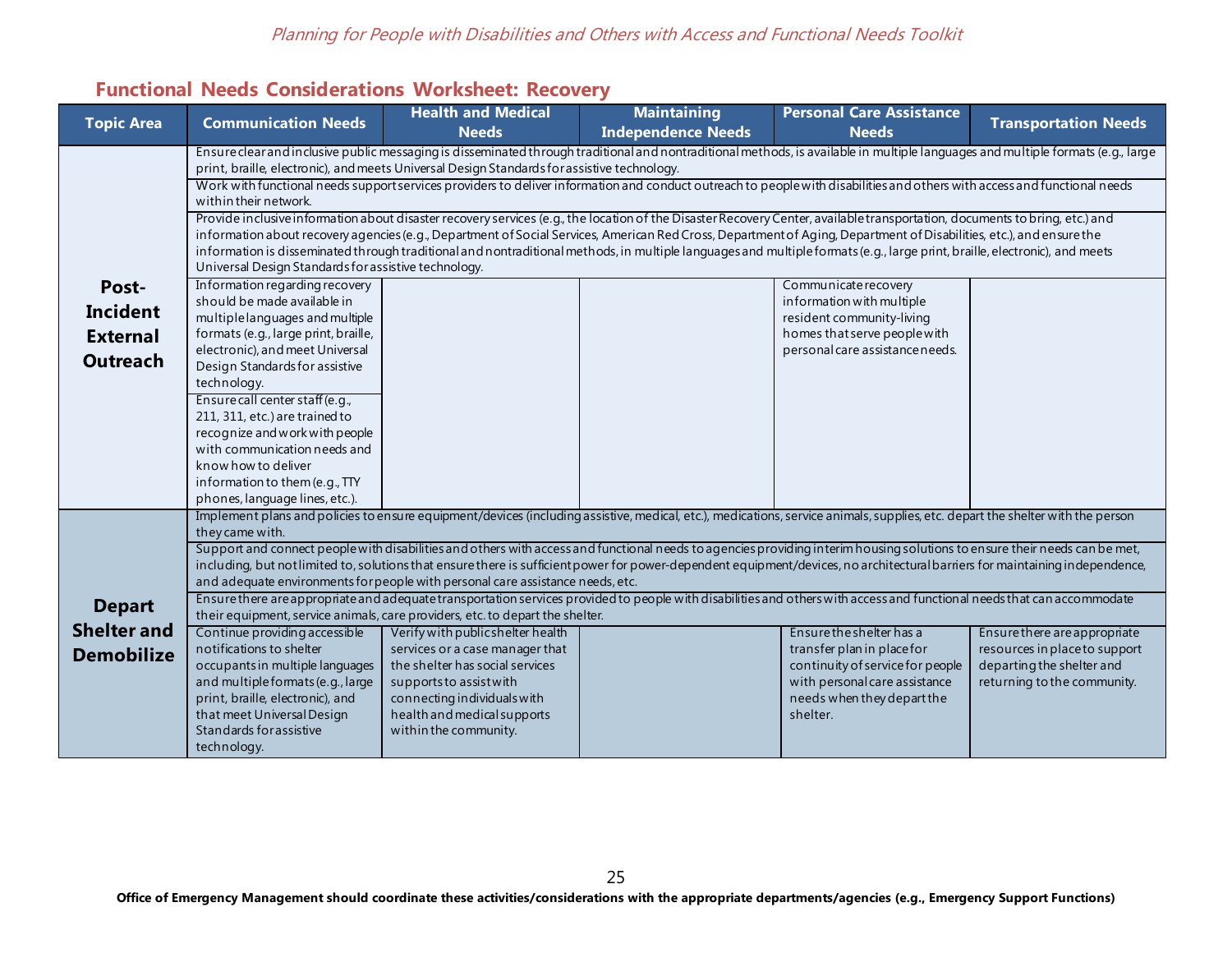## Planning for People with Disabilities and Others with Access and Functional Needs Toolkit

| <b>Topic Area</b> | <b>Communication Needs</b>                                                                                 | <b>Health and Medical</b><br><b>Needs</b> | <b>Maintaining</b><br><b>Independence Needs</b>                                                                                                                                                                                                                                                                                                     | <b>Personal Care Assistance</b><br><b>Needs</b> | <b>Transportation Needs</b>                                     |
|-------------------|------------------------------------------------------------------------------------------------------------|-------------------------------------------|-----------------------------------------------------------------------------------------------------------------------------------------------------------------------------------------------------------------------------------------------------------------------------------------------------------------------------------------------------|-------------------------------------------------|-----------------------------------------------------------------|
|                   |                                                                                                            |                                           | Disaster Recovery Centers should be accessible facilities that are able to accommodate people with disabilities and others with access and functional needs, including, but not<br>limited to, providing adequate seating, interpreter/translation services, service animal relief areas, privacy areas, accessible entries/bathrooms/parking, etc. |                                                 |                                                                 |
|                   | organizations, loan closets, etc.                                                                          |                                           | Disaster Recovery Centers should have a method/system for connecting/referring people with disabilities and others with access and functional needs with resources, non-profit                                                                                                                                                                      |                                                 |                                                                 |
| <b>Disaster</b>   |                                                                                                            |                                           | Connect with service providers, consumer groups, community leaders, etc., to provide accurate information to their constituents about disaster recovery services.                                                                                                                                                                                   |                                                 |                                                                 |
| <b>Recovery</b>   | Information regarding recovery<br>should be made available in                                              |                                           |                                                                                                                                                                                                                                                                                                                                                     |                                                 | Transportation operations must<br>be maintained or provided for |
| <b>Services</b>   | multiple languages and multiple<br>formats (e.g., large print, braille,<br>electronic), and meet Universal |                                           |                                                                                                                                                                                                                                                                                                                                                     |                                                 | people with transportation<br>needs returning home.             |
|                   | Design Standards for assistive<br>technology.                                                              |                                           |                                                                                                                                                                                                                                                                                                                                                     |                                                 |                                                                 |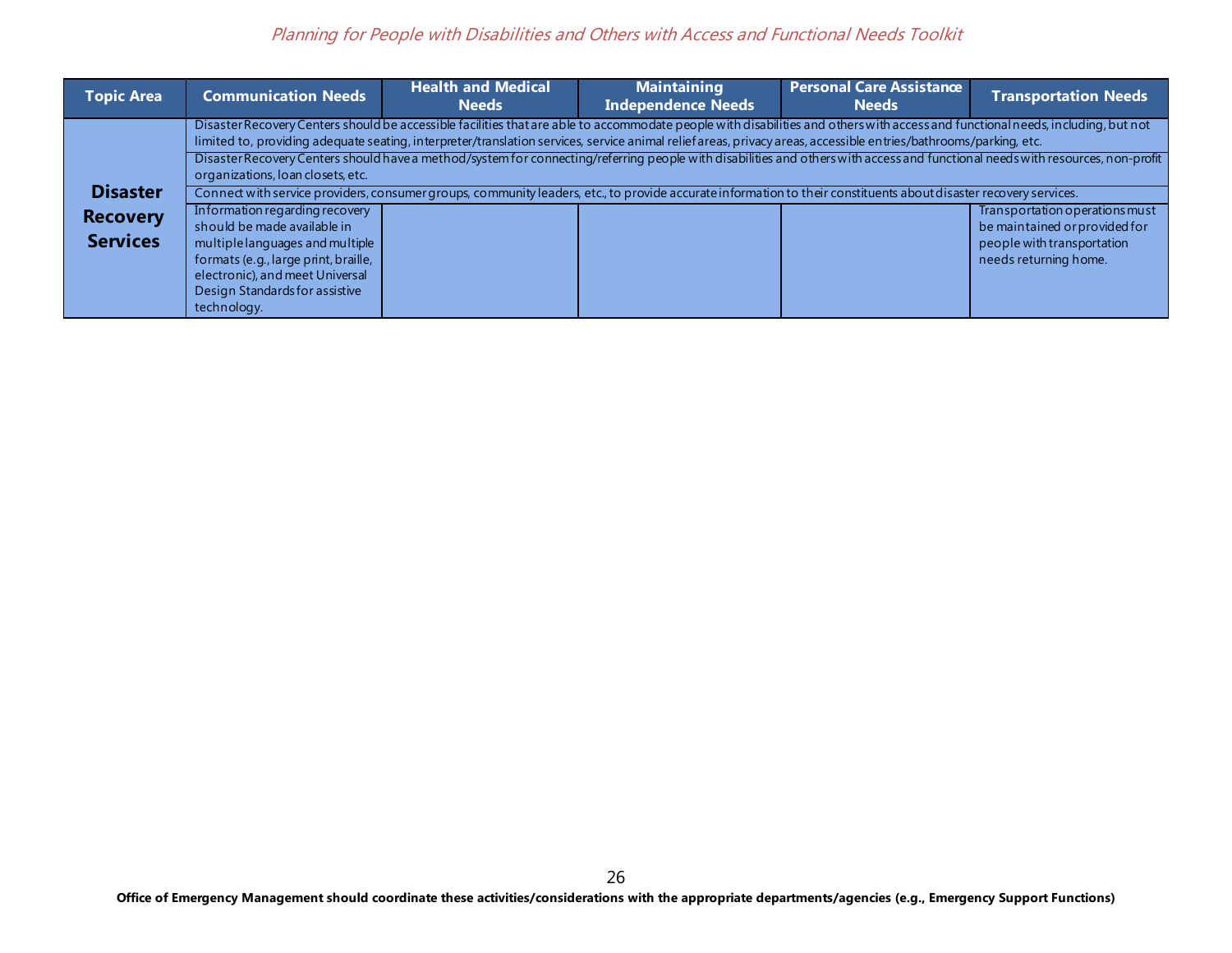# <span id="page-27-0"></span>**VIII. Creating Inclusive Emergency Programs Self-Assessment Checklist**

Building on the broad considerations included under each topic area in the Functional Needs Considerations Worksheets above, the following self-assessment is intended to assist emergency managers and planners with evaluating, developing, and updating emergency plans, programs, and services to make them inclusive so they meet the needs of the whole community. Specific areas of consideration include:

#### **Preparedness**

#### **Response**

## **Recovery**

- External Outreach • Training and Exercise
- Shelter-in-Place
- Evacuation Support
- Emergency Shelters
- Disaster Recovery

• External Outreach

Service

- Planning
- In establishing and maintaining an inclusive emergency program, it is important to acknowledge that:
	- The community is always growing and changing, and known and new threats and hazards threaten the lives and property of residents in the community;
	- When reviewing and revising any program, service, or plan, it is critical to include the whole community;
	- It is critical to include people with disabilities and others with access and functional needs in the emergency planning and preparedness processes;
	- Planning for specific disabilities is not comprehensive because not all people who have the same disability have the same needs or functional abilities. Additionally, some people have multiple disabilities, and some people who do not have a disability may have a functional need during an emergency. Thus, it is best to plan according to broader functional needs that may be affected following a disaster: communication needs, health and medical needs, maintaining independence needs, personal care assistance needs, and transportation needs.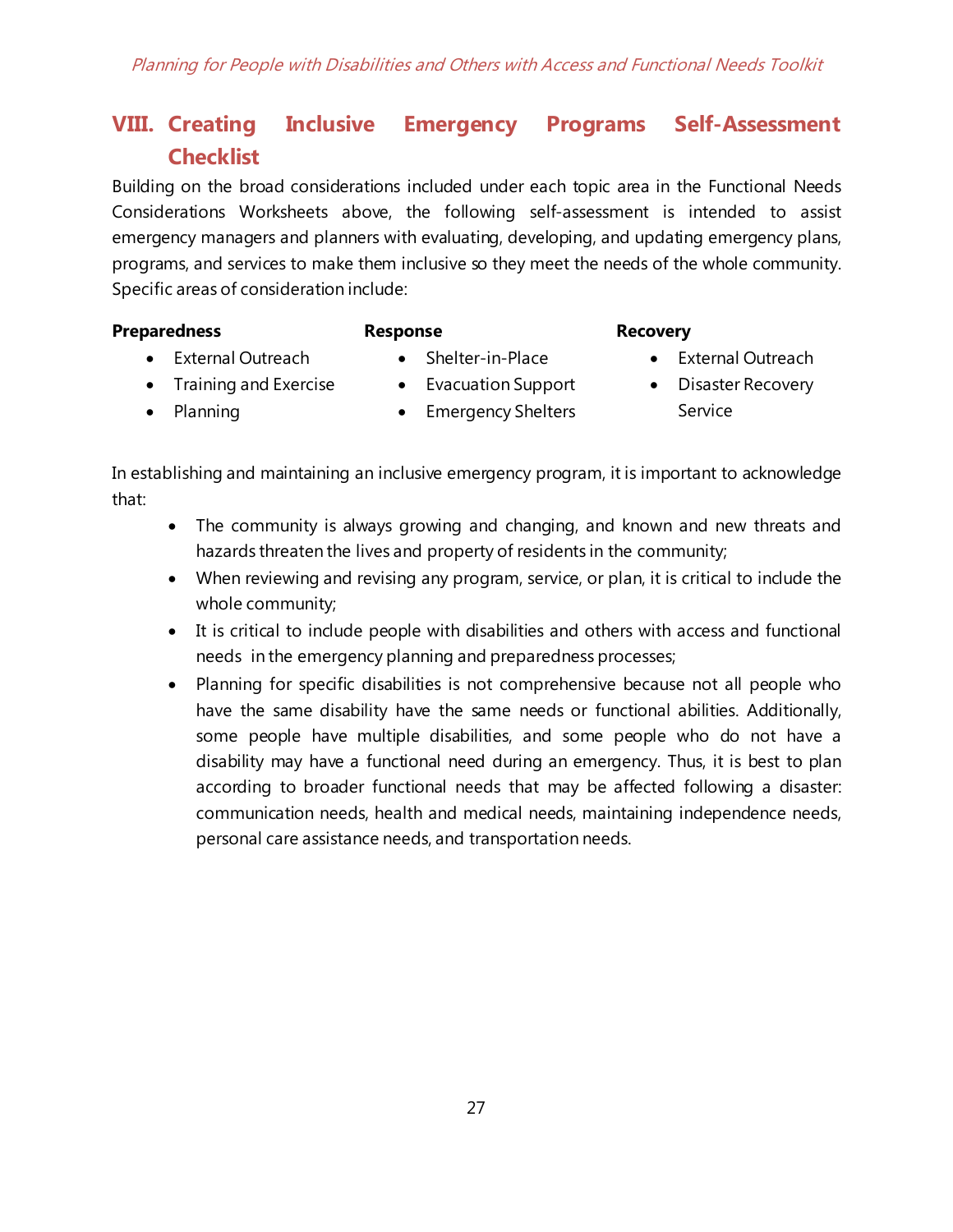## Planning for People with Disabilities and Others with Access and Functional Needs Toolkit

By considering how people are functionally affected by any incident, an emergency manager can better plan to meet the needs of affected populations in a more inclusive way.

This document organizes considerations and application recommendations that emergency managers should consider according to three phases: Preparedness, Response, and Recovery. These sections are color-coordinated to match the colors of the Functional Needs Considerations Worksheets, as detailed in Table 2 below.

**Table 2: Color-coded Emergency Management Phases for Self-Assessment**

<span id="page-28-0"></span>

| <b>Green: Preparedness Topic Areas</b> |  |  |  |  |
|----------------------------------------|--|--|--|--|
| <b>Red: Response Topic Areas</b>       |  |  |  |  |
| <b>Blue: Recovery Topic Areas</b>      |  |  |  |  |

Within many of the application recommendations are hyperlinks to additional resources. Appendix D: [Hyperlinks Cited throughout](#page-46-1) Self-Assessment contains detailed descriptions of these webpages, including their full web addresses.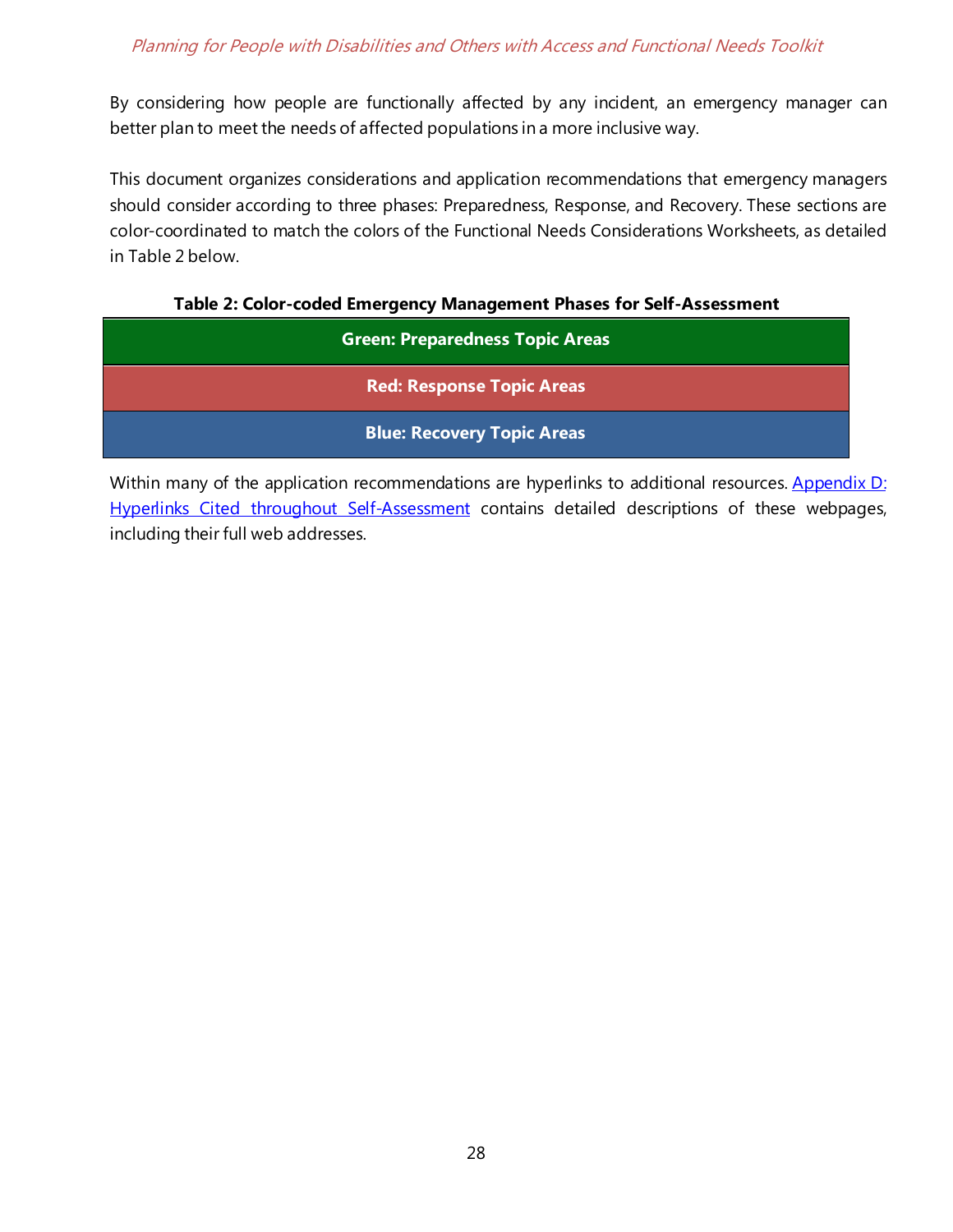# <span id="page-29-0"></span>**A. Preparedness**

<span id="page-29-1"></span>

| <b>Consideration</b>                                                                                                                                                                                                                                                                                                                                                                                                                                                                                                                                                                                                                                                                                                                                                                                                          | <b>Where is this</b><br><b>Consideration</b> | <b>Application Recommendations</b>                                                                                                                                                                                                                                                                                                                                                                                                                                                                                                                                                                                                                                                                                                                                                                                                                                                                                                                                                                                                                                                                                                                                              |
|-------------------------------------------------------------------------------------------------------------------------------------------------------------------------------------------------------------------------------------------------------------------------------------------------------------------------------------------------------------------------------------------------------------------------------------------------------------------------------------------------------------------------------------------------------------------------------------------------------------------------------------------------------------------------------------------------------------------------------------------------------------------------------------------------------------------------------|----------------------------------------------|---------------------------------------------------------------------------------------------------------------------------------------------------------------------------------------------------------------------------------------------------------------------------------------------------------------------------------------------------------------------------------------------------------------------------------------------------------------------------------------------------------------------------------------------------------------------------------------------------------------------------------------------------------------------------------------------------------------------------------------------------------------------------------------------------------------------------------------------------------------------------------------------------------------------------------------------------------------------------------------------------------------------------------------------------------------------------------------------------------------------------------------------------------------------------------|
|                                                                                                                                                                                                                                                                                                                                                                                                                                                                                                                                                                                                                                                                                                                                                                                                                               | <b>Incorporated?</b>                         |                                                                                                                                                                                                                                                                                                                                                                                                                                                                                                                                                                                                                                                                                                                                                                                                                                                                                                                                                                                                                                                                                                                                                                                 |
| <b>Establish Connections:</b><br>$\Box$ Engage with functional needs support services providers<br>and disability consumer organizations.<br>$\Box$ Conduct outreach prior to a disaster to explain what can<br>be expected from the jurisdiction during a disaster.<br>$\Box$ Develop a relationship with information providers and<br>local news channels.                                                                                                                                                                                                                                                                                                                                                                                                                                                                  |                                              | Engage and build relationships with functional<br>$\bullet$<br>needs support services providers and consumer<br>groups. Examples include:<br>Maryland Statewide Independent Living<br>$\circ$<br>Council (MSILC)<br><b>Easter Seals Serving DC, MD, and VA</b><br>$\circ$<br>Maryland Department of Disabilities (MDOD)<br>$\circ$<br>Independent Marylanders Achieving Growth<br>$\circ$<br>through Empowerment (IMAGE)<br><b>United Cerebral Palsy</b><br>$\circ$<br>Maryland-National Capital Homecare<br>$\circ$<br>Association<br>Review the Maryland Emergency Alert System (EAS)<br>$\bullet$<br>procedures.<br>Meet with local news outlets to develop a process<br>for information sharing.                                                                                                                                                                                                                                                                                                                                                                                                                                                                            |
| <b>Accessibility:</b><br>$\Box$ Ensure external outreach programs and preparedness<br>materials/programs are available in multiple languages<br>and delivered across multiple formats (e.g., large print,<br>braille, electronic), as well as traditional and non-<br>traditional media (e.g., television and social media,<br>respectively).<br>$\Box$ Ensure interpreters are present at press conferences<br>held by elected officials and the local emergency<br>management agency.<br>$\Box$ Perform tests assessing whether notification systems are<br>successful in alerting people with disabilities and others<br>with access and functional needs.<br>$\Box$ Ensure these systems are publicized and made<br>available to the whole community.                                                                     |                                              | Use the American Community Survey, U.S. Census<br>$\bullet$<br>data, and data from the Maryland Department of<br>Planning's Data Center to identify common<br>languages in a local community.<br><b>State of Maryland Date Center</b><br>$\circ$<br>Use these references to ensure products meet<br>$\bullet$<br>Universal Design Standards for use with assistive<br>technologies:<br><b>WCAG 2.0 Quick Reference</b><br>$\circ$<br><b>U.S. Access Board Section 508 Standards</b><br>$\circ$<br><b>WebAIM's Section 508 Checklist</b><br>$\circ$<br>Follow these links for guidance on authoring<br>$\bullet$<br>accessible content and Universal Design Standards:<br><b>Social Security Administration's (SSA)</b><br>$\circ$<br><b>Accessibility Checklist</b><br><b>SSA Accessible Document Authoring Guide</b><br>$\circ$<br><b>SSA Guide to Applying Section 508 Standards</b><br>$\circ$<br><b>Adobe PDF Accessibility Guide</b><br>$\circ$<br><b>Adobe PDF Accessibility Best Practices</b><br>$\circ$<br><b>Microsoft Office Accessibility Guides</b><br>$\circ$<br><b>WebAIM's PowerPoint Accessibility Guide</b><br>$\circ$<br>Creating Accessible Excel Documents |
| <b>External Outreach Focus:</b><br>$\Box$ Ensure personal preparedness campaigns identify the<br>importance of families creating plans and sharing with<br>each other.<br>$\Box$ Individuals should share this plan with the people<br>they plan to rely on, and inform them of their roles<br>and responsibilities when providing support,<br>before a disaster occurs.<br>$\Box$ Encourage individuals to compile equipment and<br>supplies needed to shelter-in-place or evacuate.<br>$\Box$ Emphasize the importance of determining a<br>method of evacuating, including who to evacuate<br>with, where to evacuate to, and what needs to be<br>done in order to return home.<br>$\Box$ Encourage individuals to remain current on<br>prescription refills before a known event occurs<br>(e.g., snowstorm or hurricane). |                                              | Work with community leaders and<br>$\bullet$<br>nongovernmental organizations (NGOs) to provide<br>external outreach to people who need assistance<br>during shelter-in-place or evacuation situations.<br>Review/disseminate the following materials to help<br>$\bullet$<br>foster personal preparedness for people with<br>disabilities and others with access and functional<br>needs:<br>Personal Preparedness for Individuals with<br>$\circ$<br>Disabilities and Others with Access and<br><b>Functional Needs</b><br><b>American Red Cross (ARC) Disaster Preparedness</b><br>for Peoplewith Disabilities                                                                                                                                                                                                                                                                                                                                                                                                                                                                                                                                                               |

## **Table 3: Preparedness - External Outreach Considerations**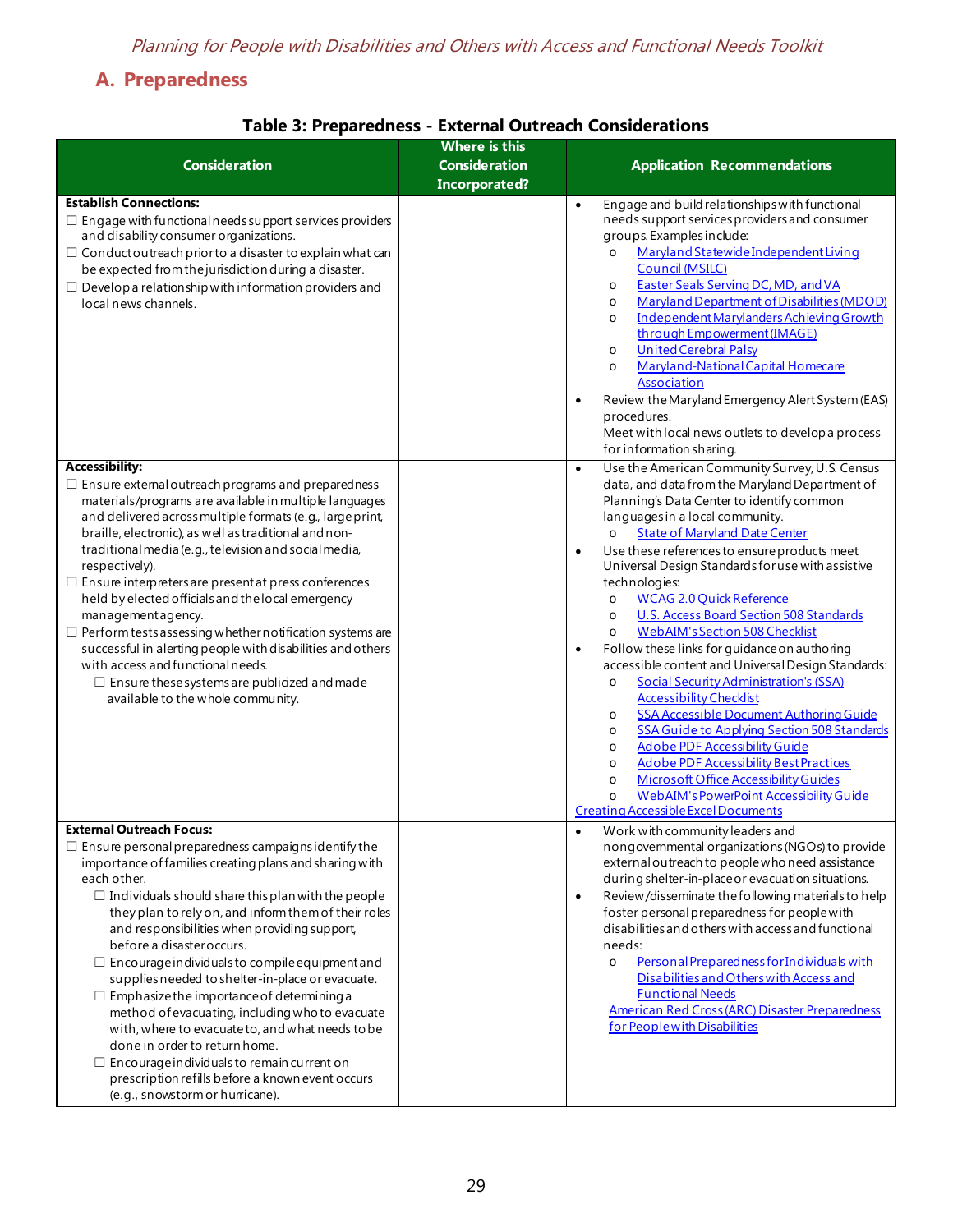<span id="page-30-0"></span>

| <b>Consideration</b>                                                                                                                                                                                                                                                                                                                                                                                                                                                                                                                                                                                                                                                                                             | <b>Where is this</b><br><b>Consideration</b><br><b>Incorporated?</b> | <b>Application Recommendations</b>                                                                                                                                                                                                                                                                                                                                                                                                                                                                                                                                                                                                                                                                                                                                                                                                                                                                                                                              |
|------------------------------------------------------------------------------------------------------------------------------------------------------------------------------------------------------------------------------------------------------------------------------------------------------------------------------------------------------------------------------------------------------------------------------------------------------------------------------------------------------------------------------------------------------------------------------------------------------------------------------------------------------------------------------------------------------------------|----------------------------------------------------------------------|-----------------------------------------------------------------------------------------------------------------------------------------------------------------------------------------------------------------------------------------------------------------------------------------------------------------------------------------------------------------------------------------------------------------------------------------------------------------------------------------------------------------------------------------------------------------------------------------------------------------------------------------------------------------------------------------------------------------------------------------------------------------------------------------------------------------------------------------------------------------------------------------------------------------------------------------------------------------|
| <b>Training &amp; Exercise Materials:</b><br>$\Box$ Ensure training and exercise materials are available in<br>multiple languages, in multiple formats (e.g., large print,<br>braille, electronic), and meet Universal Design<br>Standards.<br><b>Staff Training:</b><br>$\Box$ Train staff to support/respond to people who identify as<br>having a disability or access and functional need.<br>$\Box$ Make this training available to all staff.                                                                                                                                                                                                                                                              |                                                                      | Check with local procurement office to determine if<br>$\bullet$<br>translation services are available to contract with.<br>Interpreter services may be contracted through the<br>$\bullet$<br>local procurement office.<br>Refer to Universal Design Standards:<br><b>WCAG 2.0 Quick Reference</b><br>$\Omega$<br>Designated staff members should know how to<br>$\bullet$<br>ensure materials are accessible and conform to<br>Universal Design Standards/conduct document<br>remediation (e.g., document accessibility checks).<br>Refer to Universal Design Standards:<br>$\bullet$<br><b>WCAG 2.0 Quick Reference</b><br>$\Omega$<br>Training offered includes:<br>$\bullet$<br><b>Cultural Competency Curriculum for Disaster</b><br>$\Omega$<br>Preparedness<br><b>Autism Awareness Training</b><br>$\circ$<br><b>Including People with Disabilities (FEMA)</b><br>$\Omega$<br>"When Words are Not Enough"<br>$\Omega$<br><b>Communications Training</b> |
| <b>Exercises:</b><br>$\Box$ Invite people with disabilities and others with access<br>and functional needs to participate in exercises (note:<br>do not use actors to portray people with disabilities and<br>others with access and functional needs).<br>$\Box$ Hold exercises in ADA compliant facilities to foster<br>inclusivity and to enable individuals with disabilities and<br>others with access and functional needs to participate.<br>$\Box$ In full-scale exercises, include tasks that assess the<br>ability of responders to assist people with disabilities<br>and others with access and functional needs (e.g.,<br>evacuating a person who uses a wheelchair from a<br>multistory building). |                                                                      | Contact consumer groups and functional needs<br>$\bullet$<br>support services providers (e.g., CILs, The Arc,<br>Chimes, etc.) to distribute the recruitment request<br>for volunteers.<br>Considerations for exercise design should focus on<br>$\bullet$<br>testing the ability of responders to support people<br>with various functional needs (e.g., people who use<br>mobility devices, people with airway management<br>needs, people who use the support of service<br>animals, etc.), as appropriate.<br>Exercise design guidance is provided in the<br>$\bullet$<br>Homeland Security Exercise and Evaluation<br>Program (HSEEP).                                                                                                                                                                                                                                                                                                                     |

## **Table 4: Preparedness - Training and Exercise Considerations**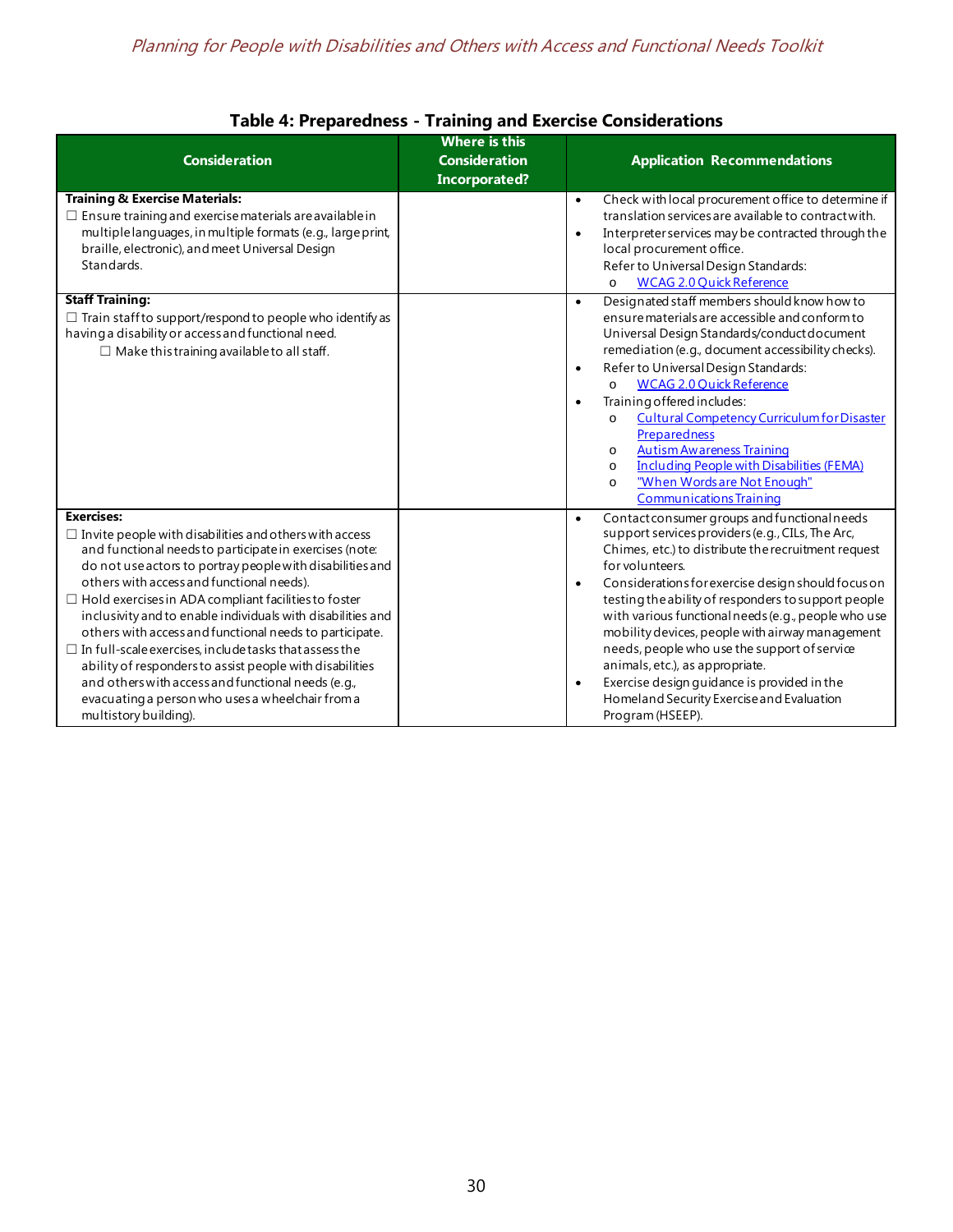<span id="page-31-0"></span>

|                                                                                                                                                                                                                                                                                                                                                                                                                                                                                                  | <b>Where is this</b> |                                                                                                                                                                                                                                                                                                                                                                                                                                                                                                                                                                                                                                                          |
|--------------------------------------------------------------------------------------------------------------------------------------------------------------------------------------------------------------------------------------------------------------------------------------------------------------------------------------------------------------------------------------------------------------------------------------------------------------------------------------------------|----------------------|----------------------------------------------------------------------------------------------------------------------------------------------------------------------------------------------------------------------------------------------------------------------------------------------------------------------------------------------------------------------------------------------------------------------------------------------------------------------------------------------------------------------------------------------------------------------------------------------------------------------------------------------------------|
| <b>Consideration</b>                                                                                                                                                                                                                                                                                                                                                                                                                                                                             | <b>Consideration</b> | <b>Application Recommendations</b>                                                                                                                                                                                                                                                                                                                                                                                                                                                                                                                                                                                                                       |
|                                                                                                                                                                                                                                                                                                                                                                                                                                                                                                  | <b>Incorporated?</b> |                                                                                                                                                                                                                                                                                                                                                                                                                                                                                                                                                                                                                                                          |
| <b>General Planning Considerations:</b><br>$\Box$ Include considerations for people with disabilities and<br>others with access and functional needs within the plan<br>and not just as an annexto the plan.<br>$\Box$ Within the organizational structure of the plan, include<br>the option to bring in a subject matter expert (SME) or a<br>liaison that is trained and available to ensure the needs<br>of people with disabilities and others with access and<br>functional needs are met. |                      | When performing actions and providing services,<br>$\bullet$<br>those actions and services should be available to<br>the whole community and documented in the body<br>of the plan; it is not appropriate to separate<br>considerations for people with disabilities and<br>others with access and functional needs.<br>The plan's organizational structure should allow the<br>$\bullet$<br>SME to be grouped with the appropriate response<br>functions (e.g., human services, public information)<br>as the incident dictates.                                                                                                                        |
| <b>Planning Team:</b><br>$\Box$ Include representation from the community of people<br>with disabilities and others with access and functional<br>needs in the planning team.                                                                                                                                                                                                                                                                                                                    |                      | Contact the State Department of Disabilities, local<br>$\bullet$<br>department of publichealth, local department of<br>social services, local department of aging, and/or<br>consumer groups and functional needs support<br>services providers (e.g., CILs, The Arc, Chimes, etc.)<br>to request a referral for potential participants for<br>the planning team.                                                                                                                                                                                                                                                                                        |
| <b>Concept of Operations Development:</b><br>$\Box$ Identify potential response partners (e.g., functional<br>needs support services providers, such as paratransit<br>services, Meals-on-Wheels, utility companies, etc.).<br>$\Box$ Identify the capabilities of functional needs support<br>services providers across the phases outlined in the<br>plan.                                                                                                                                     |                      | Invite functional needs support services providers<br>$\bullet$<br>to participate on the planning team (see<br>recommendation above for more).<br>Solicit feedback from functional needs support<br>$\bullet$<br>services providers when developing a concept of<br>operations/matrix of tasks outlined by operational<br>phase to understand policies and capabilities.                                                                                                                                                                                                                                                                                 |
| <b>Understanding Your Community:</b><br>$\Box$ Gather and/or develop community assessments using<br>multiple sources of information to establish a baseline<br>concept of the community being served (e.g.,<br>demographics).<br>$\Box$ Engage with service providers and people with<br>disabilities and others with access and functional needs<br>to understand citizens' needs and possible challenges.                                                                                      |                      | Review statistical data:<br>$\bullet$<br>Census data (U.S. Census Bureau, Medicare<br>$\circ$<br>through the Center for Medicare and<br>Medicaid Services);<br>Community Survey (U.S. Census Bureau); and<br>$\circ$<br>Brief Economic Facts (Maryland Department<br>$\circ$<br>of Commerce).<br>Review registries (if applicable).<br>$\bullet$<br>Contact the State Department of Disabilities, local<br>$\bullet$<br>health department, local department of social<br>services, local department of aging, and/or<br>consumer groups and functional needs support<br>services providers (e.g., CILs, The Arc, Chimes, etc.)<br>to requestinformation. |

## **Table 5: Preparedness - Plan Development Considerations**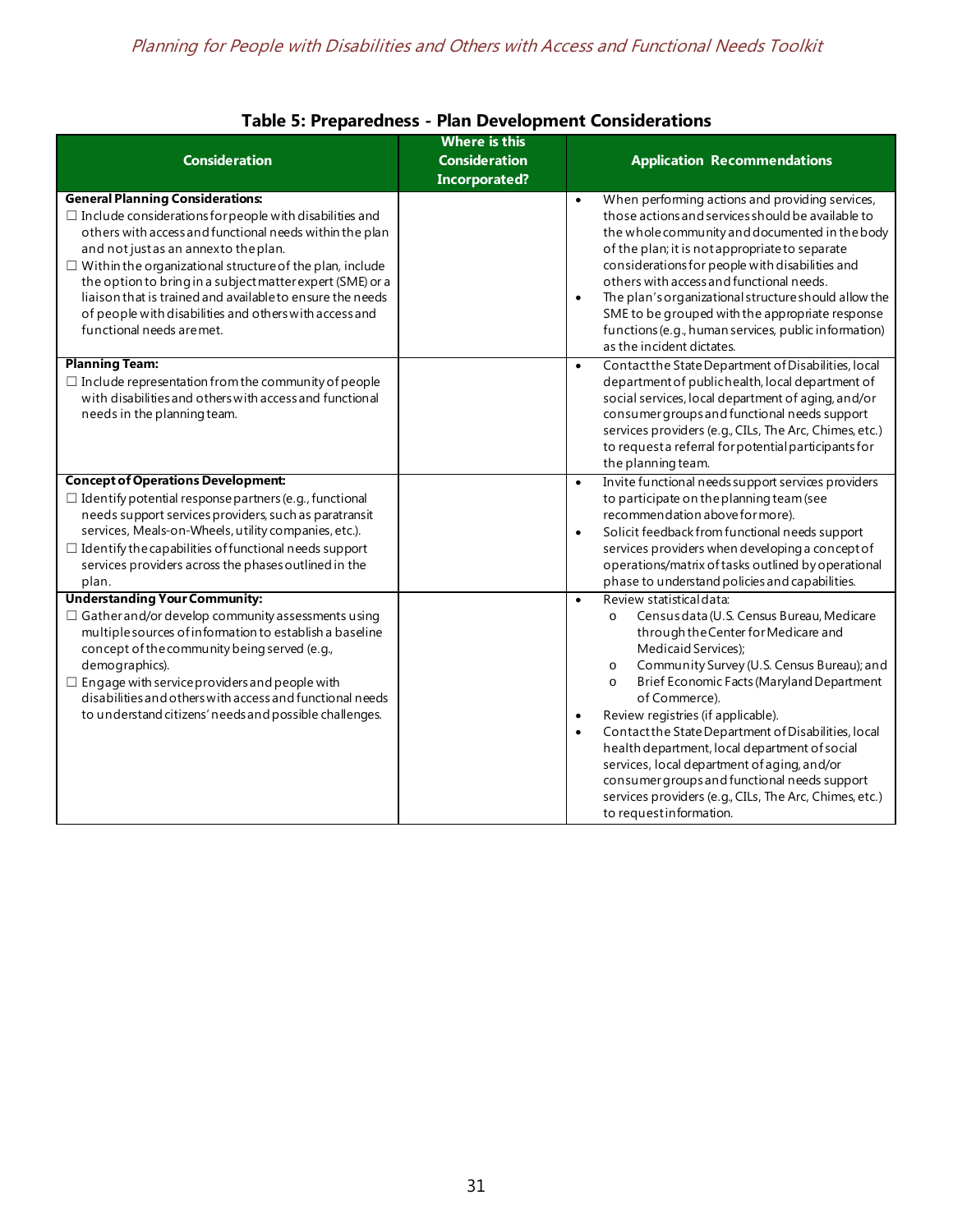# <span id="page-32-0"></span>**B. Response**

## **Table 6: Response - Sheltering in Place Considerations**

<span id="page-32-1"></span>

| <b>Consideration</b>                                                                                                                                                                                                                                                                                                                                                                                                                                                                                                                                                                                                                                                                                                                                                                                                                                                                                                                                                                                                                               | <b>Where is this</b><br><b>Consideration</b><br>Incorporated? | <b>Application Recommendations</b>                                                                                                                                                                                                                                                                                                                                                                                                                                                                                                                                                                                                                                                                                                                                                                                                                                                                                       |
|----------------------------------------------------------------------------------------------------------------------------------------------------------------------------------------------------------------------------------------------------------------------------------------------------------------------------------------------------------------------------------------------------------------------------------------------------------------------------------------------------------------------------------------------------------------------------------------------------------------------------------------------------------------------------------------------------------------------------------------------------------------------------------------------------------------------------------------------------------------------------------------------------------------------------------------------------------------------------------------------------------------------------------------------------|---------------------------------------------------------------|--------------------------------------------------------------------------------------------------------------------------------------------------------------------------------------------------------------------------------------------------------------------------------------------------------------------------------------------------------------------------------------------------------------------------------------------------------------------------------------------------------------------------------------------------------------------------------------------------------------------------------------------------------------------------------------------------------------------------------------------------------------------------------------------------------------------------------------------------------------------------------------------------------------------------|
| <b>Information Services:</b><br>$\Box$ Train communication center staff to access appropriate<br>translation services and be competent in using TTY<br>(teletypewriter) or alternative relay services (video relay,<br>captioned telephones, etc.) to support call center<br>efforts.<br>$\Box$ Work with local community groups to deliver messages<br>to people with disabilities and others with access and<br>functional needs in the community by phone, email,<br>text, in person, etc.<br>$\Box$ Partner with 211, 311, or other information call centers<br>to ensure a unified message is being delivered to<br>citizens.                                                                                                                                                                                                                                                                                                                                                                                                                 |                                                               | Procure the appropriate translation<br>$\bullet$<br>services/technology and train on protocols.<br>Consult with procurement officer to determine<br>$\bullet$<br>whether the jurisdiction has an existing contract<br>with a translation service.<br>Utilize reverse 911 and social media platforms to<br>$\bullet$<br>distribute messages.<br>Work with local community groups and functional<br>$\bullet$<br>needs support services providers to deliver<br>messages to people with disabilities and others<br>with access and functional needs in the community<br>by phone, email, text, in person, etc.<br>Refer to the following links for information on relay<br>$\bullet$<br>services:<br><b>Federal Communications Commission (FCC)</b><br>$\circ$<br><b>Guide to Telecommunications Relay Service</b><br><b>FCC Guideto Video Relay Service</b><br>$\circ$<br><b>Explanation of Relay Services</b><br>$\circ$ |
| <b>Emergency Notification:</b><br>$\Box$ Ensure that sign language interpreters are present at<br>each press conference, and that they are induded in the<br>camera shot.<br>$\Box$ Ensure social media messages are adapted to meet<br>Universal Design Standards for use with assistive<br>technology.<br>$\Box$ Utilize a combination of methods to notify persons of<br>an imminent emergency (e.g., reverse 911<br>announcements, auto-dial TTY messages, text<br>messaging, email, captioning for television<br>announcements, etc.).<br>$\Box$ Ensure any website being used to provide emergency<br>notifications is accessible to assistive technology (i.e.,<br>does it meet Universal Design Standards?).<br>$\Box$ Share relevant emergency communications and<br>notifications facilitated through canvassing.<br>$\Box$ Ensure plans are in place to facilitate and assist people<br>with disabilities and others with access and functional<br>needs if they contact 211, 311, or other call centers for<br>help during a disaster. |                                                               | Refer to Universal Design Standards:<br>$\bullet$<br><b>WCAG 2.0 Quick Reference</b><br>$\circ$                                                                                                                                                                                                                                                                                                                                                                                                                                                                                                                                                                                                                                                                                                                                                                                                                          |
| <b>Shelter-in-Place Support Policies:</b><br>$\Box$ Coordinate with functional needs support services<br>providers to meet the needs of individuals sheltering in<br>place.<br>$\Box$ During an extended shelter-in-place situation, work with<br>the appropriate authorities to ensure residents have<br>access to necessary medical supplies and prescriptions.                                                                                                                                                                                                                                                                                                                                                                                                                                                                                                                                                                                                                                                                                  |                                                               | Identify the agencies and organizations that would<br>$\bullet$<br>be consulted for appropriate waivers and services<br>during an extended shelter-in-place.                                                                                                                                                                                                                                                                                                                                                                                                                                                                                                                                                                                                                                                                                                                                                             |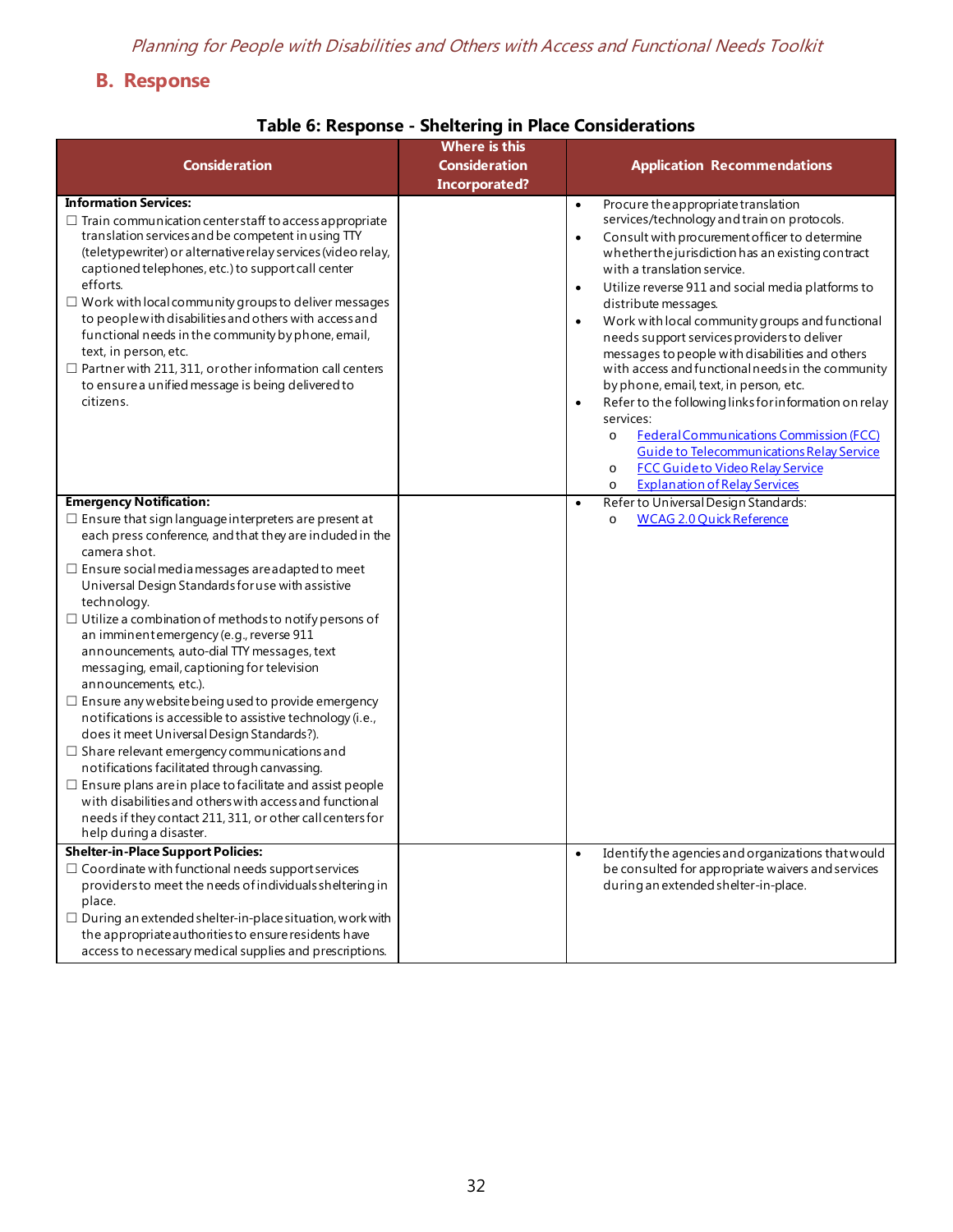<span id="page-33-0"></span>

|                                                                                                                       | <b>Where is this</b> |                                                                                                          |
|-----------------------------------------------------------------------------------------------------------------------|----------------------|----------------------------------------------------------------------------------------------------------|
| <b>Consideration</b>                                                                                                  | <b>Consideration</b> | <b>Application Recommendations</b>                                                                       |
|                                                                                                                       | <b>Incorporated?</b> |                                                                                                          |
| <b>Pre-evacuation:</b>                                                                                                |                      | Establish a relationship with critical health and<br>$\bullet$                                           |
| $\Box$ Ensure critical health and medical providers have                                                              |                      | medical providers in the community, and work to                                                          |
| evacuation plans and specific protocols for evacuating                                                                |                      | ensure evacuation plans and office of emergency                                                          |
| their populations.                                                                                                    |                      | management (OEM) operations are congruous.                                                               |
| $\Box$ Develop a plan and relationships with residential                                                              |                      | Utilize the following links for exam<br>$\bullet$                                                        |
| schools and congregate care facilities to ensure their                                                                |                      | Department of Health and Mental<br>$\circ$                                                               |
| ability to evacuate and continue care at the shelter                                                                  |                      | Hygiene (DHMH) Office of Healthcare<br><b>Quality (OHCQ) List of Licensees</b>                           |
| facility.<br>$\Box$ Ensure specialized equipment is available for first                                               |                      | <b>Approved Nonpublic Educational</b><br>$\circ$                                                         |
| responders to enable them to provide proper                                                                           |                      | Programs for Children with Learning                                                                      |
| evacuation support to people with disabilities and                                                                    |                      | <b>Disabilities</b>                                                                                      |
| others with access and functional needs.                                                                              |                      | Residential Treatment Centers for<br>$\circ$                                                             |
|                                                                                                                       |                      | Children                                                                                                 |
|                                                                                                                       |                      | Determine the transportation requirements and<br>$\bullet$                                               |
|                                                                                                                       |                      | resources to support evacuation of residential                                                           |
|                                                                                                                       |                      | schools and congregate care facilities.                                                                  |
| <b>Evacuation Plan Elements:</b>                                                                                      |                      | Establish memorandums of understanding (MOUs)<br>$\bullet$                                               |
| $\Box$ Ensure that people with disabilities and others with                                                           |                      | or other agreements for these services.                                                                  |
| access and functional needs are accommodated during                                                                   |                      | Train first responders on the importance of keeping<br>$\bullet$                                         |
| evacuations, including bringing service animals, devices<br>(e.g., wheelchairs, oxygen, assistive technology, medical |                      | people with disabilities and others with access and<br>functional needs with their families and/or PCAs. |
| equipment), and prescriptions to emergency shelters.                                                                  |                      |                                                                                                          |
| $\Box$ Ensure that people with disabilities and others with                                                           |                      |                                                                                                          |
| access and functional needs are not separated from                                                                    |                      |                                                                                                          |
| their families/personal care attendants (PCAs) and                                                                    |                      |                                                                                                          |
| service animals during an evacuation.                                                                                 |                      |                                                                                                          |
| <b>Transportation Planning:</b>                                                                                       |                      | Explore the capacity of accessible transportation to<br>$\bullet$                                        |
| $\Box$ Ensure there is a transportation plan that includes                                                            |                      | support evacuations.                                                                                     |
| considerations for people with disabilities and others                                                                |                      |                                                                                                          |
| with access and functional needs.                                                                                     |                      |                                                                                                          |
| $\Box$ Include a plan for transporting people with                                                                    |                      |                                                                                                          |
| mobility-related needs from multistory buildings.                                                                     |                      |                                                                                                          |
| $\Box$ Ensure that transportation arrangements are<br>formalized in an MOU with third-party                           |                      |                                                                                                          |
| transportation providers.                                                                                             |                      |                                                                                                          |
| $\Box$ Ensure that drivers are trained to facilitate the transport                                                    |                      |                                                                                                          |
| of wheelchairs and medical equipment, and to manage                                                                   |                      |                                                                                                          |
| the transport of individuals with cognitive disabilities.                                                             |                      |                                                                                                          |
| $\Box$ Identify the jurisdiction's inventory of available                                                             |                      |                                                                                                          |
| accessible vehicles that are capable of transporting                                                                  |                      |                                                                                                          |
| wheelchairs and other mobility devices.                                                                               |                      |                                                                                                          |
| $\Box$ Verify that there are transportation providers that                                                            |                      |                                                                                                          |
| can deploy additional drivers, if needed.                                                                             |                      |                                                                                                          |
| $\Box$ Ensure that these transportation resources are                                                                 |                      |                                                                                                          |
| deployable during a no-notice event.                                                                                  |                      |                                                                                                          |
| $\Box$ Ensure that the jurisdiction has had discussions with                                                          |                      |                                                                                                          |
| paratransit service providers to identify how paratransit<br>services will be deployed during a disaster.             |                      |                                                                                                          |
|                                                                                                                       |                      |                                                                                                          |

## **Table 7: Response - Evacuation Support Considerations**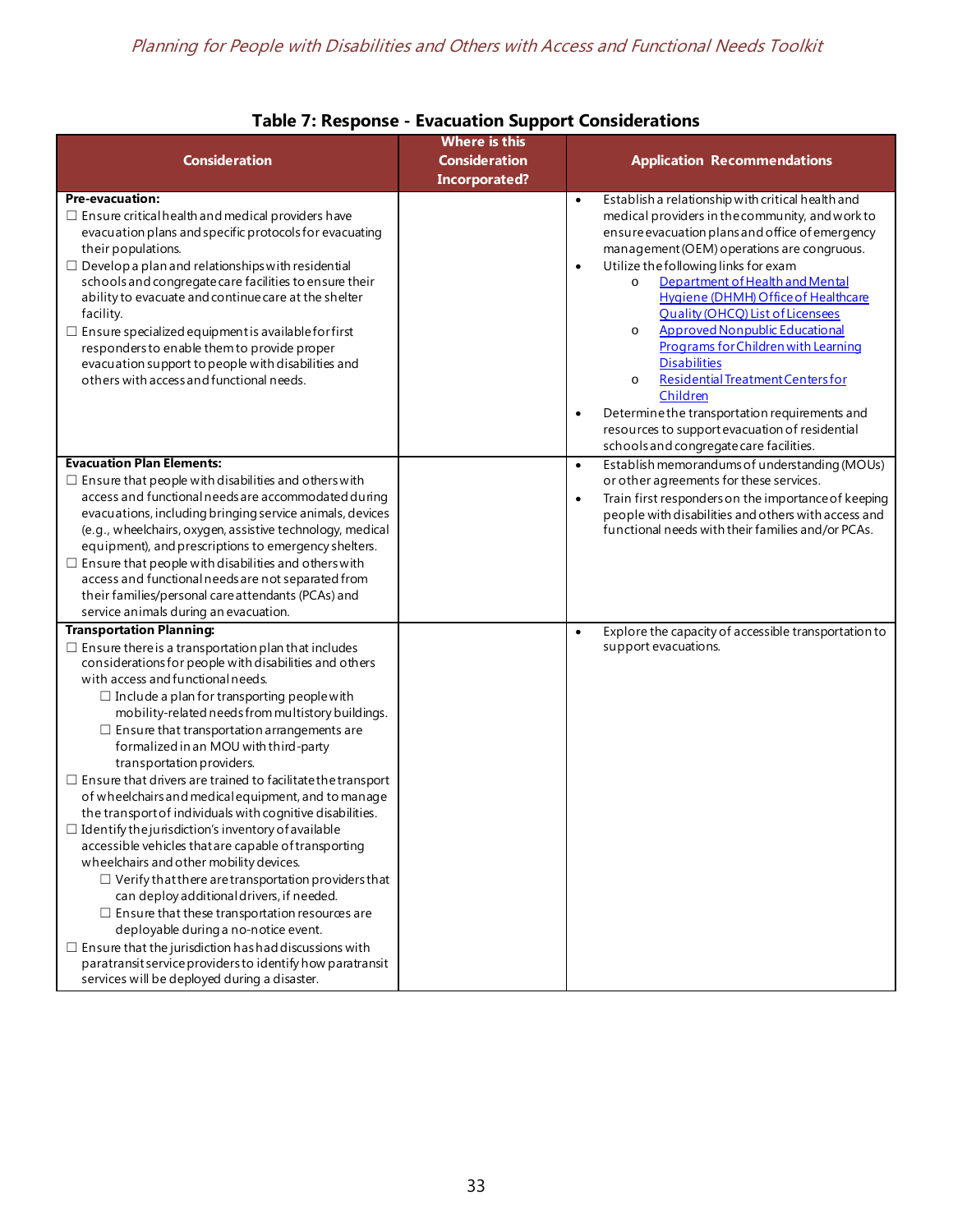<span id="page-34-0"></span>

|                                                                                                                                                                                                                                                                                                                                                                                                                                                                                                                                                                                                                                                                                                                                                                                                                                                                                                                                                                                                                                                                                                                                                                                                                  | <b>Where is this</b>                         |                                                                                                                                                                                                                                                                                                                                                                                                                                                                                                                                                                                                                                                                                                                                                                                                                                                                                                                                                                        |
|------------------------------------------------------------------------------------------------------------------------------------------------------------------------------------------------------------------------------------------------------------------------------------------------------------------------------------------------------------------------------------------------------------------------------------------------------------------------------------------------------------------------------------------------------------------------------------------------------------------------------------------------------------------------------------------------------------------------------------------------------------------------------------------------------------------------------------------------------------------------------------------------------------------------------------------------------------------------------------------------------------------------------------------------------------------------------------------------------------------------------------------------------------------------------------------------------------------|----------------------------------------------|------------------------------------------------------------------------------------------------------------------------------------------------------------------------------------------------------------------------------------------------------------------------------------------------------------------------------------------------------------------------------------------------------------------------------------------------------------------------------------------------------------------------------------------------------------------------------------------------------------------------------------------------------------------------------------------------------------------------------------------------------------------------------------------------------------------------------------------------------------------------------------------------------------------------------------------------------------------------|
| <b>Consideration</b>                                                                                                                                                                                                                                                                                                                                                                                                                                                                                                                                                                                                                                                                                                                                                                                                                                                                                                                                                                                                                                                                                                                                                                                             | <b>Consideration</b><br><b>Incorporated?</b> | <b>Application Recommendations</b>                                                                                                                                                                                                                                                                                                                                                                                                                                                                                                                                                                                                                                                                                                                                                                                                                                                                                                                                     |
| <b>Shelter Occupant Intake:</b><br>$\Box$ Ensure shelter information, such as registration<br>documents, signage, etc., is available in multiple<br>languages and in multiple formats (e.g., large print,<br>braille, electronic).<br>$\Box$ Ensure the shelter staff is trained to recognize and<br>accommodate the needs of people with disabilities and<br>others with access and functional needs.<br>$\Box$ Take into account considerations for shelter occupants'<br>food allergies and dietary restrictions.<br>$\Box$ Ensure there is a procedure to label equipment,<br>medication, and/or devices.                                                                                                                                                                                                                                                                                                                                                                                                                                                                                                                                                                                                    |                                              | Provide signage in a pictograph format to meet the<br>$\bullet$<br>needs of individuals with communication needs<br>whenever possible.<br>Provide registration documents and other shelter<br>$\bullet$<br>forms in formats that support people with<br>disabilities and others with access and functional<br>needs.<br>Consult with procurement official<br>$\circ$<br>regarding vendors to translate and print<br>Braille and other languages.<br>For additional resources, see <b>Accessible</b><br>$\circ$<br><b>Emergency Information</b><br>Shelter staff should be able to identify, procure,<br>$\bullet$<br>and provide alternate solutions to shelter<br>occupants with dietary needs.<br>Use the following link to consult a quide from<br>$\bullet$<br>FEMA on dietary planning for shelters:<br><b>FEMA's Guidance on Planning for Integration</b><br>$\circ$<br>of Functional Needs Support Services in<br>General Population Shelters - 4.2.1 "Dietary" |
| <b>Shelter Facility Requirements:</b><br>$\Box$ Ensure all shelter sites have been surveyed for ADA<br>compliance.<br>$\Box$ Ensure that shelter sites have the ability to accept<br>prescriptions requiring refrigeration upon request.<br>$\Box$ Ensure shelters have backup generators that are<br>permanently installed or have a transfer switch for a<br>portable generator.<br>$\Box$ Plan for providing replacement mobility aids (e.g.,<br>wheelchairs, walkers, canes) for persons who may have<br>been evacuated without such aids.<br>$\Box$ Ensure shelter sites are able to meet the needs of<br>service animal teams.<br>$\Box$ Shelters should have space available for service<br>animals to sleep and eat, as well as a service<br>animal relief area.<br>$\Box$ Ensure charging stations are available for shelter<br>occupants to maintain power to communication and<br>mobility devices (e.g., communication boards,<br>smartphones, amplifiers, powered wheelchairs, etc.).<br>$\Box$ Ensure a private, sanitary space is available to support<br>individuals with health and medical needs.<br>$\Box$ Ensure there are policies and plans to allow PCAs to<br>remain with their clients. |                                              | Use the PETS Act of 2006, the Chapter 7 Addendum<br>$\bullet$<br>2: The ADA and Emergency Shelters: Access for All<br>in Emergencies and Disasters for considerations for<br>service animals, such as food and accommodations.<br>The ADA and Emergency Shelters: Access for<br>$\circ$<br><b>All in Emergencies and Disasters</b><br>To access information about ADA building<br>$\bullet$<br>accessibility standards:<br><b>ADA Building Accessibility Standards</b><br>To access guidance from the DOJ about shelter<br>$\bullet$<br>accessibility:<br><b>ADA Checklist for Emergency Shelters</b><br>$\circ$<br>Identify partner agencies such as public health,<br>human services, and medical response corps that<br>have access to a small number of PCAs.                                                                                                                                                                                                      |

## **Table 8: Response - Emergency Shelter Considerations**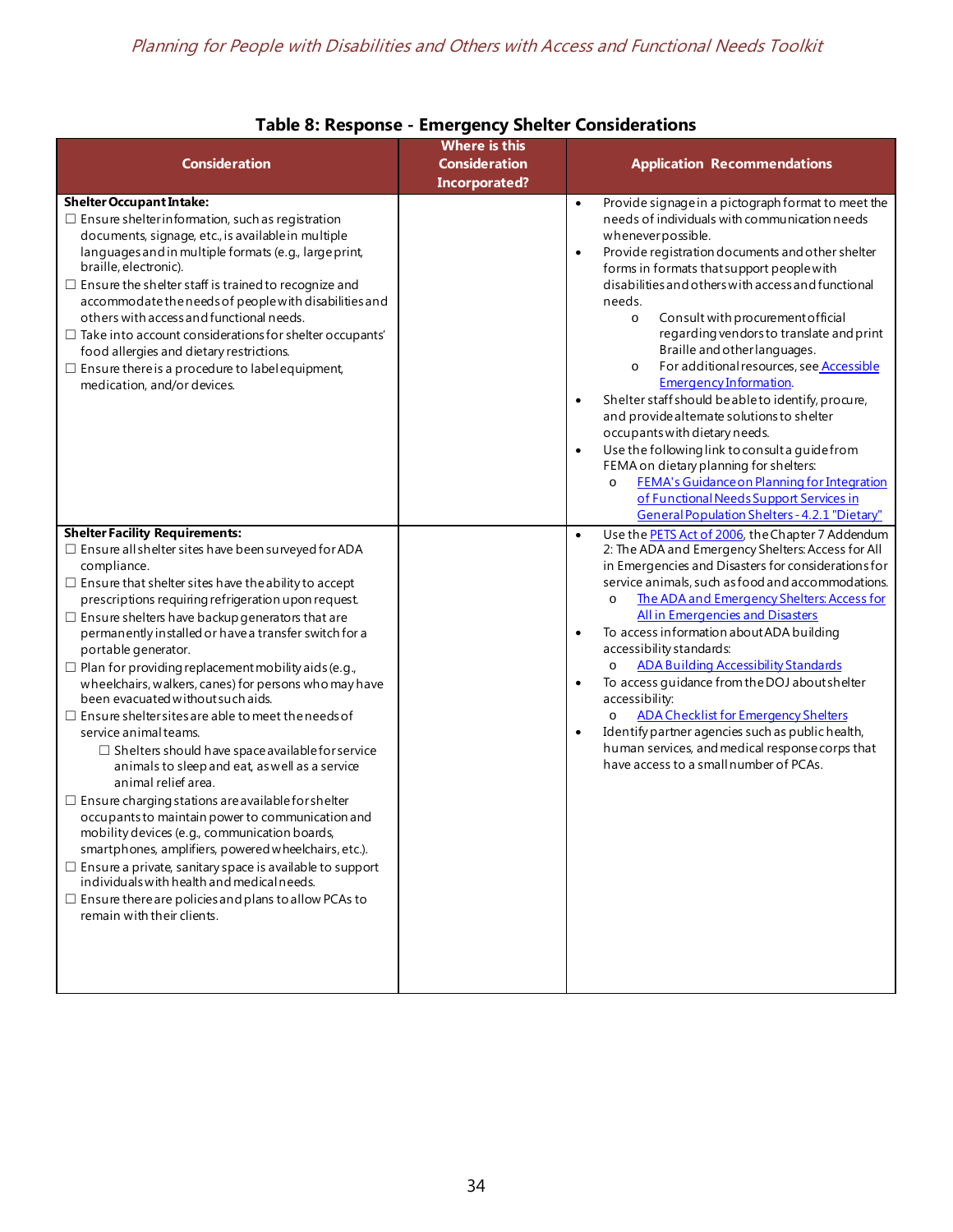# <span id="page-35-0"></span>**C. Recovery**

## **Table 9: Recovery - Post-Incident External Outreach Considerations**

<span id="page-35-1"></span>

| <b>Consideration</b>                                                                                                                                                                                                                                                                                                                                                                                                                                                                                                                                                            | <b>Where is this</b><br><b>Consideration</b><br>Incorporated? | <b>Application Recommendations</b>                                                                                                                                                                                                                                                                                                                                                                                                                                                                                                                                                     |
|---------------------------------------------------------------------------------------------------------------------------------------------------------------------------------------------------------------------------------------------------------------------------------------------------------------------------------------------------------------------------------------------------------------------------------------------------------------------------------------------------------------------------------------------------------------------------------|---------------------------------------------------------------|----------------------------------------------------------------------------------------------------------------------------------------------------------------------------------------------------------------------------------------------------------------------------------------------------------------------------------------------------------------------------------------------------------------------------------------------------------------------------------------------------------------------------------------------------------------------------------------|
| <b>Recovery Materials:</b><br>$\Box$ Ensure that post-incident and/or recovery materials and<br>information are available in multiple languages, in<br>multiple formats (e.g., large print, braille, electronic),<br>and meet Universal Design Standards.<br>$\Box$ Ensure any damage assessment information used is<br>available in multiple languages and in multiple formats<br>(e.g., large print, braille, electronic).                                                                                                                                                    |                                                               | Work with recovery partners (e.g., local/State<br>$\bullet$<br>agencies) to ensure their materials are accessible.<br>Recovery materials and information should meet<br>$\bullet$<br>Universal Design Standards and be available in<br>multiple languages and multiple formats (e.g., large<br>print, braille, electronic).<br>Refer to Universal Design Standards:<br>$\bullet$<br><b>WCAG 2.0 Quick Reference</b><br>$\Omega$<br>Use interpreters, translation services, and assistive<br>$\bullet$<br>technology when conducting damage assessments<br>and briefings to the public. |
| <b>Recovery Messaging:</b><br>$\Box$ Promote community outreach regarding recovery<br>efforts through traditional external outreach practices,<br>as well as working with functional needs support<br>services providers to communicate information<br>regarding recovery to individuals within their networks.<br>$\Box$ Ensure the public messaging campaign is in multiple<br>languages and multiple formats (e.g., large print, braille,<br>electronic) to provide accurate information about the<br>damage assessment process for individuals and<br>qualified applicants. |                                                               |                                                                                                                                                                                                                                                                                                                                                                                                                                                                                                                                                                                        |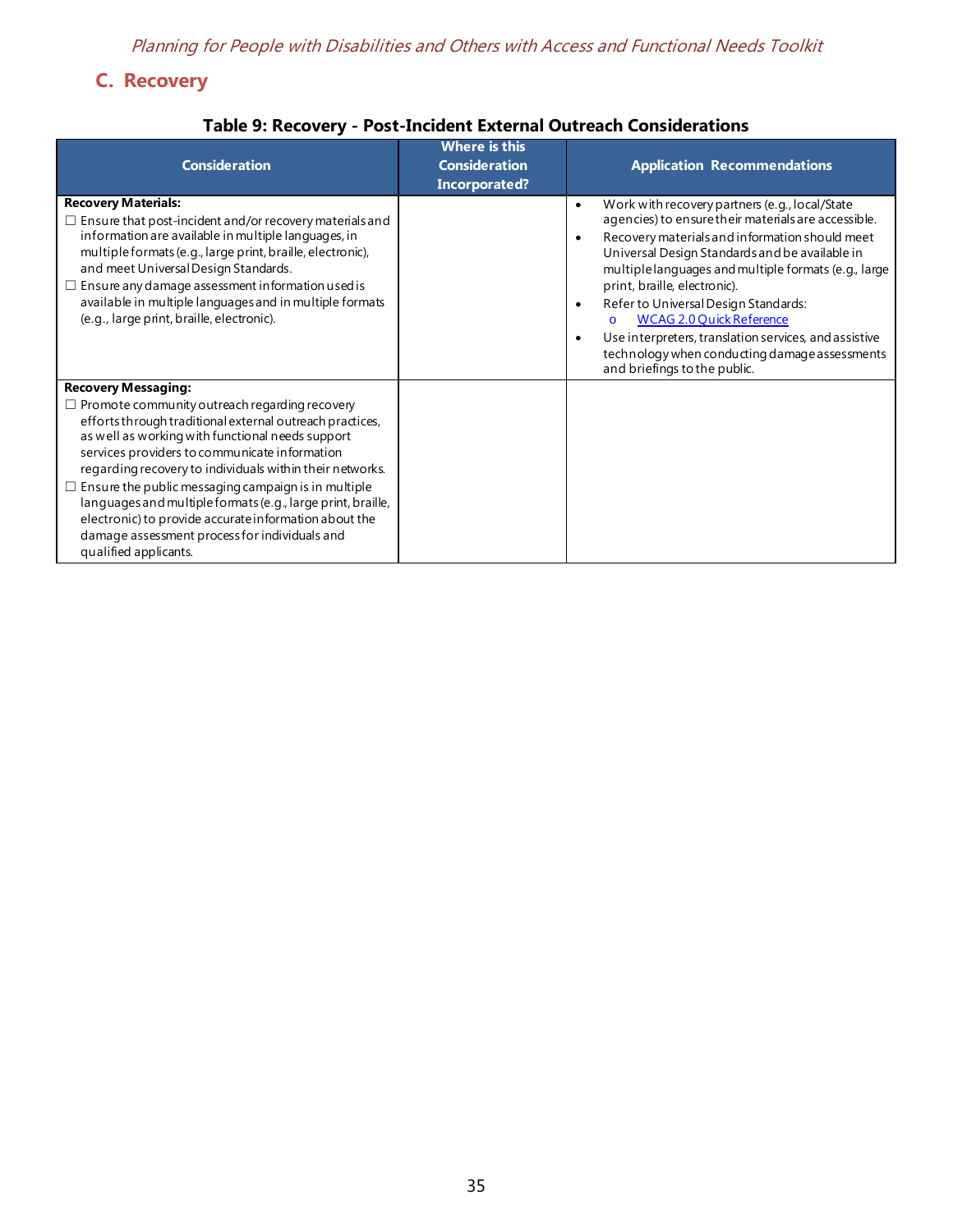<span id="page-36-0"></span>

| <b>Consideration</b>                                                                                                                                                                                                                                                                                                                                                                                                                                                                                                                                                                                                                                                                                                                                                                                                                                                                                                                                                                                                                                                                                                                | Where is this<br><b>Consideration</b><br><b>Incorporated?</b> | <b>Application Recommendations</b>                                                                                                                                                                                                                                                                                                                                                                                                                                                                                                                                                                                                                                                                                                                                                                                                                                                                                                                     |
|-------------------------------------------------------------------------------------------------------------------------------------------------------------------------------------------------------------------------------------------------------------------------------------------------------------------------------------------------------------------------------------------------------------------------------------------------------------------------------------------------------------------------------------------------------------------------------------------------------------------------------------------------------------------------------------------------------------------------------------------------------------------------------------------------------------------------------------------------------------------------------------------------------------------------------------------------------------------------------------------------------------------------------------------------------------------------------------------------------------------------------------|---------------------------------------------------------------|--------------------------------------------------------------------------------------------------------------------------------------------------------------------------------------------------------------------------------------------------------------------------------------------------------------------------------------------------------------------------------------------------------------------------------------------------------------------------------------------------------------------------------------------------------------------------------------------------------------------------------------------------------------------------------------------------------------------------------------------------------------------------------------------------------------------------------------------------------------------------------------------------------------------------------------------------------|
| <b>Recovery Staff Training:</b><br>$\Box$ Train disaster recovery center staff to access appropriate<br>translation services and be competent in using relay<br>services to support recovery efforts.                                                                                                                                                                                                                                                                                                                                                                                                                                                                                                                                                                                                                                                                                                                                                                                                                                                                                                                               |                                                               | Procure the appropriate translation and interpreter<br>$\bullet$<br>services/technology and train on protocols.                                                                                                                                                                                                                                                                                                                                                                                                                                                                                                                                                                                                                                                                                                                                                                                                                                        |
| <b>Disaster Recovery Canvassing:</b><br>$\Box$ Ensure the jurisdiction has an operational plan for<br>emergency canvassing (small and large scale).<br>$\Box$ Develop a plan to rapidly survey people with disabilities<br>and others with access and functional needs to<br>determine critical needs (e.g., water, food, evacuation,<br>power, and medical care).<br>$\Box$ Ensure the jurisdiction has canvassing surveys or tools<br>to determine critical needs.<br>$\Box$ Ensure the jurisdiction has a plan for long-term<br>engagement.<br>$\Box$ Ensure the jurisdiction provides training for personnel<br>and volunteers who will take part in the canvassing<br>operation with regards to assisting people with<br>disabilities and others with access and functional needs.<br>$\Box$ Ensure that the messages and information that are<br>provided to the community through functional needs<br>support services providers and other recovery providers<br>are accurate, clear, and in multiple languages and<br>formats (e.g., large print, braille, electronic), and ensure<br>they meet Universal Design Standards. |                                                               | Ensure the survey/canvassing tool assists in<br>$\bullet$<br>fulfilling resource requests, such as for food, water,<br>electricity, medical care, durable medical<br>equipment, etc.<br>Information provided to functional needs support<br>$\bullet$<br>services providers and recovery providers for<br>distribution to their constituents should meet<br>Universal Design Standards for use with assistive<br>technologies and be available in multiple languages<br>and multiple formats (e.g., large print, braille,<br>electronic).<br>Refer to Universal Design Standards:<br>$\bullet$<br><b>WCAG 2.0 Quick Reference</b><br>$\Omega$<br>Establish an accessible method of information<br>$\bullet$<br>collection following a disaster to allow community<br>members to provide input, ask questions, raise<br>comments and concems, and otherwise have their<br>voices heard by elected officials and local<br>emergency management agencies. |

## **Table 10: Recovery - Disaster Recovery Service Considerations**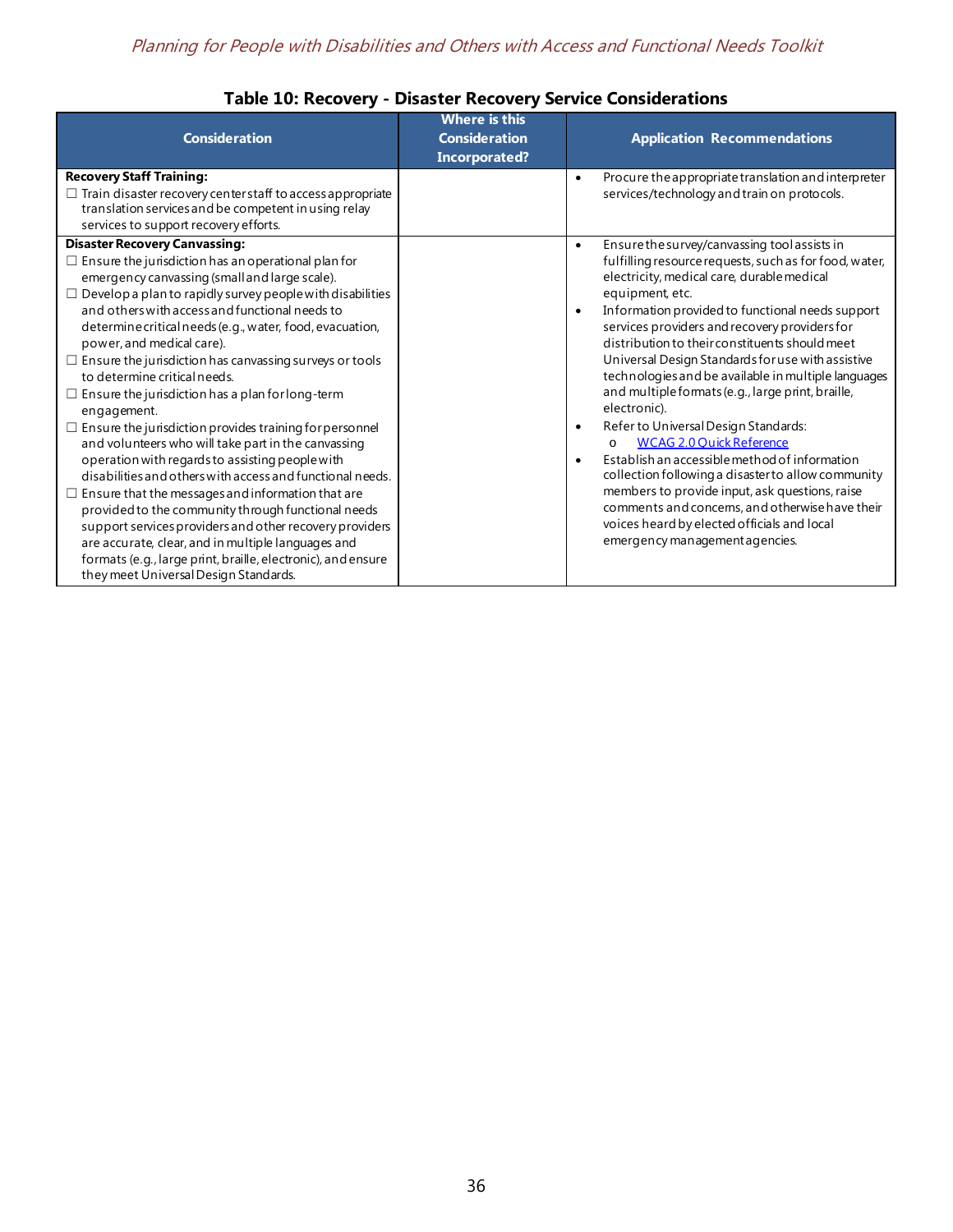# <span id="page-37-0"></span>**IX. Conclusion**

All members of the community must have the ability to benefit from emergency planning and preparedness efforts, as well as emergency programs and services. Incidents, whether manmade, natural, or technological, can impact everyone in a community and result in people developing an access or functional need. To that end, as the Maryland Function-based Framework demonstrates, it is critical for emergency managers and planners to implement inclusive plans, programs, and services that people with disabilities and others with access and functional needs can utilize to ensure their needs are met before, during, and following an incident.

The legal precedents, guidance documents, and planning resources identified in this Toolkit are not the sole resources to utilize when creating inclusive plans, programs, and services for people with disabilities and others with access and functional needs. This Toolkit and the resources included provide a foundation for planning and preparing to meet the needs of the whole community. Through community engagement, including education, outreach, and community assessments, an emergency manager can work to create plans that are inclusive, and focused not on specific disabilities, but on broad function-based needs that anyone can develop before, during, or after an incident. Thus, inclusive plans and programs will better prepare the whole community for inevitable hazards, and in doing so, create more resilient communities.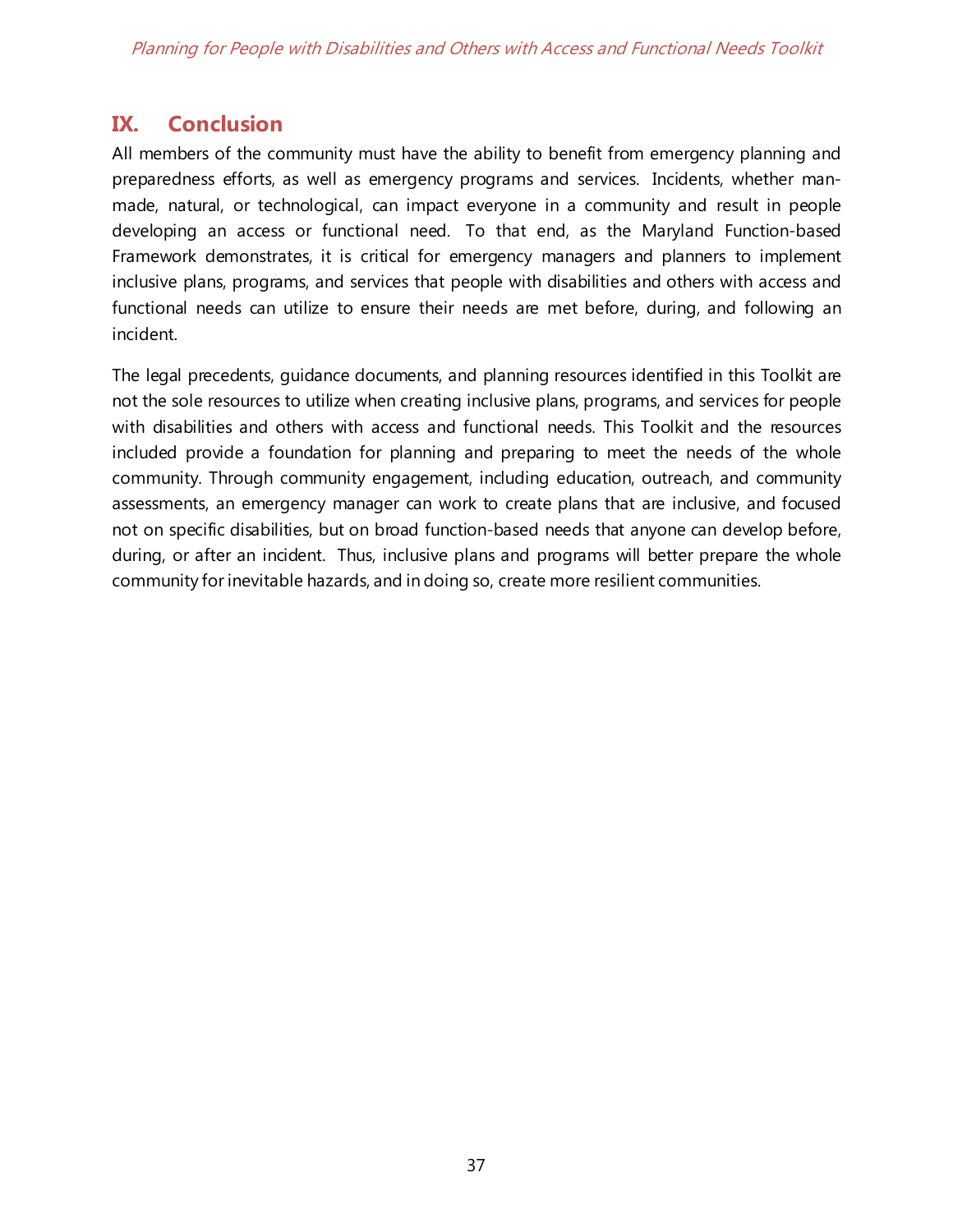# <span id="page-38-1"></span><span id="page-38-0"></span>**Appendix A: Resources**

### **A. Legal Considerations**

#### **1. Americans with Disabilities Act of 1990**

- A United States law that prohibits discrimination based on disability.
	- [Technical assistance manual of the ADA](http://www.ada.gov/ada_intro.htm)
		- o Date last accessed, 3/1/2017.
	- [Statute of the ADA](http://www.ada.gov/pubs/adastatute08.htm)
		- o Date last accessed, 3/1/2017.

#### **2. Disability Rights Advocates**

- Court cases against organizations and jurisdictions for disability rights related cases.
	- [Searchable database of disability litigation](http://dralegal.org/impact/cases)
		- o Date last accessed, 3/1/2017.

#### **3. Executive Order 13347, Individuals with Disabilities in Emergency Preparedness**

- An executive order created to strengthen emergency preparedness with respect to individuals with disabilities.
	- [DHS annual report on disabilities and emergency preparedness](http://www.dhs.gov/xlibrary/assets/CRCL_IWDEP_AnnualReport_2005.pdf)
		- o Date last accessed, 3/1/2017.

#### 4. **Maryland Specific Cases**

- [Settlement Agreement between the United States of America and the City of Bowie, Maryland](http://www.ada.gov/bowiemd.htm) Date last accessed, 3/1/2017.
- [Settlement Agreement between the United States of America and City of Frederick, Maryland](http://www.ada.gov/fredericksa.htm)  [under the Americans with Disabilities Act](http://www.ada.gov/fredericksa.htm)
	- Date last accessed, 3/1/2017.
- Settlement Agreement between the United States of America and Montgomery County, [Maryland and Maryland-National Capital Park and Planning Commission under the Americans](http://www.ada.gov/montgomery_co_pca/montgomery_co_sa.htm)  [with Disabilities Act](http://www.ada.gov/montgomery_co_pca/montgomery_co_sa.htm)
	- Date last accessed, 3/1/2017.
- [Settlement Agreement between the United States of America, Prince George's County,](http://www.ada.gov/princegeorgesmdsa.htm)  [Maryland and the Maryland-National Capital Park and Planning Commission under the](http://www.ada.gov/princegeorgesmdsa.htm)  [Americans with Disabilities Act](http://www.ada.gov/princegeorgesmdsa.htm) 
	- Date last accessed, 3/1/2017.
- Settlement Agreement between the United States of America and Worcester County, [Maryland under the Americans with Disabilities Act](http://www.ada.gov/worceste.htm)
	- Date last accessed, 3/1/2017.
- **5. Pets Evacuation and Transportation Standards Act of 2006. 42 USC 5121**
	- An amendment to the Stafford Act to ensure that State and local emergency preparedness [operational plans address the needs of individuals with household pets and service animals](https://www.gpo.gov/fdsys/pkg/PLAW-109publ308/pdf/PLAW-109publ308.pdf)  [following a major disaster or emergency.](https://www.gpo.gov/fdsys/pkg/PLAW-109publ308/pdf/PLAW-109publ308.pdf)
		- Date last accessed, 3/1/2017.

#### **6. Rehabilitation Act of 1973**

- [Replaced the Vocational Rehabilitation Act, to extend and revise the authorization of grants to](https://www.disability.gov/rehabilitation-act-1973/)  [States for vocational rehabilitation services.](https://www.disability.gov/rehabilitation-act-1973/)
	- o Date last accessed, 3/1/2017.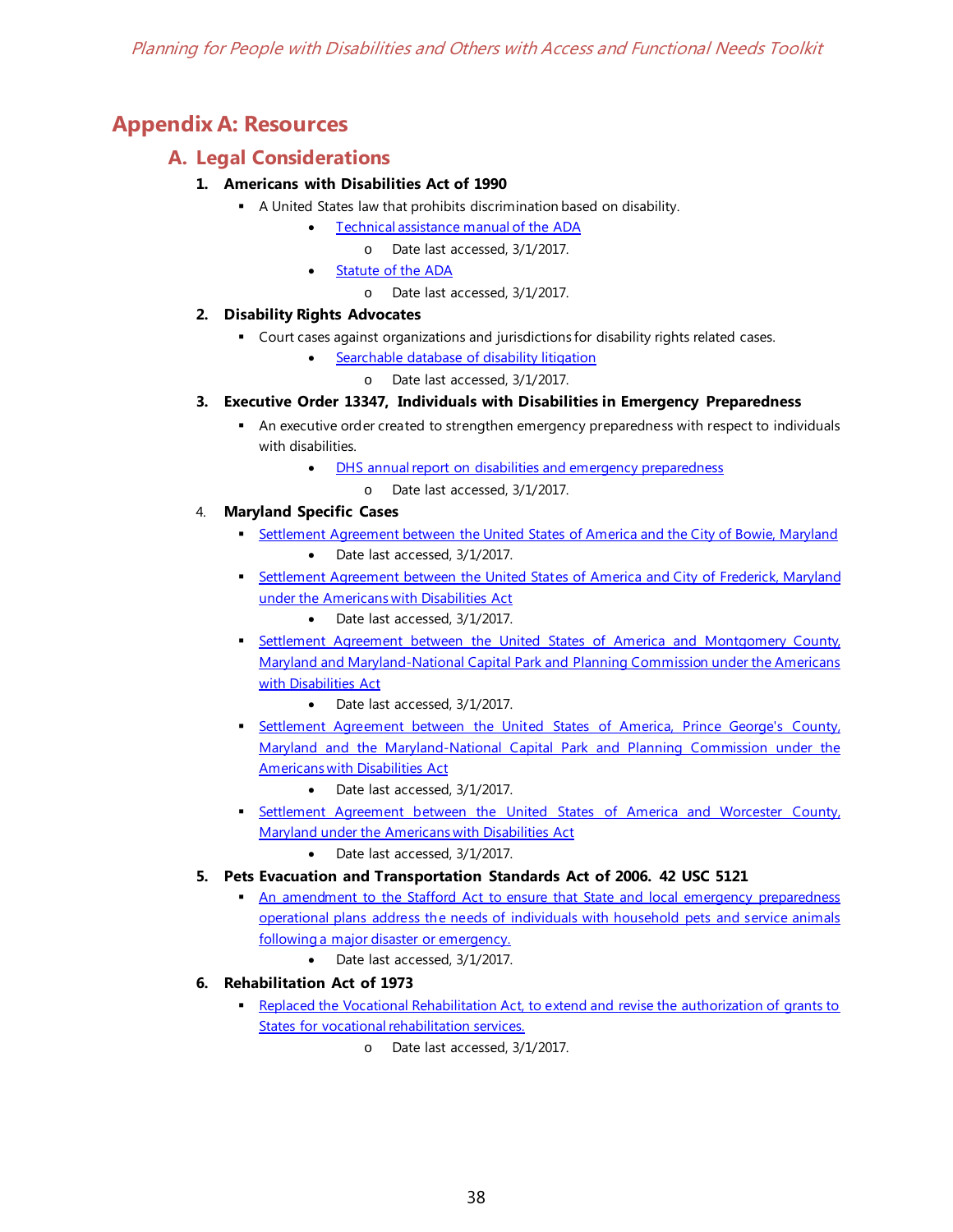- **7. U.S. Department of Justice Civil Rights Division Disability Rights Section, "A Guide to Disability Rights Laws"**
	- [Created to provide an overview of federal civil rights laws that ensure equal](http://www.ada.gov/cguide.htm)  [opportunity for people with disabilities, with agency contacts listed for specific](http://www.ada.gov/cguide.htm)  [laws.](http://www.ada.gov/cguide.htm)
		- o Date last accessed, 3/1/2017.
- **8. U.S. Department of Justice Civil Rights Division Disability Rights Section, "A Guide to Disability Rights Laws. Rehabilitation Act -Section 504."**
	- [An overview of the Rehabilitation Act, including a summary of the sections.](http://www.ada.gov/cguide.htm#anchor65610)
		- o Date last accessed, 3/1/2017.
- **9. U.S. Department of Justice, 28 CFR Part 35. "Americans with Disabilities Act Title II Regulations." Subpart E—Communications, § 35.160 General.**
	- [The Americans with Disabilities Act Title II Regulations.](http://www.ada.gov/regs2010/titleII_2010/titleII_2010_regulations.htm#subparte)
		- o Date last accessed, 3/1/2017.

### <span id="page-39-0"></span>**B. Planning References for Government Entities**

- **1. ADA Best Practices Tool Kit for State and Local Governments**
	- [Created in 2006, this tool kit is designed to teach state and local government officials how to](http://www.ada.gov/pcatoolkit/toolkitmain.htm)  [identify and fix problems that prevent people with disabilities from gaining equal access to](http://www.ada.gov/pcatoolkit/toolkitmain.htm)  [state and local government programs, services, and activities.](http://www.ada.gov/pcatoolkit/toolkitmain.htm) 
		- [Chapter 7, Emergency Management under Title II of the ADA](http://www.ada.gov/pcatoolkit/chap7emergencymgmt.htm)
			- o Date last accessed, 3/1/2017.
		- [Chapter 7, "ADA Checklist for Emergency Shelters."](http://www.ada.gov/pcatoolkit/chap7shelterchk.htm)
			- o Date last accessed, 3/1/2017.
		- [The ADA and Emergency Shelters: Access for All in Emergencies and Disasters](http://www.ada.gov/pcatoolkit/chap7shelterprog.htm)
			- o Date last accessed, 3/1/2017.
- **2. U.S. Department of Justice Civil Rights Division Disability Rights Section, "Making Community Emergency Preparedness and Response Programs Accessible to People with Disabilities"**.
	- U.S Department of Justice, Civil Rights Division quide for local governments to use to create [inclusive emergency preparedness and response programs.](http://www.ada.gov/emergencyprep.htm) 
		- Available for multiple platforms, including print and screen reader.
			- o Date last accessed, 3/1/2017.
- **3. Guidance on Planning for Integration of Functional Needs Support Services in General Population Shelters, November 2010**
	- [Federal Emergency Management Agency guidance document to provide planning guidance](https://www.fema.gov/pdf/about/odic/fnss_guidance.pdf)  [that can be incorporated into existing shelter plans to State emergency managers and shelter](https://www.fema.gov/pdf/about/odic/fnss_guidance.pdf)  [planners to meet access and functional needs in general population shelters.](https://www.fema.gov/pdf/about/odic/fnss_guidance.pdf)
		- Date last accessed, 3/1/2017.
- **4. Maryland State Disabilities Plan 2012-2015**
	- Maryland Department of Disabilities plan, reviewed every four years, outlining the mission and [strategy of the agency.](http://mdod.maryland.gov/pub/Documents/2012-2015%20State%20Disabilities%20Plan%20IADB%20Approved%20Final.pdf)
		- Date last accessed, 3/1/2017.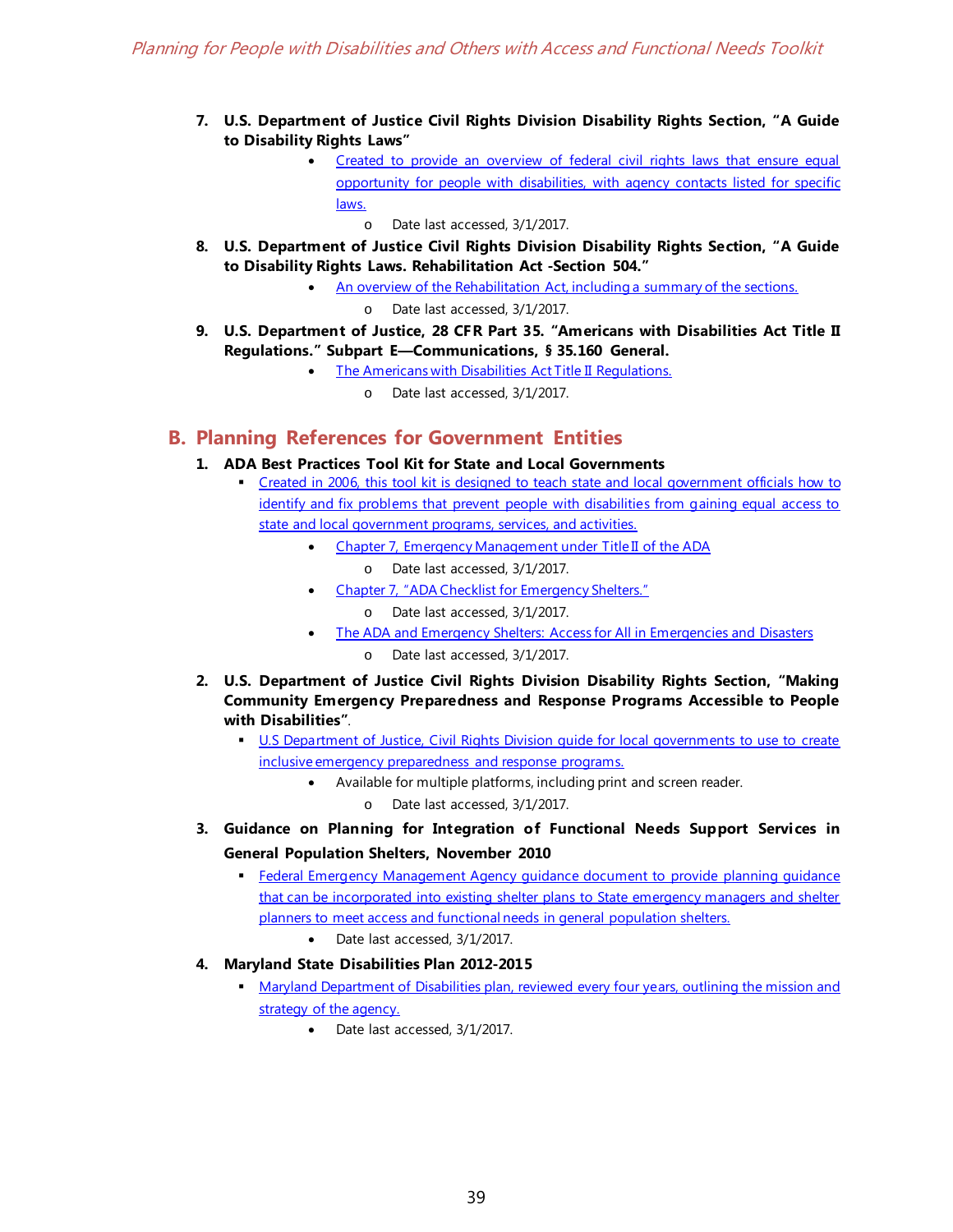## <span id="page-40-0"></span>**C. Functional Needs Concepts**

- **1. "C-MIST A Function Based Framework"**
	- [An easy-to-read description of the C-MIST Framework by Barbara Purdy, a physical and](http://www.freetobe.ca/resources/pdf/C-MISTforEmergencyPlanning.pdf)  [occupational therapist.](http://www.freetobe.ca/resources/pdf/C-MISTforEmergencyPlanning.pdf)
		- Date last accessed, 3/1/2017.
- **2. "Moving Beyond 'Special Needs'"** 
	- [An article by June Isaacson Kailes that describes and promotes the importance of function](http://www.jik.com/KailesEndersbeyond.pdf)[based emergency planning.](http://www.jik.com/KailesEndersbeyond.pdf) 
		- Date last accessed, 3/1/2017.

### <span id="page-40-1"></span>**D. Document Accessibility Resources**

- **1. U.S. Department of Justice Civil Rights Division Disability Rights Section, "Accessibility of State and Local Government Websites to People with Disabilities."** 
	- [Guidance for state and local governments for creating accessible web pages.](http://www.ada.gov/websites2.htm) 
		- Date last accessed, 3/1/2017.
- **2. Section 508 Basic Authoring and Testing Guide MS Word 2010. Version 1.0**
	- [Outlines steps for making Microsoft Word documents accessible.](https://www.section508.gov/sites/default/files/Section%20508%20Basic%20Authoring%20and%20Testing%20Guide%20Word%202010%20v%201.0%201.29.2015%20FINAL.docx)
		- Date last accessed, 3/1/2017.
- **3. Microsoft Office 2010 Accessibility Checker**
	- A document outlining the steps to ensure that documents are accessible to assistive [technology in Microsoft Word 2010.](https://www.cms.gov/Research-Statistics-Data-and-Systems/CMS-Information-Technology/Section508/Downloads/Tip-sheet-for-Microsoft-Office-Accessibility-Checker.pdf) 
		- Date last accessed, 3/1/2017.
- **4. Web Accessibility Initiative, "Web Content Accessibility Guidelines (WCAG)"**
	- [A stable and referenceable technical standard, with 12 guidelines for creating accessible web](https://www.w3.org/WAI/intro/w3c-process.php)  [content that are organized under 4 principles: perceivable, operable, understandable, and](https://www.w3.org/WAI/intro/w3c-process.php)  [robust.](https://www.w3.org/WAI/intro/w3c-process.php)
		- Date last accessed, 3/1/2017.

## <span id="page-40-2"></span>**E. Assistive Technology**

- **1. Assistive Technology Industry Association**
	- [An organization for manufacturers, sellers and providers of assistive technology \(AT\)](https://www.atia.org/at-resources/what-is-at/) [products, equipment and systems that enhance learning, working and daily living for persons](https://www.atia.org/at-resources/what-is-at/)  [with disabilities.](https://www.atia.org/at-resources/what-is-at/)
		- Date last accessed, 3/1/2017.
- **2. Maryland Technology Assistance Program Assistive Technology Library**
	- Maryland Department of Disabilities program that loans assistive technology to residents [upon request.](http://mdod.maryland.gov/mdtap/Pages/MDTAP-Home.aspx) 
		- Date last accessed, 3/1/2017.
	- [Broken down into categories of need and further subcategories of each need and provides](https://sites.google.com/site/mdtapatinventory/)  [information on procurement of specific technology.](https://sites.google.com/site/mdtapatinventory/)
		- Date last accessed, 3/1/2017.
- **3. United States Access Board, Section 508 Standards for Electronic and Information Technology, § 1194.4 Definitions.**
	- [A component of Section 508 of the Rehabilitation Act of 1973 defining electronic and](https://www.access-board.gov/guidelines-and-standards/communications-and-it/about-the-section-508-standards/section-508-standards#subpart_a)  [information technology](https://www.access-board.gov/guidelines-and-standards/communications-and-it/about-the-section-508-standards/section-508-standards#subpart_a) 
		- Date last accessed, 3/1/2017.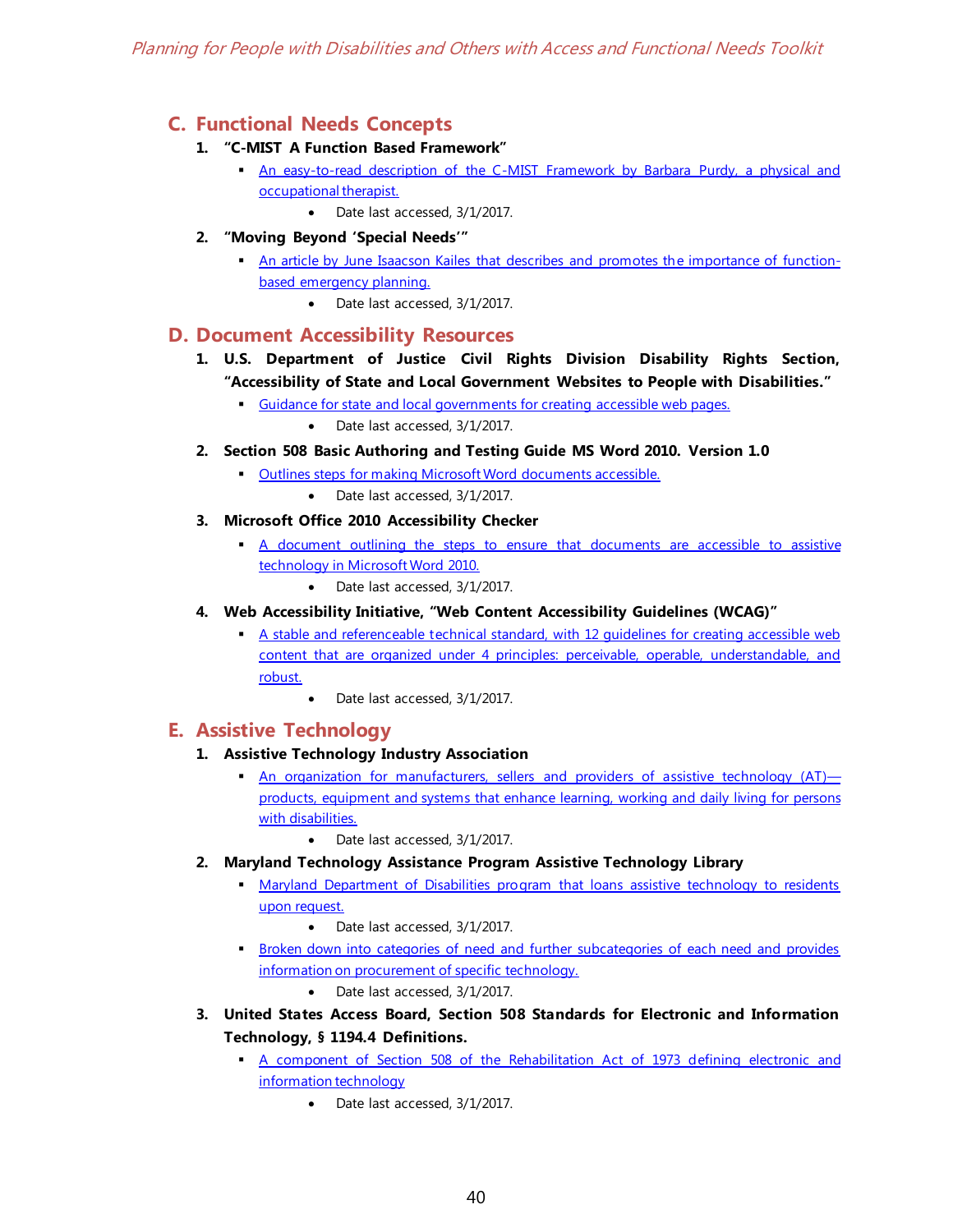- **4. Section 508 Standards for Electronic and Information Technology. "§ 1194.4 Definitions."**
	- [A basic authoring and testing guide in Microsoft Word 2010 guide using Section 508.](https://www.section508.gov/sites/default/files/Section%20508%20Basic%20Authoring%20and%20Testing%20Guide%20Word%202010%20v%201.0%201.29.2015%20FINAL.docx) • Date last accessed, 3/1/2017.
- **5. Section 504, Rehabilitation Act of 1973 (29 U.S.C. § 701), Section 794. Nondiscrimination under Federal grants and programs; promulgation of rules and regulations. Subsection B, "Program or activity" defined**
	- [Section of the Rehabilitation Act of 1973 that sets precedent for the nondiscrimination for](https://www.dol.gov/oasam/regs/statutes/sec504.htm)  [people with disabilities and others with access and functional needs under federal grants.](https://www.dol.gov/oasam/regs/statutes/sec504.htm) 
		- Date last accessed, 3/1/2017.

### <span id="page-41-0"></span>**F. Other Resources**

- **1. Emergency Preparedness Checklist for Case Management and Home Care Services**
	- [A comprehensive preparedness checklist designed by Montgomery County Public Health](http://www.cidrap.umn.edu/sites/default/files/public/php/321/321_checklist.pdf)  [Emergency Preparedness and Response to ensure that clients receiving home care and case](http://www.cidrap.umn.edu/sites/default/files/public/php/321/321_checklist.pdf)  management services have a conversation, develop an emergency plan, and gather supplies [in preparation for an emergency event.](http://www.cidrap.umn.edu/sites/default/files/public/php/321/321_checklist.pdf)
		- Date last accessed, 3/1/2017.
- **2. "Tips for Interacting with People with Disabilities"**
	- [A document developed by June Isaacson Kailes to provide guidance and solutions to facilitate](http://www.jik.com/pubs/TipsForInteracting%20final%202.14.11.pdf)  [the interaction with people with disabilities and others with access and functional needs.](http://www.jik.com/pubs/TipsForInteracting%20final%202.14.11.pdf) 
		- Date last accessed, 3/1/2017.

## <span id="page-41-1"></span>**G. Cover Photo Credits**

Photo credits are listed top to bottom, left to right.

- **1. American Red Cross Worker with Woman in Wheelchair**
	- [New Mobility Magazine](http://www.newmobility.com/2014/03/emergency-preparedness-people-disabilities/)
		- "A Red Cross volunteer assists a displaced person at one of its emergency shelters."
- **2. "Diversity" - Blind Man with Guide Dog**
	- **Getty Images** 
		- Credit: abalcazar
		- Creative #: 174898097
- **3. Use of Community Minibus for People with Disabilities and Others with Access and Functional Needs**
	- [New Alresford Town Trust](http://www.towntrust.org.uk/mini_bus.htm)
- **4. Emergency Evacuation Lift Sign**
	- [Emergency Exit Sign Sticker Health Safety Warning](http://www.ebay.co.uk/itm/Emer0078-Emergency-Exit-Sign-Sticker-Health-%20Safety-Warning-/141812349488)
- **5. Sign Language Interpreter at Conference**
	- [Total Source for Hearing-Loss and Access \(THSA\)](http://www.tsha.cc/what-we-do/interpreters/)
- **6. "Good Samaritan helps family who lost home to Sandy"**
	- [AP Photo/Kathy Willens](http://www.nydailynews.com/new-york/good-samaritan-helps-family-lost-home-sandy-article-1.1226582)
		- December 24, 2012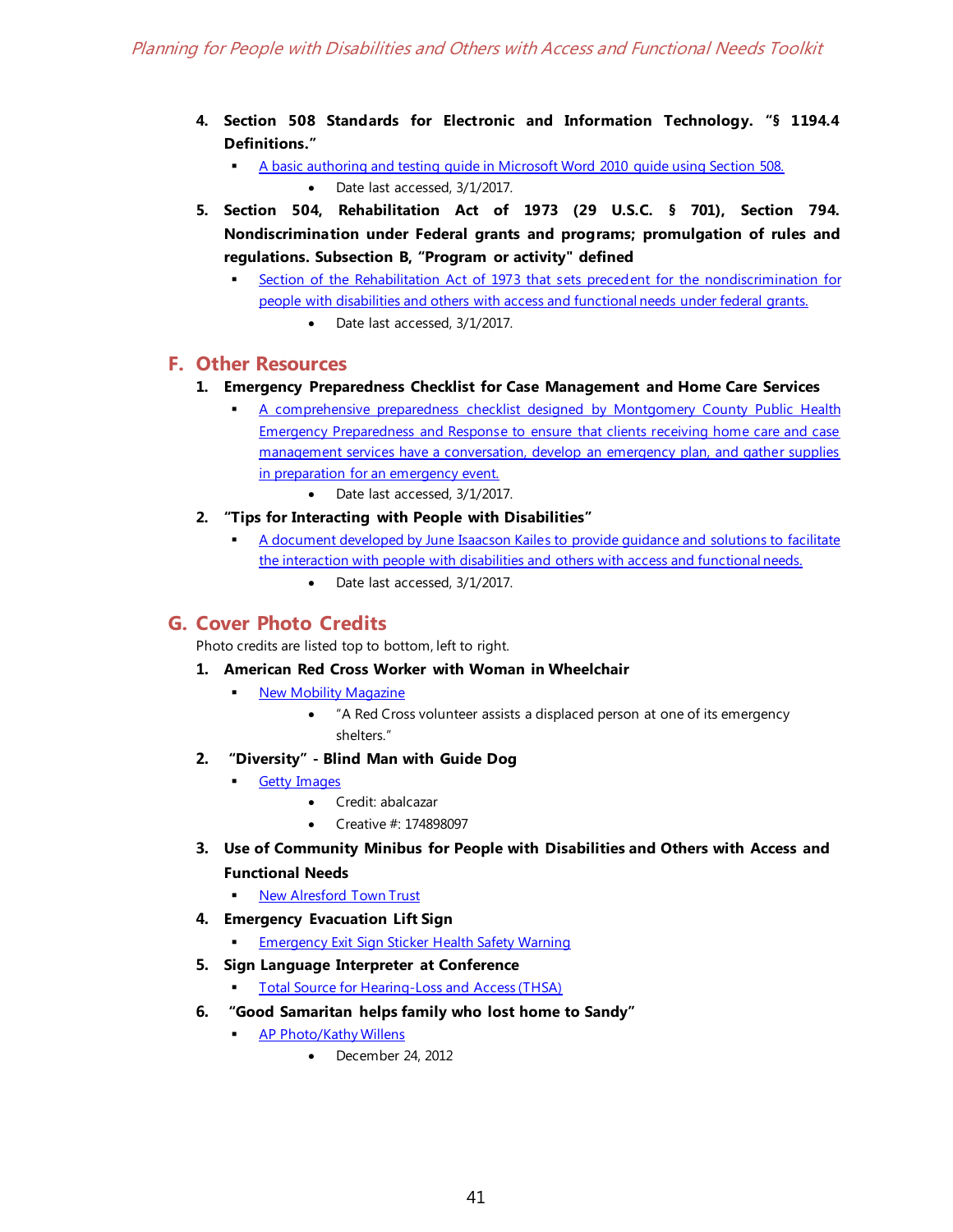# <span id="page-42-0"></span>**Appendix B: Assistive Technology**

 $\overline{a}$ 

There are a number of considerations about Assistive Technology that an emergency manager or planner must understand and address within an emergency plan/program, including:

- As defined earlier, Assistive Technology is "[a]ny item, piece of equipment, or system, whether acquired commercially, modified, or customized, that is commonly used to increase, maintain, or improve functional capabilities of individuals with disabilities." $^{21}$ The term does not include a medical device that is surgically implanted, or the replacement of such device.
- Section 504 of the Rehabilitation Act, Title II, Subpart E, requires that communications with people with disabilities be equal to those without disabilities. Additionally, Title II of the ADA states that:
	- o "[N]o qualified individual with a disability in the United States shall be excluded from, denied the benefits of, or be subjected to discrimination under' any program or activity that either receives Federal financial assistance…" [22](#page-42-2)
	- o "A public entity shall furnish appropriate auxiliary aids and services where necessary to afford qualified individuals with disabilities, including applicants, participants, companions, and members of the public, an equal opportunity to participate in, and enjoy the benefits of, a service, program, or activity of a public entity." [23](#page-42-3)
- In 1998, the United States Congress amended the Rehabilitation Act and created Section 508, requiring that federal agencies make their electronic and information technology accessible to people with disabilities.
	- o Non-federal agencies may be held to Section 508 standards due to the requirements of Section 504 of the Rehabilitation Act. $^{24}$  $^{24}$  $^{24}$

The U.S. DOJ Civil Rights Division created a guide for State and local governments to use when creating accessible web content. The "Accessibility of State and Local Government Websites to people with Disabilities"[25](#page-42-5) provides examples and resources for state and local governments to use when creating accessible web pages. There is a global standard for creating accessible

<span id="page-42-1"></span><sup>&</sup>lt;sup>21</sup> United States Access Board, Section 508 Standards for Electronic and Information Technology, § 1194.4 Definitions. Date last accessed 2/7/2017.

<span id="page-42-2"></span> $^{22}$ U.S. Department of Justice Civil Rights Division Disability Rights Section. "A Guide to Disability Rights Laws. Rehabilitation Act -Section 504." Date last accessed, 3/1/2017.

<span id="page-42-3"></span><sup>&</sup>lt;sup>23</sup>U.S. Department of Justice, 28 CFR Part 35. "Americans with Disabilities Act Title II Regulations." Subpart E—Communications, § <u>[35.160 General.](http://www.ada.gov/regs2010/titleII_2010/titleII_2010_regulations.htm#subparte)</u> Date last accessed, 3/1/2017.

<span id="page-42-4"></span><sup>&</sup>lt;sup>24</sup><u>Section 504, Rehabilitation Act of 1973 (29 U.S.C. § 701), Section 794. Nondiscrimination under Federal grants and programs;</u> <u>promulgation of rules and regulations. Subsection B, "Program or activity" defined.</u> Date last accessed, 3/1/2017.

<span id="page-42-5"></span><sup>&</sup>lt;sup>25</sup> U.S. Department of Justice Civil Rights Division Disability Rights Section. <u>"Accessibility of State and Local Government Websites to</u> [People with Disabilities."](http://www.ada.gov/websites2.htm) Date last accessed, 3/1/2017.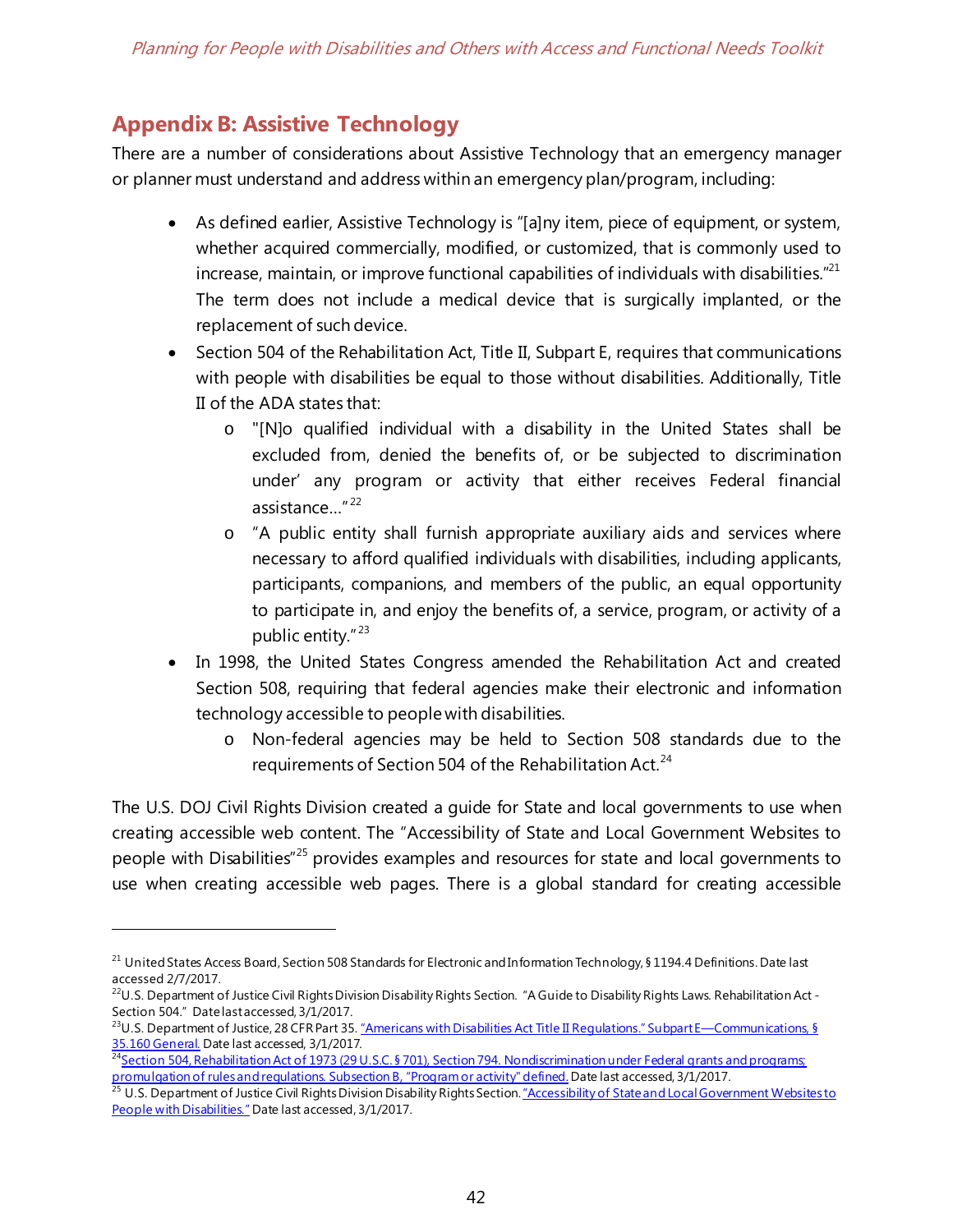internet content known as the Web Content Accessibility Guidelines. The Web Content Accessibility Guidelines (WCAG) was created by the Web Accessibility Initiative (WAI). The WAI develops guidelines, technical reports, and educational resources about web accessibility to help make the internet accessible to people with disabilities. The "WCAG is developed through the World Wide Web Consortium (W3C) process in cooperation with individuals and organizations around the world, with a goal of proving a single shared standard for web content accessibility that meets the needs of individuals, organizations, and governments internationally<sup>26</sup>...The W3C develops web standards such as HTML, XML, CSS, etc." $^{27}$  $^{27}$  $^{27}$  In conjunction with creating accessible public content, including web material, organizations should also make internal information technology and electronics accessible to employees with disabilities and others with access and functional needs. This can include, but is not limited to, providing screen reader software for computers to allow documents to be read, and providing accessible computers with enhanced screens and keyboards to employees. By utilizing assistive technology, any organization can create an accessible work environment for employees and customers with disabilities and others with access and functional needs.

The external component of assistive technology involves providing assistive technology to the community through preparedness programs, emergency operations, and facilities, such as in emergency shelters or disaster recovery centers. Assistive technology helps eliminate barriers related not only to information technology usage, but to multiple aspects of daily life, and it helps people with disabilities and others with access and functional needs to maintain their independence.

The Maryland Technology Assistance Program (MDTAP) is a program under the Maryland Department of Disabilities with the mission to enhance the lives of all Marylanders with disabilities, older Marylanders, and their families by helping support access to assistive technology devices and services. This program provides an exceptional resource to emergency managers and planners as they plan for people with disabilities and others with access and functional needs through demonstrations of assistive technology and an inventory of available assistive technology with procurement information. By utilizing assistive technologies, any organization can better equip facilities with technology that considers the needs of people with disabilities and others with access and functional needs, facilitating communication and ultimately assisting people with maintaining their independence. MDTAP has an *inventory* of available assistive technology, as well as demonstration capabilities; the inventory is available in Assistive Technology Resources Section i[n Appendix A: Resources.](#page-37-0)

<span id="page-43-1"></span><span id="page-43-0"></span><sup>&</sup>lt;sup>26</sup> Web Accessibility Initiative. <u>"Web Content Accessibility Guidelines (WCAG) Overview."</u> Date last accessed 2/7/2017.<br><sup>27</sup> Web Accessibility Initiative. <u>"How WAI Develops Accessibility Guidelines through the W3C Proce</u> [to Contribute."](https://www.w3.org/WAI/intro/w3c-process.php) Date last accessed 2/7/2017.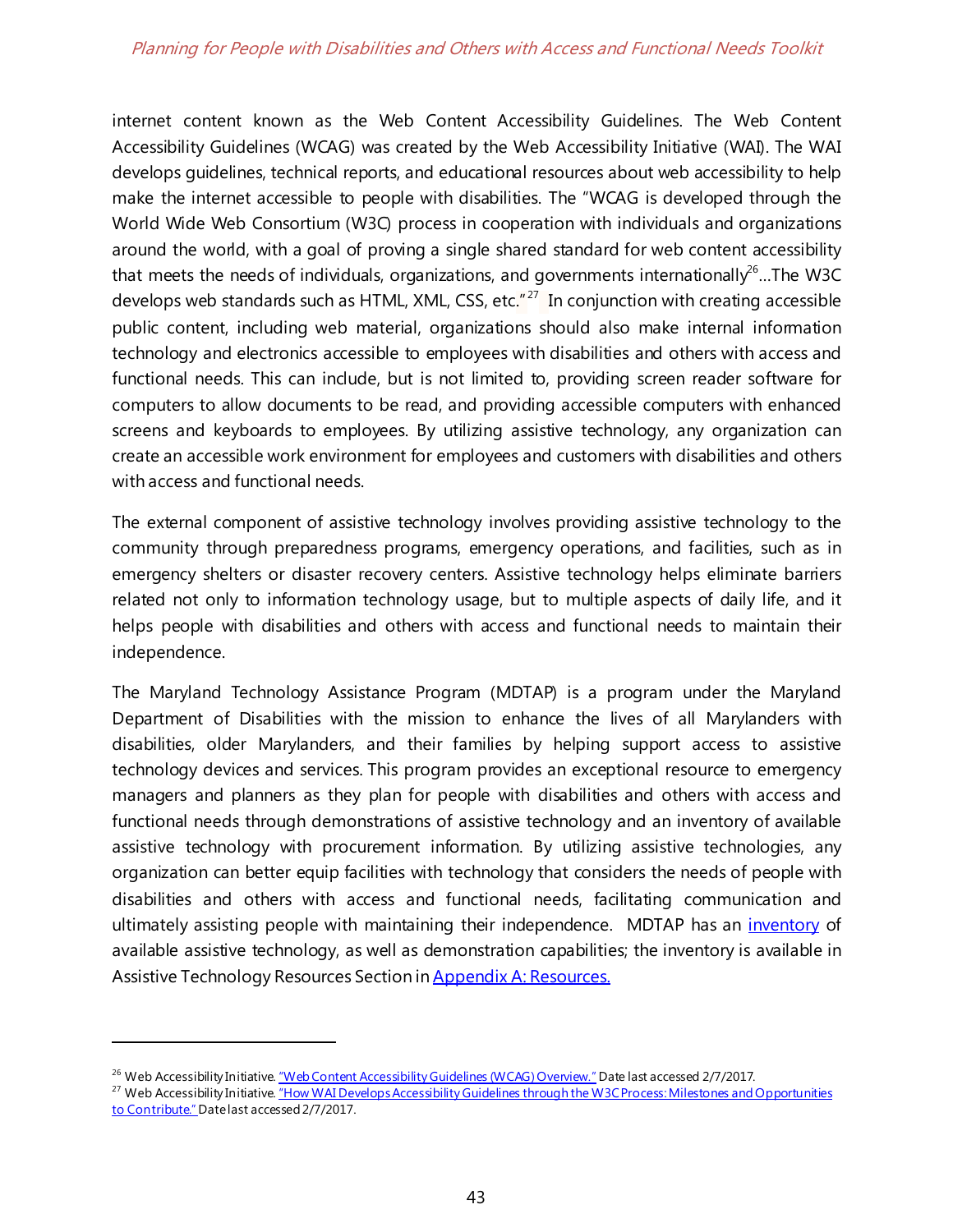Table 11 provides some examples of assistive technology with descriptions, information on procurement, and what functional need is facilitated. This is not a complete list of all available assistive technology, but provides examples of the types of equipment that are available to assist people with disabilities and others with access and functional needs. It is important that community preparedness programs have available assistive technology so participants with disabilities and others with access and functional needs can gain equal access to preparedness information. It is also important that, during plan development, an emergency manager or planner ensure that the needs of people in shelters and staff of the emergency management agency have appropriate assistive technology to maintain independence and eliminate barriers.

<span id="page-44-0"></span>

| <b>Technology</b>                                        | <b>Description</b>                                                                                                                                                                              | <b>Procurement</b>                                                                     | <b>Functional Need</b><br><b>Served</b>  |
|----------------------------------------------------------|-------------------------------------------------------------------------------------------------------------------------------------------------------------------------------------------------|----------------------------------------------------------------------------------------|------------------------------------------|
| Franklin Bill Reader                                     | Money scanner for bill identification to help people<br>know what denomination a bill is.                                                                                                       | <b>Market Price</b><br>Estimate: \$250<br>Manufacturer:<br>$Franklin^{\underline{28}}$ | Independence<br>Communication            |
| <b>Med-E-Lert Pill</b><br><b>Dispenser</b>               | Pill organizer with programmable alarms for people<br>who have difficulty with remembering when to take<br>medication.                                                                          | <b>Market Price</b><br>Estimate: \$70<br>Manufacturer:<br>Dispense-A-Med <sup>29</sup> | Medical<br>Personal Care<br>Independence |
| <b>Text-to-Speech</b><br>(TTS) or speech<br>synthesizers | Device that receives information going to the<br>screen in the form of letters, numbers, and<br>punctuation marks, and then "speaks" it out loud in<br>a computerized voice.                    | $Zyqo$ USA $^{30}$<br>Estimate: \$2,000                                                | Independence<br>Communication            |
| i.d. Mate Omni -<br><b>Bar Code Reader</b>               | A portable talking bar code scanner that aids<br>people with vision disabilities or limited vision with<br>the identification of items via the product's bar<br>code or universal product code. | Market price<br>Estimate: \$1299<br>Manufacturer: En-<br>vision America <sup>31</sup>  | Medical<br>Independence                  |

**Table 11: Examples of Assistive Technology: Examples of Assistive Technology**

<span id="page-44-1"></span><sup>&</sup>lt;sup>28</sup> [Franklin Bill Reader, BR-1000.](http://www.anybookreader.com/English/reading/US/bill.html)<br><sup>29</sup> MED-E-LERT AUTOMATIC PILL DISPENSERS.

<span id="page-44-3"></span><span id="page-44-2"></span><sup>30</sup> [Text-to-Speech Devices](https://www.zygo-usa.com/usa/index.php/text-to-speech-devices).<br><sup>31</sup> [Envision America](http://www.envisionamerica.com/).

<span id="page-44-4"></span>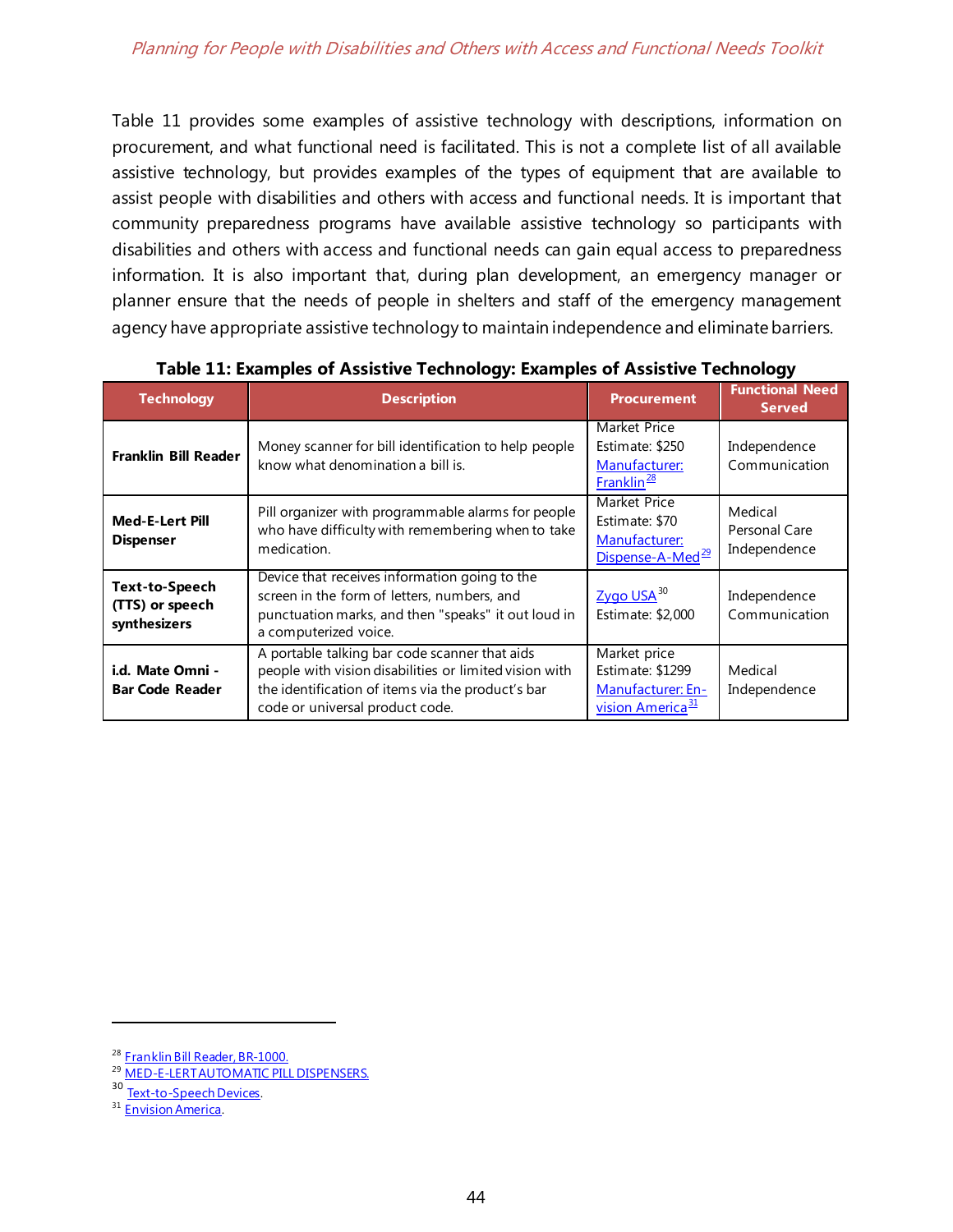# <span id="page-45-0"></span>**Appendix C: People-First Language for Inclusive Emergency Management Programs**

This appendix was created by the Maryland Department of Disabilities Office of Emergency Preparedness and Policy. It focuses on the importance of using people-first language when referring to people with disabilities and others with access and functional needs and provides examples of inclusive language. Using people-first language places the emphasis on the individual and not on their disability, and thereby helps to remove barriers created by negative stereotypes to further create inclusiveness. These considerations have been modified based on suggestions provided by FEMA, and are structured in the table below to create a succinct list of inclusive language for emergency managers. This document is available at the Maryland [Department of Disabilities Website](http://www.mdod.maryland.gov/ep/Pages/traininganded.aspx)<sup>32</sup>, located at the bottom of the page in the link provided. In order to be more inclusive in the way people with disabilities and others with access and functional needs are communicated with, these considerations should be understood and used. When referring to people with disabilities and others with access and functional needs, emergency management language and practices should be inclusive of people with disabilities and also should:

- Use people-first language place the emphasis on the individual instead of the disability;
- Use terms consistent with the integration mandate in the Americans with Disabilities Act;
- Use language that is respectful and straightforward;
- Refer to a person's disability only if it is relevant;
- Avoid terms that lead to exclusion (e.g., "special," which is associated with "separate" and "segregated" services); and
- Avoid making assumptions or generalizations about an individual's abilities based on their diagnosis or disability. Individuals are unique and have diverse abilities and characteristics.

The table below provides examples of inclusive language that should be used contrasted with terms that do not represent inclusive language. By using language that is inclusive, we can mitigate and change insensitive and stereotypical terms used to describe people with disabilities and others with access and functional needs, and better focus on individuals and how to best meet their needs.

<span id="page-45-1"></span><sup>&</sup>lt;sup>32</sup> Refer to Appendix A of this Toolkit for list of online resources.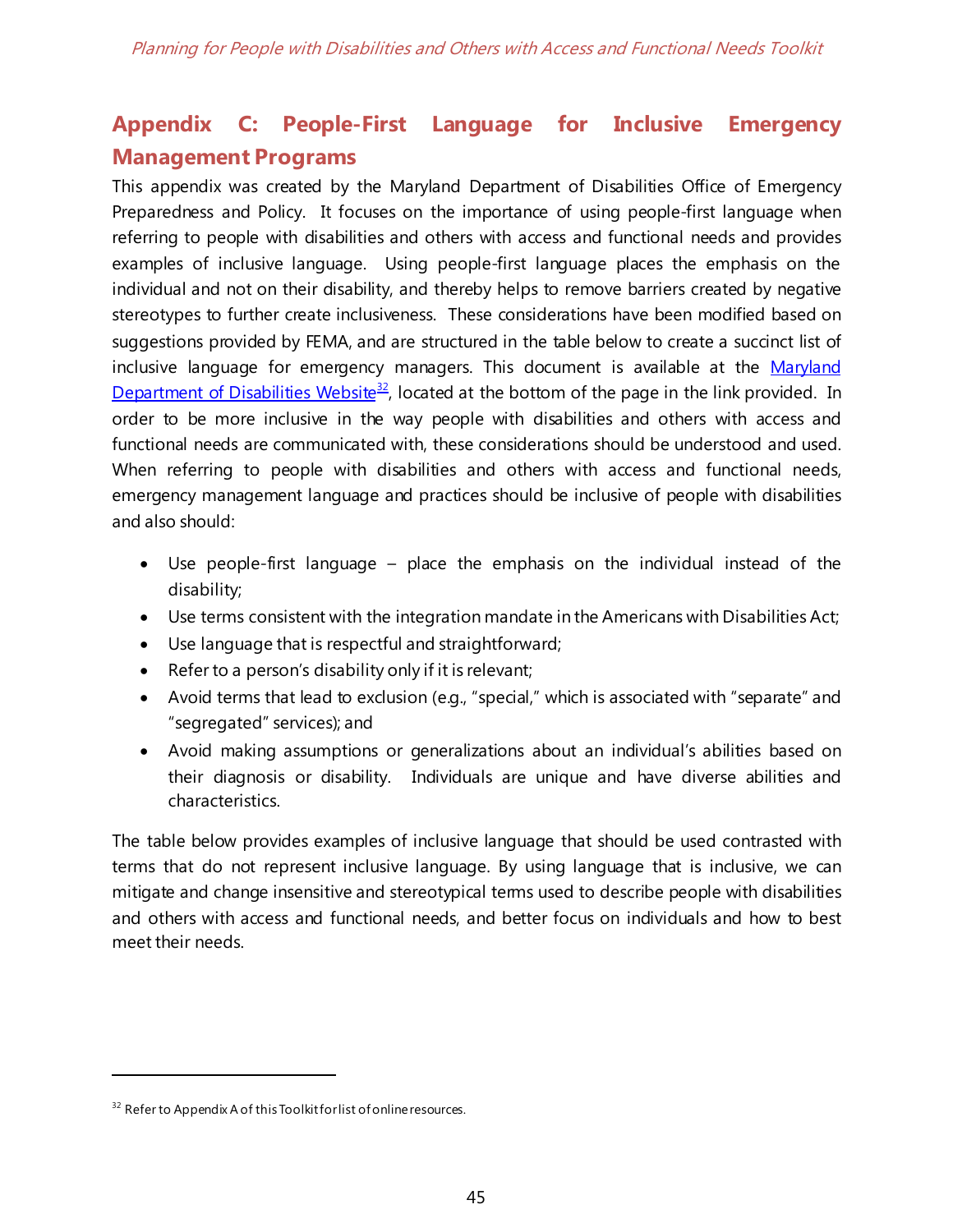## <span id="page-46-0"></span>**Table 12: Inclusive Language for People with Disabilities and Others with Access and Functional Needs**

<span id="page-46-1"></span>

| <b>Inclusive Language</b>                                 | <b>Not Inclusive Language</b>                            |
|-----------------------------------------------------------|----------------------------------------------------------|
| People with disabilities                                  | The handicapped, the impaired                            |
| An individual or person with a disability                 | Disabled person                                          |
| Access and functional needs                               | Special needs                                            |
| Deaf, hard of hearing                                     | Deaf and dumb, mute                                      |
| He has a speech disability                                | He has a speech impairment, speech impediment            |
| She has a mobility disability                             | She's mobility impaired, crippled, an invalid, lame,     |
|                                                           | bedridden, house-bound                                   |
| She has  (multiple sclerosis, cancer, etc.)               | Suffers from, afflicted with, stricken with, impaired by |
| He uses a wheelchair, he uses a scooter                   | Wheelchair-bound, confined to a wheelchair,              |
|                                                           | wheelchair person                                        |
| Assistive devices, assistive technology, durable          | Handicapped equipment                                    |
| medical equipment                                         |                                                          |
| She sustained a spinal cord injury, she has paralysis,    | She's paralyzed, she's trapped in her body, crippled,    |
| she is a spinal cord injury survivor, has paraplegia,     | useless                                                  |
| quadriplegia                                              |                                                          |
| Prosthesis, prosthetic limb                               | Fake leg, wooden leg, peg leg                            |
| He has cerebral palsy                                     | He's spastic, palsied                                    |
| He has epilepsy, he has seizures                          | He has spells, fits                                      |
| She has Down syndrome                                     | She's Downs, a Down's kid, mongoloid, retarded           |
| He has a learning disability                              | He is learning disabled, slow learner, dumb              |
| A person with an intellectual disability                  | The mentally retarded, mentally impaired                 |
| A person with a cognitive disability, a person with       | Senile, demented                                         |
| dementia or Alzheimer's Disease                           |                                                          |
| A child with a traumatic brain injury or a head injury    | Brain damaged, slow                                      |
| She has a mental illness, an emotional                    | Emotionally disturbed, crazy, psycho, schizo, insane,    |
| disability, psychiatric disability, she has a             | manic, mental, he's a behavior problem, she's a          |
| diagnosis of schizophrenia or bipolar                     | problem child, he is crazy, they are out of control      |
| disorder, uses behavioral health services                 |                                                          |
| Congenital disability, sustained a birth injury           | Special Medical Needs, birth defect, defective           |
| Children who receive special education services,          | Special education kid, special needs child, rides the    |
| children with Individual Education Plans                  | short bus, SPED, he's special ed                         |
| Accessible bathroom, accessible parking,                  | Handicapped bathrooms, special needs housing,            |
| accessible housing, accessible transportation             | special housing, special transportation                  |
| Medical needs, health care needs                          | <b>Special Medical Needs</b>                             |
| She requires support or assistance with                   | She has a problem with                                   |
| Universal cot, accessible cot                             | Special needs cot, special medical cot                   |
| A person who doesn't have a disability                    | Normal person, whole person                              |
| Functional needs support services in a general            |                                                          |
| population shelter, accessible shelter, universal shelter | Special needs shelter, special functional needs shelter  |
| Planning for people with disabilities and others with     | Planning for the disabled, special needs planning,       |
| access and functional needs, whole community              | special plans, special needs annex                       |
| planning, inclusive planning, integrated planning         |                                                          |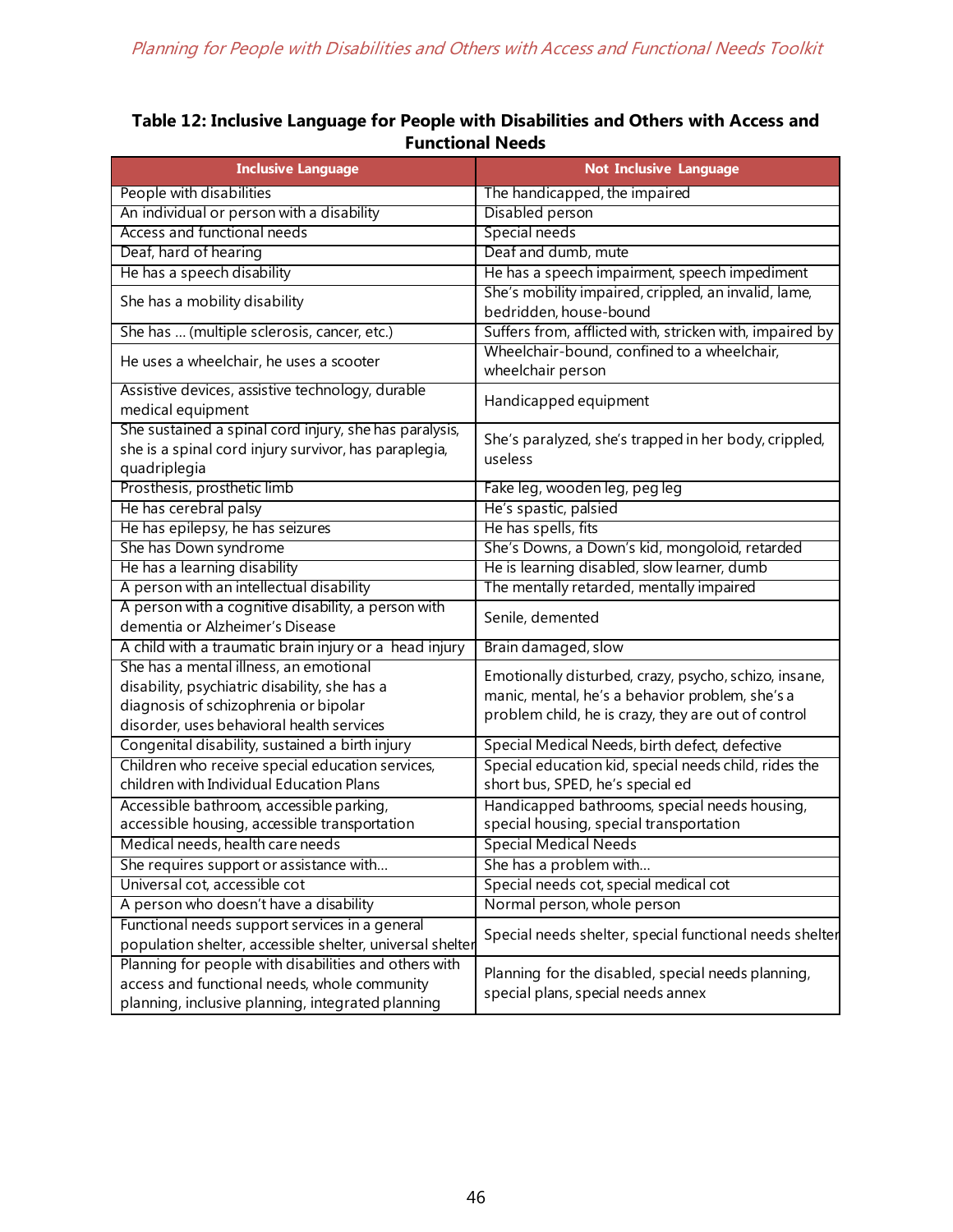# <span id="page-47-0"></span>**Appendix D: Hyperlinks Cited Throughout Self-Assessment**

### **A. Accessible Emergency Information**

- [This website, created by the Northeast Texas Public Health District, contains information about 18](http://www.accessibleemergencyinfo.com/)  [different preparedness topics. Information is translated into American Sign Language and braille,](http://www.accessibleemergencyinfo.com/)  [and is available in a large print format. Resources from other sources containing disaster](http://www.accessibleemergencyinfo.com/)  [information for individuals with disabilities and others with access and functional needs are also](http://www.accessibleemergencyinfo.com/)  [linked to within the website.](http://www.accessibleemergencyinfo.com/)
	- o Date last accessed: 3/1/2017
- **B. ADA Building Accessibility Standards:**
	- The ADA Standards required by the DOJ and DOT are listed on this website, along with links to [additional resources relating to accessibility standards.](https://www.access-board.gov/guidelines-and-standards/buildings-and-sites/about-the-ada-standards/ada-standards) 
		- o Date last accessed: 3/1/2017

#### **C. ADA Checklist for Emergency Shelters:**

- [A checklist provided by the DOJ on setting up emergency shelters that meet ADA standards for](https://www.ada.gov/pcatoolkit/chap7shelterchk.pdf)  [accessibility.](https://www.ada.gov/pcatoolkit/chap7shelterchk.pdf)
	- o Date last accessed: 3/1/2017

#### **D. Adobe PDF Accessibility Best Practices**

- [A detailed outline that explains the accessibility features of Adobe PDF documents. There is also](http://www.adobe.com/content/dam/Adobe/en/accessibility/products/acrobat/pdfs/acrobat-xi-pro-accessibility-best-practice-guide.pdf)  [information on how to perform accessibility checks for PDF documents, as well as other accessibility](http://www.adobe.com/content/dam/Adobe/en/accessibility/products/acrobat/pdfs/acrobat-xi-pro-accessibility-best-practice-guide.pdf)  [considerations.](http://www.adobe.com/content/dam/Adobe/en/accessibility/products/acrobat/pdfs/acrobat-xi-pro-accessibility-best-practice-guide.pdf)
	- o Date last accessed: 3/1/2017

#### **E. American Red Cross (ARC) Disaster Preparedness for People with Disabilities**

- [Contains information related to disaster preparedness considerations specific for people with](http://www.disastersrus.org/MyDisasters/disability/disability.pdf)  [disabilities and others with access and functional needs.](http://www.disastersrus.org/MyDisasters/disability/disability.pdf)
	- o Date last accessed: 3/1/2017
- **F. Approved Nonpublic Educational Programs for Children with Learning Disabilities**
	- [The Maryland State Department of Education has created a directory of nonpublic educational](http://nonpublicschoolsdb.marylandpublicschools.org/nonpublic/nsab_directory/ApprovedSchoolLocations.asp?Condition=SpecialEducation)  [programs for children with learning disabilities.](http://nonpublicschoolsdb.marylandpublicschools.org/nonpublic/nsab_directory/ApprovedSchoolLocations.asp?Condition=SpecialEducation) 
		- o The directory is organized alphabetically by county and contains the name of the school and its contact information.
			- Date last accessed: 3/1/2017

#### **G. Autism Awareness Training**

- [This course is intended to give first responders awareness training for meeting the needs of and](http://prevent-educate.org/index.html)  [communicating with autistic individuals.](http://prevent-educate.org/index.html)
	- o Date last accessed: 3/1/2017

#### **H. Creating Accessible Excel Documents**

- [A tutorial developed by Michigan State University on authoring accessible Microsoft Excel](http://webaccess.msu.edu/Tutorials/excel.html)  [documents. Information on document language, alternate text, headings and cell styles, naming](http://webaccess.msu.edu/Tutorials/excel.html)  [cell sections and accessibility checks is provided.](http://webaccess.msu.edu/Tutorials/excel.html) 
	- o There is also information on other accessibility resources.
		- Date last accessed: 3/1/2017
- **I. Cultural Competency Curriculum for Disaster Preparedness**
	- [A series of free online courses developed by the U.S. Department of Health and Human Services.](https://cccdpcr.thinkculturalhealth.hhs.gov/default.asp)  These courses are designed are with practitioners in mind, enabling them to provide culturally and [linguistically competent services during disaster situations.](https://cccdpcr.thinkculturalhealth.hhs.gov/default.asp)
		- o Date last accessed: 3/1/2017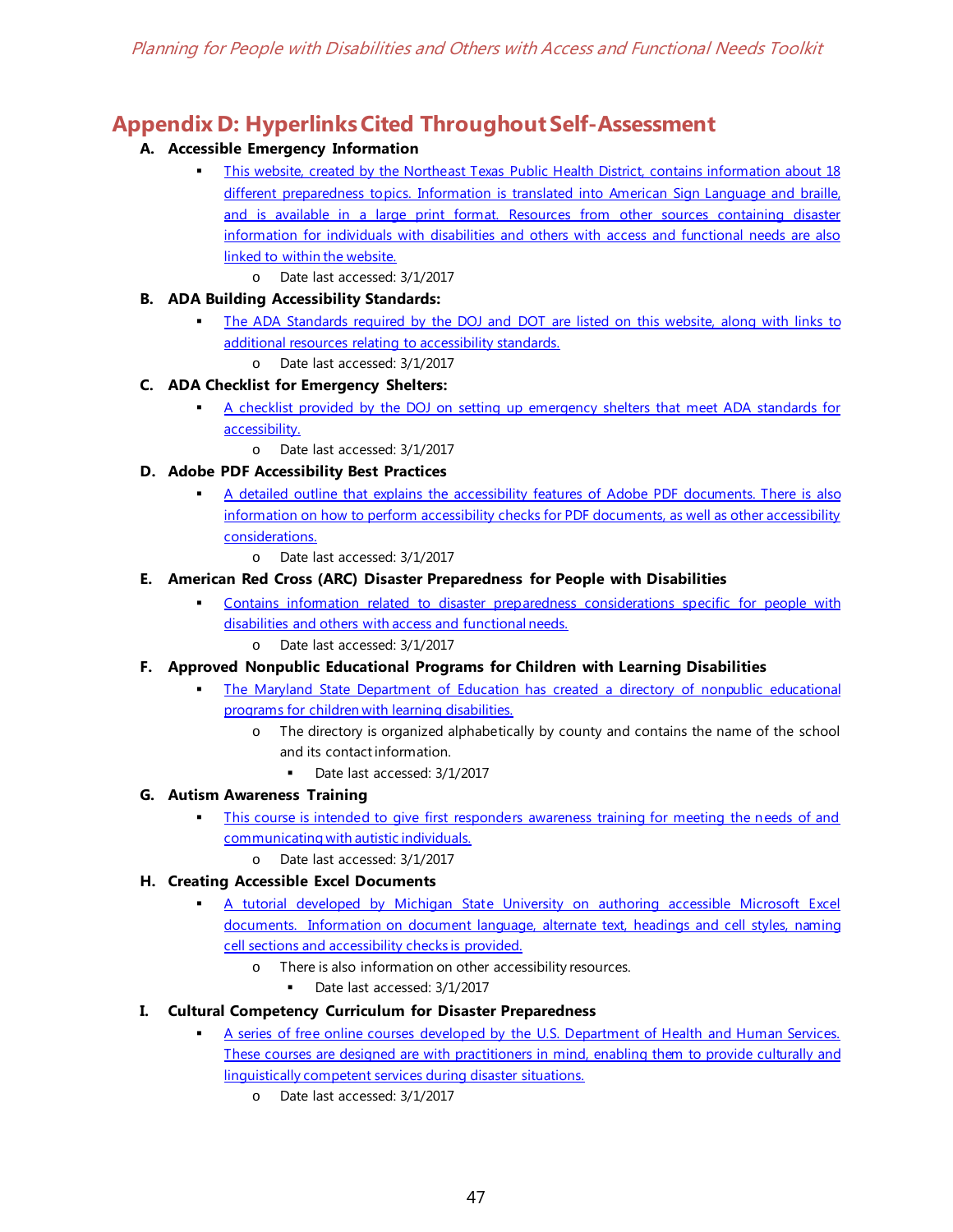- **J. Department of Health and Mental Hygiene (DHMH) Office of Healthcare Quality (OHCQ) List of Licensees**
	- [A directory provided and maintained by the Maryland Department of Health and Mental Hygiene](http://dhmh.maryland.gov/ohcq/Pages/Licensee-Directory.aspx)  [\(DHMH\) Office of Healthcare Quality \(OHCQ\) of the licensees regulated by the OHCQ.](http://dhmh.maryland.gov/ohcq/Pages/Licensee-Directory.aspx) 
		- o The information is divided by the type of facility, such as residential treatment centers and comprehensive care facilities, and is organized alphabetically by county in three formats, PDF, Word, and Excel. The website notes that upon downloading a document, the website may prompt for a username and password, and selecting "cancel" will allow the user to continue the download.
			- Date last accessed: 3/1/2017

#### **K. Easter Seals Serving DC, MD, and VA**

- [The Easter Seals Disability Services D.C., Maryland, and Northern Virginia chapter serves as a non](http://www.easterseals.com/DCMDVA/)[profit advocacy organization for people with disabilities and others with access and functional](http://www.easterseals.com/DCMDVA/)  [needs, including military personnel, their families and veterans.](http://www.easterseals.com/DCMDVA/) 
	- o This website contains information about the services they provide, which ranges from medical rehabilitation to veteran employment reintegration.
		- Date last accessed: 3/1/2017

#### **L. Explanation of Relay Services**

- [The National Association of the Deaf provides this information that serves as a brief explanation of](https://nad.org/issues/telephone-and-relay-services/relay-services)  [telephone and relay services mandated by the ADA.](https://nad.org/issues/telephone-and-relay-services/relay-services)
	- o Date last accessed: 3/1/2017

#### **M. FCC Guide to Video Relay Service**

- [Content related to Video Relay Services \(VRS\) from the FCC. This webpage covers information](https://www.fcc.gov/consumers/guides/video-relay-services)  [about how VRS works and the benefits of using VRS for people with disabilities and others with](https://www.fcc.gov/consumers/guides/video-relay-services)  [access and functional needs.](https://www.fcc.gov/consumers/guides/video-relay-services)
	- o Date last accessed: 3/1/2017
- **N. FCC Telecommunications Relay Service**
	- [Describes how TRS works, what forms of TRS are available, and the mandatory minimum standards](https://www.fcc.gov/consumers/guides/telecommunications-relay-service-trs)  [required to utilize TRS.](https://www.fcc.gov/consumers/guides/telecommunications-relay-service-trs)
		- o Date last accessed: 3/1/2017
- **O. FEMA's Guidance on Planning for Integration of Functional Needs Support Services in General Population Shelters**
	- [This guide published by FEMA contains key considerations for functional needs support services in](https://www.fema.gov/pdf/about/odic/fnss_guidance.pdf)  [general population shelters. There are sections on planning for shelter set-up, operations, and](https://www.fema.gov/pdf/about/odic/fnss_guidance.pdf)  [transition/recovery.](https://www.fema.gov/pdf/about/odic/fnss_guidance.pdf) 
		- o Section 4.2.1 contains information specific to dietary considerations during shelter operations, however the entirety of the document is filled with useful information and resources for supporting people with disabilities and others with access and functional needs in emergency shelters.
			- Date last accessed: 3/1/2017

#### **P. Including People with Disabilities (FEMA)**

- [This independent study course offered online free of charge, IS-368, is intended to increase](https://training.fema.gov/is/courseoverview.aspx?code=IS-368)  [understanding of the need for inclusive response efforts representative of the whole community.](https://training.fema.gov/is/courseoverview.aspx?code=IS-368) 
	- o An awareness level training intended for individuals involved in disaster operations.
		- Date last accessed: 3/1/2017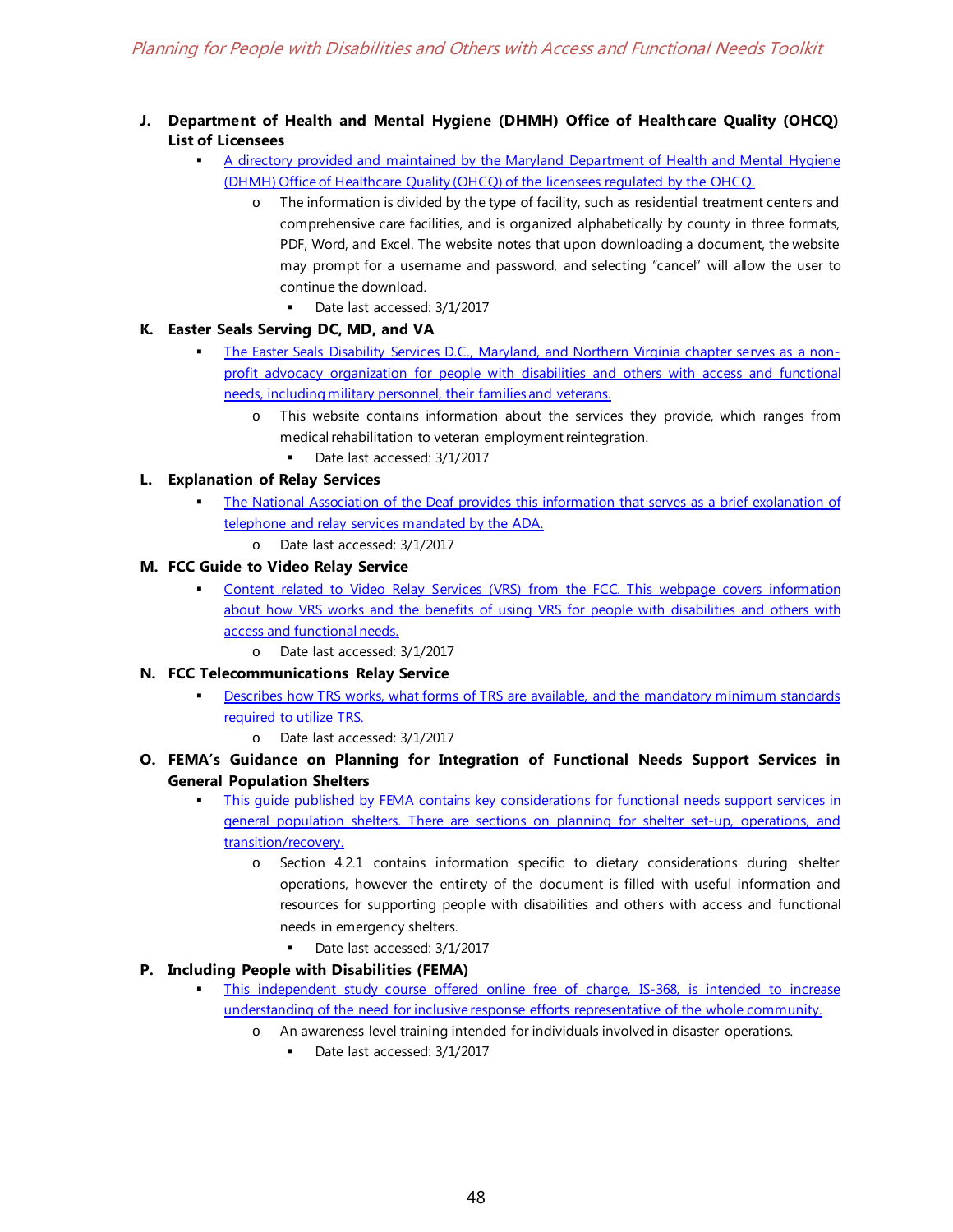- **Q. Independent Marylanders Achieving Growth through Empowerment (IMAGE) Center Services:**
	- [Information on location specific and general resources relating to supportive and inclusive](http://www.imagemd.org/services.html)  [programs for people with disabilities and others with access and functional needs.](http://www.imagemd.org/services.html)  o Date last accessed: 3/1/2017
- **R. Maryland Department of Disabilities (MDOD):**
	- [The official website of MDOD. Contains links to programs and resources offered by MDOD,](http://mdod.maryland.gov/Pages/Home.aspx)  [including information about emergency preparedness.](http://mdod.maryland.gov/Pages/Home.aspx)
		- Date last accessed: 3/1/2017
	- [Maryland Technology Assistance Program \(MDTAP\)](https://sites.google.com/site/mdtapinventory/)  o Date last accessed: 3/1/2017
- **S. Maryland-National Capital Homecare Association**
	- [The Maryland-National Capital Homecare Association represents home health agencies, private](http://www.mncha.org/)  duty agencies/registries, and home medical equipment businesses.
		- The Association also includes on their webpage disability and access and functional need specific emergency preparedness information in various languages.
			- Date last accessed: 3/1/2017
- **T. Maryland State Data Center**
	- [The Maryland Department of Planning's Maryland State Data Center contains links to interpreted](http://planning.maryland.gov/msdc/)  [socioeconomic data for the State of Maryland across a variety of topical areas.](http://planning.maryland.gov/msdc/)
		- o Date last accessed: 3/1/2017
- **U. Maryland Statewide Independent Living Council (MSILC):**
	- [Provides information and resources relating to independent living, including the Maryland State](http://www.msilc.org/map.html)  Plan [for Independent Living.](http://www.msilc.org/map.html)
		- o Date last accessed: 3/1/2017
- **V. Microsoft Office Accessibility Guides**
	- [Accessibility guides written by Microsoft for business and government organizations. There are also](https://www.microsoft.com/enable/business/)  [accessibility training tools for IT professionals.](https://www.microsoft.com/enable/business/)
		- Date last accessed: 3/1/2017
- **W. Personal Preparedness for Individuals with Disabilities and Others with Access and Functional Needs:**
	- [Contains information about personal preparedness considerations specific to individuals with](https://www.ready.gov/individuals-access-functional-needs)  [disabilities and others with access and functional needs.](https://www.ready.gov/individuals-access-functional-needs) 
		- o Date last accessed: 3/1/2017
- **X. PDF Accessibility Guide:**
	- [This official guide created by Adobe is an excellent resource for creating and verifying the](https://helpx.adobe.com/acrobat/using/create-verify-pdf-accessibility.html?trackingid=KACNN#Headings)  [accessibility of PDF documents. Instructions are provided on how to make a PDF document](https://helpx.adobe.com/acrobat/using/create-verify-pdf-accessibility.html?trackingid=KACNN#Headings)  [accessible, how to verify its accessibility, and how to take actions to correct any accessibility issues.](https://helpx.adobe.com/acrobat/using/create-verify-pdf-accessibility.html?trackingid=KACNN#Headings)
		- o Date last accessed: 3/1/2017
- **Y. Residential Treatment Centers for Children**
	- [A directory of residential treatment centers for children in Maryland. These facilities serve children](http://www.mdcoalition.org/resources/pages/residential-treatment-centers)  [and adolescents with severe emotional disabilities.](http://www.mdcoalition.org/resources/pages/residential-treatment-centers) 
		- o The directory is organized alphabetically by county and contains a phone number and email address for each facility if available, as well as bed capacity and information about the population served.
			- Date last accessed: 3/1/2017
- **Z. SSA Accessibility Checklist:**
	- The SSA has created a checklist for ensuring 508 accessibility in Microsoft Word 2010.